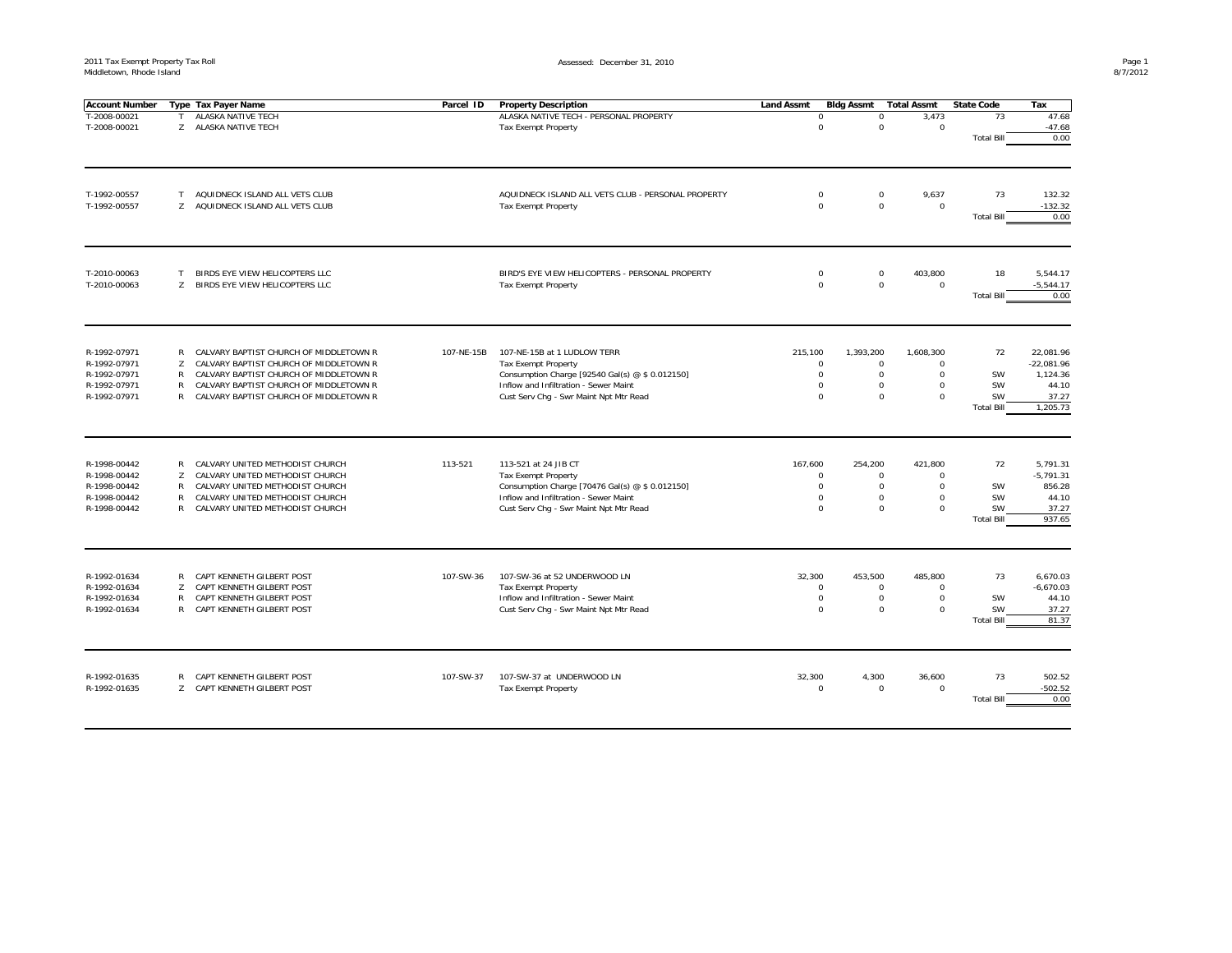| <b>Account Number</b>                                                        |                             | Type Tax Payer Name                                                                                                                                                                                                        | Parcel ID  | <b>Property Description</b>                                                                                                                                                                     | <b>Land Assmt</b> | <b>Bidg Assmt</b>                                                                                          | <b>Total Assmt</b>                                                                               | <b>State Code</b>                                       | Тах                                                               |
|------------------------------------------------------------------------------|-----------------------------|----------------------------------------------------------------------------------------------------------------------------------------------------------------------------------------------------------------------------|------------|-------------------------------------------------------------------------------------------------------------------------------------------------------------------------------------------------|-------------------|------------------------------------------------------------------------------------------------------------|--------------------------------------------------------------------------------------------------|---------------------------------------------------------|-------------------------------------------------------------------|
| T-1992-00163<br>T-1992-00163                                                 | T                           | CAPT KENNETH GILBERT POST<br>Z CAPT KENNETH GILBERT POST                                                                                                                                                                   |            | CAPT KENNETH GILBERT POST - PERSONAL PROPERTY<br><b>Tax Exempt Property</b>                                                                                                                     |                   | $\mathbf 0$<br>$\mathbf 0$<br>$\mathbf 0$                                                                  | 46,090<br>$\mathbf 0$<br>$\mathbf 0$                                                             | 73<br><b>Total Bill</b>                                 | 632.82<br>$-632.82$<br>0.00                                       |
| R-1992-01835<br>R-1992-01835                                                 | R<br>Z                      | CATHOLIC CEMETERIES INC<br>CATHOLIC CEMETERIES INC                                                                                                                                                                         | $105 - 2$  | 105-2 at 405 BROWNS LN<br><b>Tax Exempt Property</b>                                                                                                                                            | 2,668,600         | 353,400<br>$\mathbf 0$<br>$\mathsf 0$                                                                      | 3,022,000<br>$\mathbf 0$                                                                         | 70<br><b>Total Bill</b>                                 | 41,492.06<br>$-41,492.06$<br>0.00                                 |
| R-1992-01985<br>R-1992-01985<br>R-1992-01985<br>R-1992-01985<br>R-1992-01985 | R<br>Z<br>R<br>R<br>R       | CHILD & FAMILY SERVICES OF NEWPORT<br>CHILD & FAMILY SERVICES OF NEWPORT<br>CHILD & FAMILY SERVICES OF NEWPORT<br>CHILD & FAMILY SERVICES OF NEWPORT<br>CHILD & FAMILY SERVICES OF NEWPORT                                 | 107-NE-35A | 107-NE-35A at 19 VALLEY RD<br><b>Tax Exempt Property</b><br>Consumption Charge [380 Gal(s) @ \$ 0.012150]<br>Inflow and Infiltration - Sewer Maint<br>Cust Serv Chq - Swr Maint Npt Mtr Read    | 771.500           | 789.300<br>$\mathbf 0$<br>$\mathbf 0$<br>$\mathbf 0$<br>$\Omega$<br>$\mathbf 0$<br>$\Omega$                | 1.560.800<br>$\Omega$<br>$\mathbf 0$<br>$\mathbf 0$<br>$\mathbf 0$<br>$\mathbf 0$<br>$\mathbf 0$ | 73<br>SW<br><b>SW</b><br><b>SW</b><br><b>Total Bill</b> | 21.429.78<br>$-21,429.78$<br>4.62<br>44.10<br>37.27<br>85.99      |
| R-2001-00114<br>R-2001-00114<br>R-2001-00114<br>R-2001-00114<br>R-2001-00114 | R<br>Z<br>R<br>R<br>R       | CHILD & FAMILY SERVICES OF NEWPORT COUNT<br>CHILD & FAMILY SERVICES OF NEWPORT COUNT<br>CHILD & FAMILY SERVICES OF NEWPORT COUNT<br>CHILD & FAMILY SERVICES OF NEWPORT COUNT<br>CHILD & FAMILY SERVICES OF NEWPORT COUNT   | 105-349    | 105-349 at 12 JEAN TERR<br><b>Tax Exempt Property</b><br>Consumption Charge [282217 Gal(s) @ \$ 0.012150]<br>Inflow and Infiltration - Sewer Maint<br>Cust Serv Chq - Swr Maint Npt Mtr Read    | 140,200           | 169,100<br>$\Omega$<br>$\mathbf 0$<br>$\mathsf 0$<br>$\Omega$<br>$\Omega$<br>$\Omega$                      | 309,300<br>$\mathbf 0$<br>$\mathbf 0$<br>$\mathbf 0$<br>$\mathbf 0$<br>$\mathbf 0$<br>$\Omega$   | 73<br>SW<br><b>SW</b><br><b>SW</b><br><b>Total Bill</b> | 4,246.69<br>$-4,246.69$<br>3,428.94<br>44.10<br>37.27<br>3.510.31 |
| R-2006-00065<br>R-2006-00065<br>R-2006-00065<br>R-2006-00065<br>R-2006-00065 | Z<br>R<br>R<br>$\mathsf{R}$ | R CHILD & FAMILY SERVICES OF NEWPORT COUNT<br>CHILD & FAMILY SERVICES OF NEWPORT COUNT<br>CHILD & FAMILY SERVICES OF NEWPORT COUNT<br>CHILD & FAMILY SERVICES OF NEWPORT COUNT<br>CHILD & FAMILY SERVICES OF NEWPORT COUNT | 107-SW-19  | 107-SW-19 at 181 MAPLE AVE<br><b>Tax Exempt Property</b><br>Consumption Charge [174365 Gal(s) @ \$ 0.012150]<br>Inflow and Infiltration - Sewer Maint<br>Cust Serv Chg - Swr Maint Npt Mtr Read | 116,100           | 174,100<br>$\mathbf 0$<br>$\mathbf 0$<br>$\mathbf 0$<br>$\Omega$<br>$\mathbf 0$<br>$\mathbf 0$<br>$\Omega$ | 290,200<br>$\mathbf 0$<br>$\mathbf 0$<br>$\mathbf 0$<br>$\mathbf 0$<br>$\Omega$                  | 73<br><b>SW</b><br><b>SW</b><br>SW<br><b>Total Bill</b> | 3,984.45<br>$-3,984.45$<br>2,118.53<br>44.10<br>37.27<br>2,199.90 |
| R-1996-00288<br>R-1996-00288<br>R-1996-00288<br>R-1996-00288<br>R-1996-00288 | R<br>Z<br>R<br>R<br>R       | CHILD AND FAMILY SERVICES OF NEWPORT<br>CHILD AND FAMILY SERVICES OF NEWPORT<br>CHILD AND FAMILY SERVICES OF NEWPORT<br>CHILD AND FAMILY SERVICES OF NEWPORT<br>CHILD AND FAMILY SERVICES OF NEWPORT                       | 112-73     | 112-73 at 14 CHAMPLIN TERR<br><b>Tax Exempt Property</b><br>Consumption Charge [167403 Gal(s) @ \$ 0.012150]<br>Inflow and Infiltration - Sewer Maint<br>Cust Serv Chq - Swr Maint Npt Mtr Read | 145,600           | 145,700<br>$\mathbf 0$<br>$\mathbf 0$<br>$\mathbf 0$<br>$\Omega$<br>0<br>$\Omega$                          | 291,300<br>$\mathbf 0$<br>$\mathbf 0$<br>$\mathbf 0$<br>$\mathbf 0$<br>$\mathbf 0$<br>$\Omega$   | 73<br><b>SW</b><br>SW<br>SW<br><b>Total Bill</b>        | 3.999.55<br>$-3,999.55$<br>2,033.95<br>44.10<br>37.27<br>2,115.32 |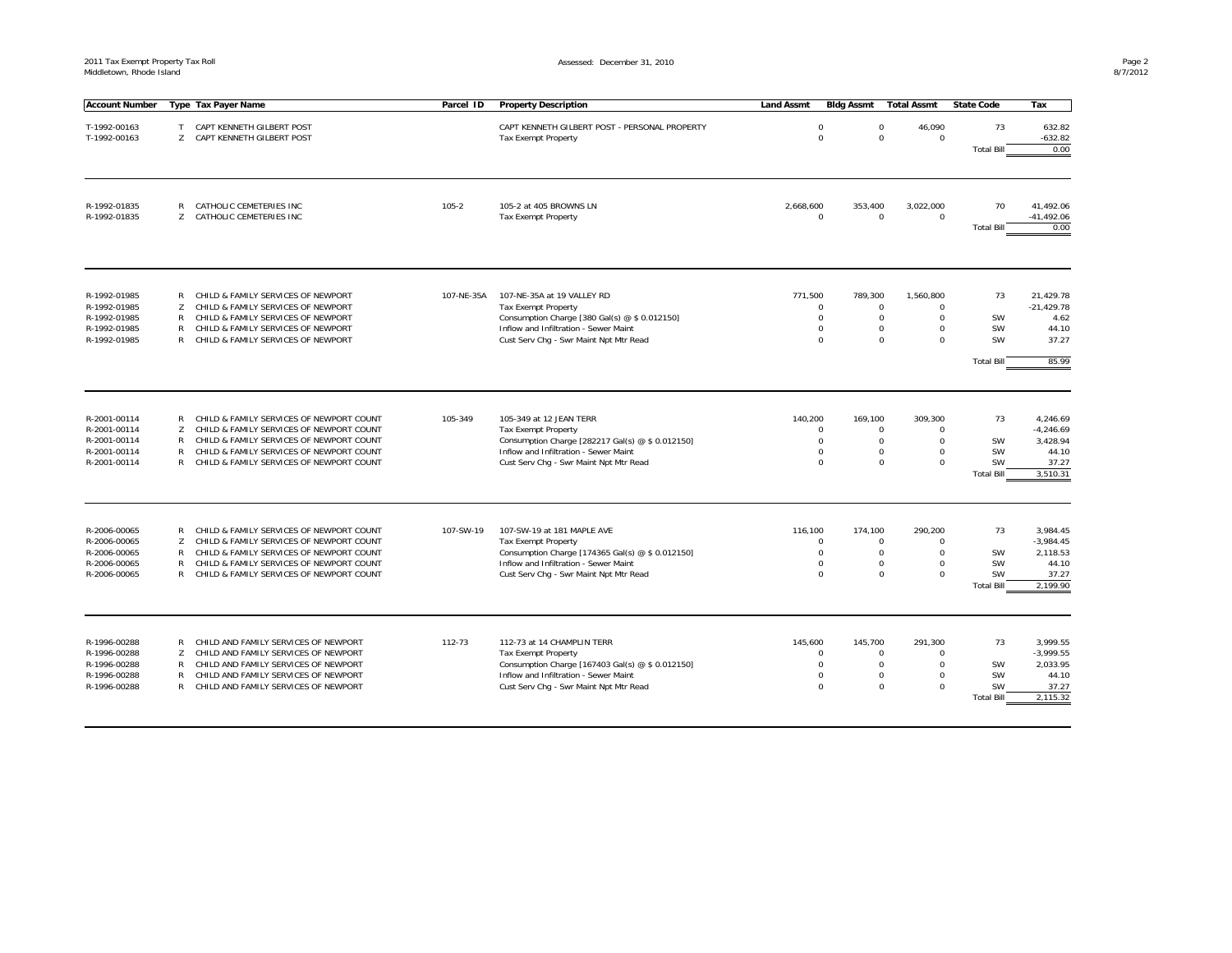| <b>Account Number</b> |                   | Type Tax Payer Name                        | Parcel ID  | <b>Property Description</b>                       | <b>Land Assmt</b> | <b>Bidg Assmt</b> | <b>Total Assmt</b>                     | <b>State Code</b>       | Tax                |
|-----------------------|-------------------|--------------------------------------------|------------|---------------------------------------------------|-------------------|-------------------|----------------------------------------|-------------------------|--------------------|
| R-2003-00325          |                   | R CHILD AND FAMILY SERVICES OF NEWPORT COU | 125-409    | 125-409 at 45 TROUT DR                            | 186,400           | 194,700           | 381,100                                | 73                      | 5,232.50           |
| R-2003-00325          | Z                 | CHILD AND FAMILY SERVICES OF NEWPORT COU   |            | <b>Tax Exempt Property</b>                        |                   | $\Omega$          | $\Omega$<br>$\mathbf 0$                |                         | $-5,232.50$        |
| R-2003-00325          | $\mathsf{R}$      | CHILD AND FAMILY SERVICES OF NEWPORT COU   |            | Well Unconnected                                  |                   | $\Omega$          | $\Omega$<br>0                          | <b>SW</b>               | 20.00              |
|                       |                   |                                            |            |                                                   |                   |                   |                                        | <b>Total Bill</b>       | 20.00              |
|                       |                   |                                            |            |                                                   |                   |                   |                                        |                         |                    |
| R-2004-00098          | R                 | CHILD AND FAMILY SERVICES OF NEWPORT COU   | 113-155    | 113-155 at 470 EAST MAIN RD                       | 124,900           | 122,600           | 247,500                                | 73                      | 3,398.18           |
| R-2004-00098          | Z<br>$\mathsf{R}$ | CHILD AND FAMILY SERVICES OF NEWPORT COU   |            | <b>Tax Exempt Property</b>                        |                   | $\mathbf 0$       | $\mathbf 0$<br>$\Omega$<br>$\mathbf 0$ |                         | $-3,398.18$        |
| R-2004-00098          |                   | CHILD AND FAMILY SERVICES OF NEWPORT COU   |            | Unconnected                                       |                   | $\mathbf 0$       | $\mathbf 0$                            | SW<br><b>Total Bill</b> | 20.00<br>20.00     |
| R-2008-00231          | R                 | CHILD AND FAMILY SERVICES OF NEWPORT INC   | 115-671    | 115-671 at 31 JOHN CLARKE RD                      | 184,000           | 3,009,600         | 3,193,600                              | 73                      | 43.848.13          |
| R-2008-00231          | Z                 | CHILD AND FAMILY SERVICES OF NEWPORT INC   |            | <b>Tax Exempt Property</b>                        |                   | $\mathbf 0$       | $\mathbf 0$<br>$\Omega$                |                         | $-43,848.13$       |
| R-2008-00231          | R                 | CHILD AND FAMILY SERVICES OF NEWPORT INC   |            | Consumption Charge [260884 Gal(s) @ \$ 0.012150]  |                   | $\mathbf 0$       | $\mathbf 0$<br>$\mathsf 0$             | SW                      | 3,169.74           |
| R-2008-00231          |                   | R CHILD AND FAMILY SERVICES OF NEWPORT INC |            | Inflow and Infiltration - Sewer Maint             |                   | $\Omega$          | $\Omega$<br>$\Omega$                   | SW                      | 44.10              |
|                       |                   |                                            |            |                                                   |                   |                   |                                        | <b>Total Bill</b>       | 3,213.84           |
| R-1992-02040          |                   | R CHURCH OF JESUS CHRIST OF LDS CHURCH -   | 108-SE-103 | 108-SE-103 at 177 MIANTONOMI AVE                  |                   | 2,191,900         | 2,844,900                              | 72                      | 39,060.48          |
| R-1992-02040          | Z                 | CHURCH OF JESUS CHRIST OF LDS CHURCH -     |            | <b>Tax Exempt Property</b>                        | 653,000           | $\mathbf 0$       | $\mathbf 0$<br>$\Omega$                |                         | $-39,060.48$       |
| R-1992-02040          | R                 | CHURCH OF JESUS CHRIST OF LDS CHURCH -     |            | Consumption Charge [69000 Gal(s) @ \$ 0.012150]   |                   | $\mathbf 0$       | $\mathbf 0$<br>$\Omega$                | SW                      | 838.35             |
| R-1992-02040          | $\mathsf{R}$      | CHURCH OF JESUS CHRIST OF LDS CHURCH -     |            | Inflow and Infiltration - Sewer Maint             |                   | $\mathbf 0$       | $\Omega$<br>$\mathbf 0$                | <b>SW</b>               | 44.10              |
| R-1992-02040          | $\mathsf{R}$      | CHURCH OF JESUS CHRIST OF LDS CHURCH -     |            | Cust Serv Chg - Swr Maint Npt Mtr Read            |                   | $\Omega$          | $\Omega$<br>$\Omega$                   | <b>SW</b>               | 37.27              |
|                       |                   |                                            |            |                                                   |                   |                   |                                        | <b>Total Bill</b>       | 919.72             |
| R-1992-02041          |                   | R CHURCH OF THE HOLY CROSS                 | 111-58     | 111-58 at 1443 WEST MAIN RD                       | 350,400           | 434,500           | 784,900                                | 72                      | 10,776.68          |
| R-1992-02041          | Z                 | CHURCH OF THE HOLY CROSS                   |            | <b>Tax Exempt Property</b>                        |                   | $\mathbf 0$       | $\mathbf 0$<br>$\Omega$                |                         | $-10,776.68$       |
| R-1992-02041          | R                 | CHURCH OF THE HOLY CROSS                   |            | Consumption Charge [4651 Gal(s) @ \$ 0.012150]    |                   | $\Omega$          | $\mathbf 0$<br>$\mathbf 0$             | SW                      | 56.51              |
| R-1992-02041          | $\mathsf{R}$      | CHURCH OF THE HOLY CROSS                   |            | Inflow and Infiltration - Sewer Maint             |                   | $\Omega$          | $\mathbf 0$<br>$\Omega$                | SW                      | 44.10              |
| R-1992-02041          | R                 | CHURCH OF THE HOLY CROSS                   |            | Cust Serv Chg - Swr Maint Npt Mtr Read            |                   | $\mathbf 0$       | $\mathbf 0$<br>$\mathbf 0$             | SW<br><b>Total Bill</b> | 37.27<br>137.88    |
|                       |                   |                                            |            |                                                   |                   |                   |                                        |                         |                    |
| R-1992-02104          | R                 | CLARKE JOHN ASSIGN'S OF                    | $115 - 1$  | 115-1 at 792 VALLEY RD                            | 722.500           |                   | 722.500<br>$\mathbf 0$                 | 71                      | 9.919.93           |
| R-1992-02104          | Z                 | CLARKE JOHN ASSIGN'S OF                    |            | <b>Tax Exempt Property</b>                        |                   | $\Omega$          | $\mathbf 0$<br>$\Omega$                |                         | $-9,919.93$        |
| R-1992-02104          | R                 | CLARKE JOHN ASSIGN'S OF                    |            | Consumption Charge [1372200 Gal(s) @ \$ 0.012150] |                   | $\mathbf 0$       | $\mathbf 0$<br>$\mathsf 0$             | SW                      | 16,672.23          |
| R-1992-02104          | R                 | CLARKE JOHN ASSIGN'S OF                    |            | Inflow and Infiltration - Sewer Maint             |                   | $\Omega$          | $\mathbf 0$<br>$\Omega$                | SW                      | 44.10              |
| R-1992-02104          |                   | R CLARKE JOHN ASSIGN'S OF                  |            | Cust Serv Chq - Swr Maint Npt Mtr Read            |                   | $\Omega$          | $\Omega$<br>$\Omega$                   | SW<br><b>Total Bill</b> | 37.27<br>16,753.60 |
|                       |                   |                                            |            |                                                   |                   |                   |                                        |                         |                    |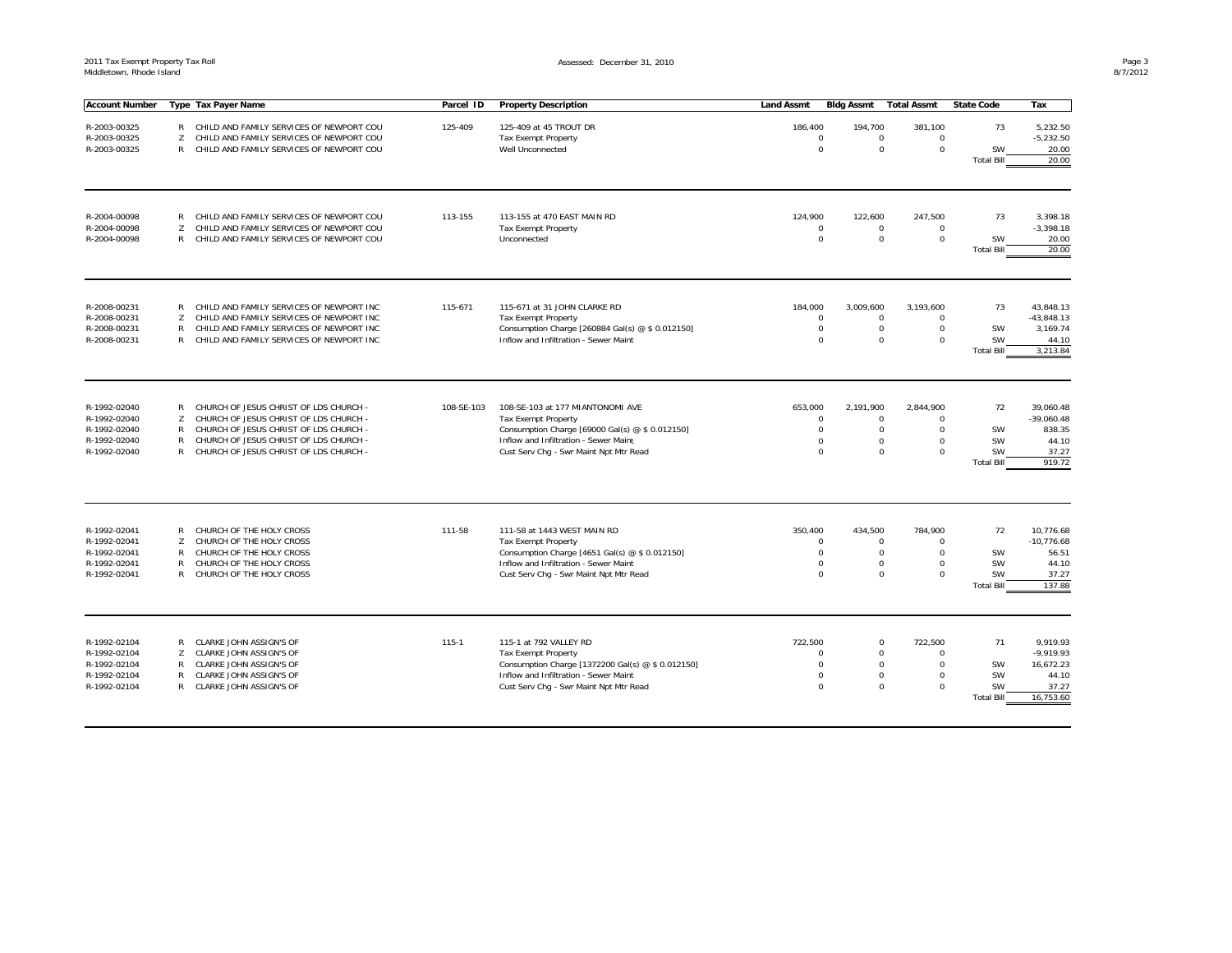| <b>Account Number</b> |        | Type Tax Payer Name                   | Parcel ID | <b>Property Description</b>                                                   | <b>Land Assmt</b> | <b>Bldg Assmt</b> | <b>Total Assmt</b>                 | <b>State Code</b>       | Tax               |
|-----------------------|--------|---------------------------------------|-----------|-------------------------------------------------------------------------------|-------------------|-------------------|------------------------------------|-------------------------|-------------------|
|                       |        |                                       |           |                                                                               |                   |                   |                                    |                         |                   |
| R-1992-02103          |        | R CLARKE JOHN ASSIGNS OF              | 115-6A    | 115-6A at AQUIDNECK AVE                                                       | 1,900,800         |                   | $\mathbf 0$<br>1,900,800           | 71                      | 26,097.98         |
| R-1992-02103          | Z      | CLARKE JOHN ASSIGNS OF                |           | Tax Exempt Property                                                           |                   | $\Omega$          | $\mathsf 0$<br>$\Omega$            |                         | $-26,097.98$      |
| R-1992-02103          | R      | CLARKE JOHN ASSIGNS OF                |           | Consumption Charge [489449 Gal(s) @ \$ 0.012150]                              |                   | $\Omega$          | $\mathbf 0$<br>0                   | SW                      | 5,946.81          |
| R-1992-02103          | R      | CLARKE JOHN ASSIGNS OF                |           | Inflow and Infiltration - Sewer Maint                                         |                   | $\Omega$          | $\mathbf 0$<br>0                   | SW                      | 44.10             |
| R-1992-02103          |        | R CLARKE JOHN ASSIGNS OF              |           | Cust Serv Chg - Swr Maint Npt Mtr Read                                        |                   | $\Omega$          | $\mathsf 0$<br>$\mathbf 0$         | SW<br><b>Total Bill</b> | 37.27<br>6,028.18 |
|                       |        |                                       |           |                                                                               |                   |                   |                                    |                         |                   |
|                       |        |                                       |           |                                                                               |                   |                   |                                    |                         |                   |
| R-1992-03519          | R      | EVANGELICAL FRIENDS CHURCH OF NEWPORT |           | 109-NE-183A 109-NE-183A at 54 BLISS MINE RD                                   | 293,600           | 264,000           | 557,600                            | 72                      | 7,655.85          |
| R-1992-03519          | Z      | EVANGELICAL FRIENDS CHURCH OF NEWPORT |           | <b>Tax Exempt Property</b>                                                    |                   | $\Omega$          | $\mathbf 0$<br>0                   |                         | $-7,655.85$       |
|                       |        |                                       |           |                                                                               |                   |                   |                                    | <b>Total Bill</b>       | 0.00              |
|                       |        |                                       |           |                                                                               |                   |                   |                                    |                         |                   |
| R-1997-00038          | R.     | EVANGELICAL FRIENDS CHURCH OF NEWPORT | 109-2     | 109-2 at 70 BLISS MINE RD                                                     | 387,700           | 1,199,800         | 1,587,500                          | 72                      | 21,796.38         |
| R-1997-00038          | Z      | EVANGELICAL FRIENDS CHURCH OF NEWPORT |           | <b>Tax Exempt Property</b>                                                    |                   | $\mathsf 0$       | $\mathbf 0$<br>$\Omega$            |                         | $-21,796.38$      |
| R-1997-00038          | R      | EVANGELICAL FRIENDS CHURCH OF NEWPORT |           | Consumption Charge [50590 Gal(s) @ \$ 0.012150]                               |                   | $\mathbf 0$       | $\mathbf 0$<br>0                   | SW                      | 614.67            |
| R-1997-00038          | R      | EVANGELICAL FRIENDS CHURCH OF NEWPORT |           | Inflow and Infiltration - Sewer Maint                                         |                   | $\mathbf 0$       | $\mathbf 0$<br>0                   | SW                      | 44.10             |
| R-1997-00038          | R      | EVANGELICAL FRIENDS CHURCH OF NEWPORT |           | Cust Serv Chg - Swr Maint Npt Mtr Read                                        |                   | $\Omega$          | $\mathbf 0$<br>$\mathbf 0$         | <b>SW</b>               | 37.27             |
|                       |        |                                       |           |                                                                               |                   |                   |                                    | <b>Total Bill</b>       | 696.04            |
|                       |        |                                       |           |                                                                               |                   |                   |                                    |                         |                   |
| T-2009-00003          | $\top$ | GAUDET SCHOOL FLAGPOLE                |           | GAUDET SCHOOL FLAGPOLE - PERSONAL PROPERTY                                    |                   | $\mathbf 0$       | $\mathsf 0$<br>97,763              | 18                      | 1,342.29          |
| T-2009-00003          | Z      | GAUDET SCHOOL FLAGPOLE                |           | Tax Exempt Property                                                           |                   | $\mathbf 0$       | $\mathsf{O}\xspace$<br>$\mathbf 0$ |                         | $-1,342.29$       |
|                       |        |                                       |           |                                                                               |                   |                   |                                    | <b>Total Bill</b>       | 0.00              |
| R-1992-04438          |        | <b>GRANGE PATRONS OF HUSBANDRY</b>    | 113-27    | 113-27 at 499 EAST MAIN RD                                                    | 524,000           | 268.100           | 792.100                            | 71                      | 10,875.53         |
| R-1992-04438          | R<br>Z | <b>GRANGE PATRONS OF HUSBANDRY</b>    |           |                                                                               |                   | $\mathbf 0$       | $\mathbf 0$<br>$\Omega$            |                         | $-10,875.53$      |
| R-1992-04438          | R      | GRANGE PATRONS OF HUSBANDRY           |           | <b>Tax Exempt Property</b><br>Consumption Charge [16791 Gal(s) @ \$ 0.012150] |                   | $\mathbf 0$       | $\mathbf 0$<br>$\Omega$            | SW                      | 204.01            |
| R-1992-04438          | R      | <b>GRANGE PATRONS OF HUSBANDRY</b>    |           | Inflow and Infiltration - Sewer Maint                                         |                   | $\mathbf 0$       | $\mathbf 0$<br>0                   | SW                      | 44.10             |
| R-1992-04438          | R      | <b>GRANGE PATRONS OF HUSBANDRY</b>    |           | Cust Serv Chg - Swr Maint Npt Mtr Read                                        |                   | $\Omega$          | $\mathbf 0$<br>$\Omega$            | SW                      | 37.27             |
|                       |        |                                       |           |                                                                               |                   |                   |                                    | <b>Total Bill</b>       | 285.38            |
|                       |        |                                       |           |                                                                               |                   |                   |                                    |                         |                   |
| T-2010-00065          | $\top$ | HARKEN YACHT FITTINGS                 |           | HARKEN YACHT FITTINGS - PERSONAL PROPERTY                                     |                   | $\mathbf 0$       | $\mathbf 0$<br>100,177             | 17                      | 1,375.43          |
| T-2010-00065          | Z      | HARKEN YACHT FITTINGS                 |           | <b>Tax Exempt Property</b>                                                    |                   | $\Omega$          | $\mathsf 0$<br>0                   |                         | $-1,375.43$       |
|                       |        |                                       |           |                                                                               |                   |                   |                                    | <b>Total Bill</b>       | 0.00              |
|                       |        |                                       |           |                                                                               |                   |                   |                                    |                         |                   |
| T-1997-10056          | T.     | HOOD SAILMAKERS INC                   |           | HOOD SAILMAKERS INC - PERSONAL PROPERTY                                       |                   | $\mathbf 0$       | $\mathbf 0$<br>139,362             | 18                      | 1,913.44          |
| T-1997-10056          | Z      | HOOD SAILMAKERS INC                   |           | Tax Exempt Property                                                           |                   | $\mathbf 0$       | $\mathbf 0$<br>0                   |                         | $-1,913.44$       |
|                       |        |                                       |           |                                                                               |                   |                   |                                    | <b>Total Bill</b>       | 0.00              |
|                       |        |                                       |           |                                                                               |                   |                   |                                    |                         |                   |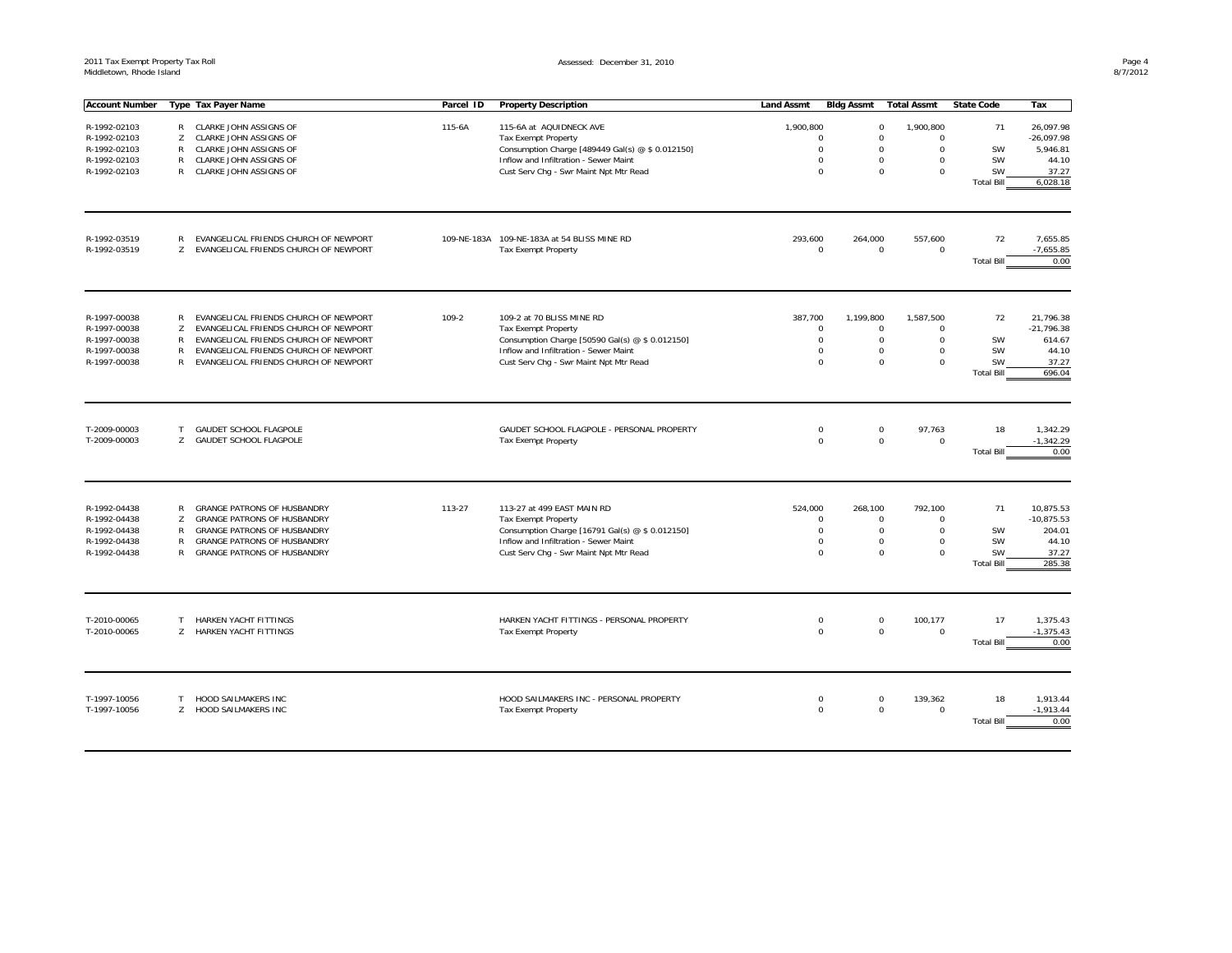| <b>Account Number</b>                                                        |                       | Type Tax Payer Name                                                                                                  | Parcel ID | <b>Property Description</b>                                                                                                                                                                       | <b>Land Assmt</b> | Bidg Assmt                                              | <b>Total Assmt</b>                                                                                            | <b>State Code</b>                            | Tax                                                   |
|------------------------------------------------------------------------------|-----------------------|----------------------------------------------------------------------------------------------------------------------|-----------|---------------------------------------------------------------------------------------------------------------------------------------------------------------------------------------------------|-------------------|---------------------------------------------------------|---------------------------------------------------------------------------------------------------------------|----------------------------------------------|-------------------------------------------------------|
| T-1992-00474                                                                 | T                     | HOOGENDOORN NURSERIES INC                                                                                            |           | HOOGENDOORN NURSERIES INC - PERSONAL PROPERTY                                                                                                                                                     |                   | $\mathbf 0$                                             | 58,082<br>$\Omega$                                                                                            | 73                                           | 797.47                                                |
| T-1992-00474                                                                 | $\overline{7}$        | HOOGENDOORN NURSERIES INC                                                                                            |           | Tax Exempt Property                                                                                                                                                                               |                   | $\Omega$                                                | $\Omega$<br>$\mathbf 0$                                                                                       |                                              | $-797.47$                                             |
|                                                                              |                       |                                                                                                                      |           |                                                                                                                                                                                                   |                   |                                                         |                                                                                                               | <b>Total Bill</b>                            | 0.00                                                  |
|                                                                              |                       |                                                                                                                      |           |                                                                                                                                                                                                   |                   |                                                         |                                                                                                               |                                              |                                                       |
| R-1992-07977                                                                 | R                     | JAMES L MAHER CENTER                                                                                                 | 114-508A  | 114-508A at 906 AQUIDNECK AVE                                                                                                                                                                     | 649,400           | 1,805,300                                               | 2,454,700                                                                                                     | 73                                           | 33.703.03                                             |
| R-1992-07977                                                                 | Z                     | JAMES L MAHER CENTER                                                                                                 |           | <b>Tax Exempt Property</b>                                                                                                                                                                        |                   | 0                                                       | $\mathbf 0$<br>$\Omega$                                                                                       |                                              | $-33,703.03$                                          |
| R-1992-07977                                                                 | R                     | JAMES L MAHER CENTER                                                                                                 |           | Inflow and Infiltration - Sewer Maint                                                                                                                                                             |                   | 0                                                       | $\mathbf 0$<br>$\mathbf 0$                                                                                    | SW                                           | 44.10                                                 |
| R-1992-07977                                                                 | $\mathsf{R}$          | JAMES L MAHER CENTER                                                                                                 |           | Cust Serv Chq - Swr Maint Npt Mtr Read                                                                                                                                                            |                   | $\Omega$                                                | $\mathbf 0$<br>$\mathbf 0$                                                                                    | SW<br><b>Total Bill</b>                      | 37.27<br>81.37                                        |
|                                                                              |                       |                                                                                                                      |           |                                                                                                                                                                                                   |                   |                                                         |                                                                                                               |                                              |                                                       |
| R-2001-00065                                                                 | R                     | JAMES L MAHER CENTER                                                                                                 | 108-SE-38 | 108-SE-38 at 175 BOULEVARD                                                                                                                                                                        | 154,400           | 207,000                                                 | 361,400                                                                                                       | 71                                           | 4,962.02                                              |
| R-2001-00065                                                                 | Z                     | JAMES L MAHER CENTER                                                                                                 |           | <b>Tax Exempt Property</b>                                                                                                                                                                        |                   | $\Omega$                                                | $\mathbf 0$<br>$\Omega$                                                                                       |                                              | $-4,962.02$                                           |
| R-2001-00065                                                                 | R                     | JAMES L MAHER CENTER                                                                                                 |           | Consumption Charge [118319 Gal(s) @ \$ 0.012150]                                                                                                                                                  |                   | $\Omega$                                                | $\mathbf 0$<br>$\Omega$                                                                                       | SW                                           | 1,437.58                                              |
| R-2001-00065<br>R-2001-00065                                                 | R<br>R                | JAMES L MAHER CENTER<br>JAMES L MAHER CENTER                                                                         |           | Inflow and Infiltration - Sewer Maint<br>Cust Serv Chg - Swr Maint Npt Mtr Read                                                                                                                   |                   | $\Omega$<br>$\Omega$                                    | $\mathsf 0$<br>$\Omega$<br>$\Omega$<br>$\mathbf 0$                                                            | SW<br>SW                                     | 44.10<br>37.27                                        |
|                                                                              |                       |                                                                                                                      |           |                                                                                                                                                                                                   |                   |                                                         |                                                                                                               | <b>Total Bill</b>                            | 1,518.95                                              |
| R-2001-00149<br>R-2001-00149<br>R-2001-00149<br>R-2001-00149<br>R-2001-00149 | R<br>Z<br>R<br>R<br>R | JAMES L MAHER CENTER<br>JAMES L MAHER CENTER<br>JAMES L MAHER CENTER<br>JAMES L MAHER CENTER<br>JAMES L MAHER CENTER | 114-631   | 114-631 at 260 GREEN END AVE<br><b>Tax Exempt Property</b><br>Consumption Charge [195974 Gal(s) @ \$ 0.012150]<br>Inflow and Infiltration - Sewer Maint<br>Cust Serv Chg - Swr Maint Npt Mtr Read | 140,200           | 185,600<br>$\Omega$<br>$\Omega$<br>$\Omega$<br>$\Omega$ | 325,800<br>$\Omega$<br>$\Omega$<br>$\Omega$<br>$\Omega$<br>$\mathbf 0$<br>$\Omega$<br>$\mathbf 0$<br>$\Omega$ | 73<br>SW<br>SW<br>SW                         | 4,473.23<br>$-4,473.23$<br>2,381.08<br>44.10<br>37.27 |
| R-1992-05417<br>R-1992-05417                                                 | R<br>Z                | JEWISH COMMUNITY CEMETERY<br>JEWISH COMMUNITY CEMETERY                                                               | 119-12    | 119-12 at 233 WYATT RD<br><b>Tax Exempt Property</b>                                                                                                                                              | 734,800           | 5,400<br>0                                              | 740,200<br>$\mathbf 0$<br>$\Omega$                                                                            | <b>Total Bill</b><br>70<br><b>Total Bill</b> | 2,462.45<br>10,162.95<br>$-10, 162.95$<br>0.00        |
| T-2009-00009<br>T-2009-00009                                                 | T                     | JOHN CLARKE RETIREMENT<br>Z JOHN CLARKE RETIREMENT                                                                   |           | JOHN CLARKE RETIREMENT - PERSONAL PROPERTY<br>Tax Exempt Property                                                                                                                                 |                   | 0<br>$\mathbf 0$                                        | $\mathbf 0$<br>13,440<br>$\mathbf 0$<br>$\mathbf 0$                                                           | 73<br><b>Total Bill</b>                      | 184.53<br>$-184.53$<br>0.00                           |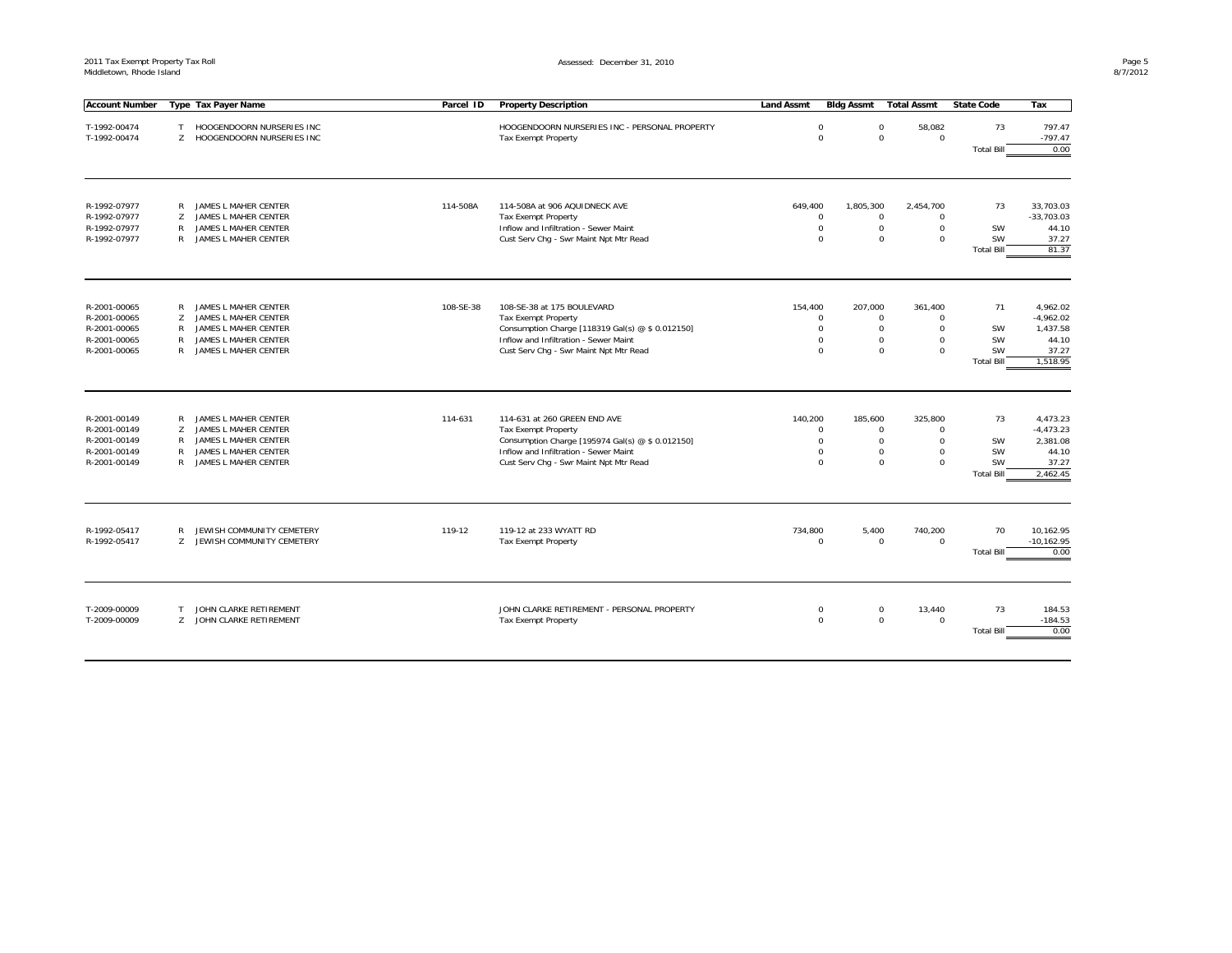| <b>Account Number</b>        |                   | Type Tax Payer Name                                                            | Parcel ID | <b>Property Description</b>                                                     | <b>Land Assmt</b>      | <b>Bidg Assmt</b> | <b>Total Assmt</b>                    | <b>State Code</b> | Tax                       |
|------------------------------|-------------------|--------------------------------------------------------------------------------|-----------|---------------------------------------------------------------------------------|------------------------|-------------------|---------------------------------------|-------------------|---------------------------|
| R-1992-05439                 | $\mathsf{R}$      | JOHN CLARKE RETIREMENT CENTER BAPTIST                                          | 114-248A  | 114-248A at 600 VALLEY RD                                                       |                        |                   |                                       | 71                |                           |
| R-1992-05439                 |                   |                                                                                |           |                                                                                 | 599,400<br>$\mathbf 0$ | 6,574,800         | 7,174,200<br>$\Omega$                 |                   | 98,501.77                 |
| R-1992-05439                 | Z<br>$\mathsf{R}$ | JOHN CLARKE RETIREMENT CENTER BAPTIST<br>JOHN CLARKE RETIREMENT CENTER BAPTIST |           | <b>Tax Exempt Property</b><br>Consumption Charge [4646040 Gal(s) @ \$ 0.012150] | $\mathbf 0$            |                   | 0<br>$\mathsf{O}\xspace$<br>$\Omega$  | SW                | $-98,501.77$<br>56,449.39 |
| R-1992-05439                 | $\mathsf{R}$      | JOHN CLARKE RETIREMENT CENTER BAPTIST                                          |           | Inflow and Infiltration - Sewer Maint                                           | $\mathbf 0$            |                   | $\mathsf 0$<br>$\mathbf 0$            | SW                | 44.10                     |
| R-1992-05439                 | $\mathsf{R}$      | JOHN CLARKE RETIREMENT CENTER BAPTIST                                          |           | Cust Serv Chg - Swr Maint Npt Mtr Read                                          | $\mathbf 0$            |                   | $\mathbf 0$<br>$\mathbf 0$            | SW                | 37.27                     |
|                              |                   |                                                                                |           |                                                                                 |                        |                   |                                       | <b>Total Bill</b> | 56,530.76                 |
|                              |                   |                                                                                |           |                                                                                 |                        |                   |                                       |                   |                           |
|                              |                   |                                                                                |           |                                                                                 |                        |                   |                                       |                   |                           |
| T-2011-80056                 | T                 | KVH INDUSTRIES MANUFACTURING                                                   |           | - MANUFACTURING                                                                 | $\mathbf 0$            |                   | 963,000<br>$\mathbf 0$                | 18                | 13,221.99                 |
| T-2011-80056                 | Z                 | KVH INDUSTRIES MANUFACTURING                                                   |           | <b>Tax Exempt Property</b>                                                      | $\Omega$               |                   | $\mathbf 0$<br>$\mathbf 0$            |                   | $-13,221.99$              |
|                              |                   |                                                                                |           |                                                                                 |                        |                   |                                       | <b>Total Bill</b> | 0.00                      |
| R-1992-06522                 | $\mathsf{R}$      | LORILLARD LOUIS L & RI RI HOSPITAL                                             | 126-40    | 126-40 at SACHUEST DR                                                           | 532,300                |                   | 532,300<br>$\mathbf 0$                | 73                | 7,308.48                  |
| R-1992-06522                 | Z                 | LORILLARD LOUIS L & RI RI HOSPITAL                                             |           | <b>Tax Exempt Property</b>                                                      | $\mathbf 0$            |                   | $\mathbf 0$<br>$\mathbf 0$            | <b>Total Bill</b> | $-7,308.48$<br>0.00       |
|                              |                   |                                                                                |           |                                                                                 |                        |                   |                                       |                   |                           |
| R-1992-06523                 | $\mathsf{R}$      | LORILLARD LOUIS L & RI RI HOSPITAL                                             | 126-69    | 126-69 at THIRD BEACH RD                                                        | 115,500                |                   | $\mathsf{O}\xspace$<br>115,500        | 73                | 1,585.82                  |
| R-1992-06523                 |                   | Z LORILLARD LOUIS L & RI RI HOSPITAL                                           |           | <b>Tax Exempt Property</b>                                                      | $\Omega$               |                   | $\mathbf 0$<br>$\mathbf 0$            |                   | $-1,585.82$               |
|                              |                   |                                                                                |           |                                                                                 |                        |                   |                                       | <b>Total Bill</b> | 0.00                      |
|                              |                   |                                                                                |           |                                                                                 |                        |                   |                                       |                   |                           |
| R-1992-06525                 | $\mathsf{R}$      | LORILLARD LOUIS L & RI RI HOSPITAL                                             | 127-12    | 127-12 at THIRD BEACH RD                                                        | 1,833,600              |                   | 1,833,600<br>$\mathbf 0$              | 73                | 25,175.33                 |
| R-1992-06525                 | Z                 | LORILLARD LOUIS L & RI RI HOSPITAL                                             |           | <b>Tax Exempt Property</b>                                                      | $\mathbf 0$            |                   | $\mathbf 0$<br>$\mathbf 0$            |                   | $-25, 175.33$             |
|                              |                   |                                                                                |           |                                                                                 |                        |                   |                                       | <b>Total Bill</b> | 0.00                      |
|                              |                   |                                                                                |           |                                                                                 |                        |                   |                                       |                   |                           |
| R-1992-06526                 | $\mathsf{R}$      | LORILLARD LOUIS L & RI RI HOSPITAL                                             | 130-17    | 130-17 at THIRD BEACH RD                                                        | 577,400                |                   | 577,400<br>$\mathbf 0$                | 73                | 7,927.70                  |
| R-1992-06526                 | Z.                | LORILLARD LOUIS L & RI RI HOSPITAL                                             |           | <b>Tax Exempt Property</b>                                                      | $\Omega$               |                   | $\mathsf{O}\xspace$<br>$\mathbf 0$    | <b>Total Bill</b> | $-7,927.70$<br>0.00       |
|                              |                   |                                                                                |           |                                                                                 |                        |                   |                                       |                   |                           |
|                              |                   |                                                                                |           |                                                                                 |                        |                   |                                       |                   |                           |
| R-1992-07430<br>R-1992-07430 | $\mathsf{R}$<br>Z | MIDDLETOWN BAPTIST CHURCH<br>MIDDLETOWN BAPTIST CHURCH                         | 105-69    | 105-69 at WEST MAIN RD<br><b>Tax Exempt Property</b>                            | 129,200<br>$\mathbf 0$ | 1,000             | 130,200<br>$\mathbf 0$<br>$\mathbf 0$ | 72                | 1,787.65<br>$-1,787.65$   |
|                              |                   |                                                                                |           |                                                                                 |                        |                   |                                       | <b>Total Bill</b> | 0.00                      |
|                              |                   |                                                                                |           |                                                                                 |                        |                   |                                       |                   |                           |
| R-1992-07431                 | R                 | MIDDLETOWN BAPTIST CHURCH                                                      | 105-70    | 105-70 at 1818 WEST MAIN RD                                                     | 244,900                | 969,400           | 1,214,300                             | 72                | 16,672.34                 |
| R-1992-07431                 | Z.                | MIDDLETOWN BAPTIST CHURCH                                                      |           | <b>Tax Exempt Property</b>                                                      | $\mathbf 0$            |                   | $\mathbf 0$<br>$\mathbf 0$            |                   | $-16,672.34$              |
|                              |                   |                                                                                |           |                                                                                 |                        |                   |                                       | <b>Total Bill</b> | 0.00                      |
|                              |                   |                                                                                |           |                                                                                 |                        |                   |                                       |                   |                           |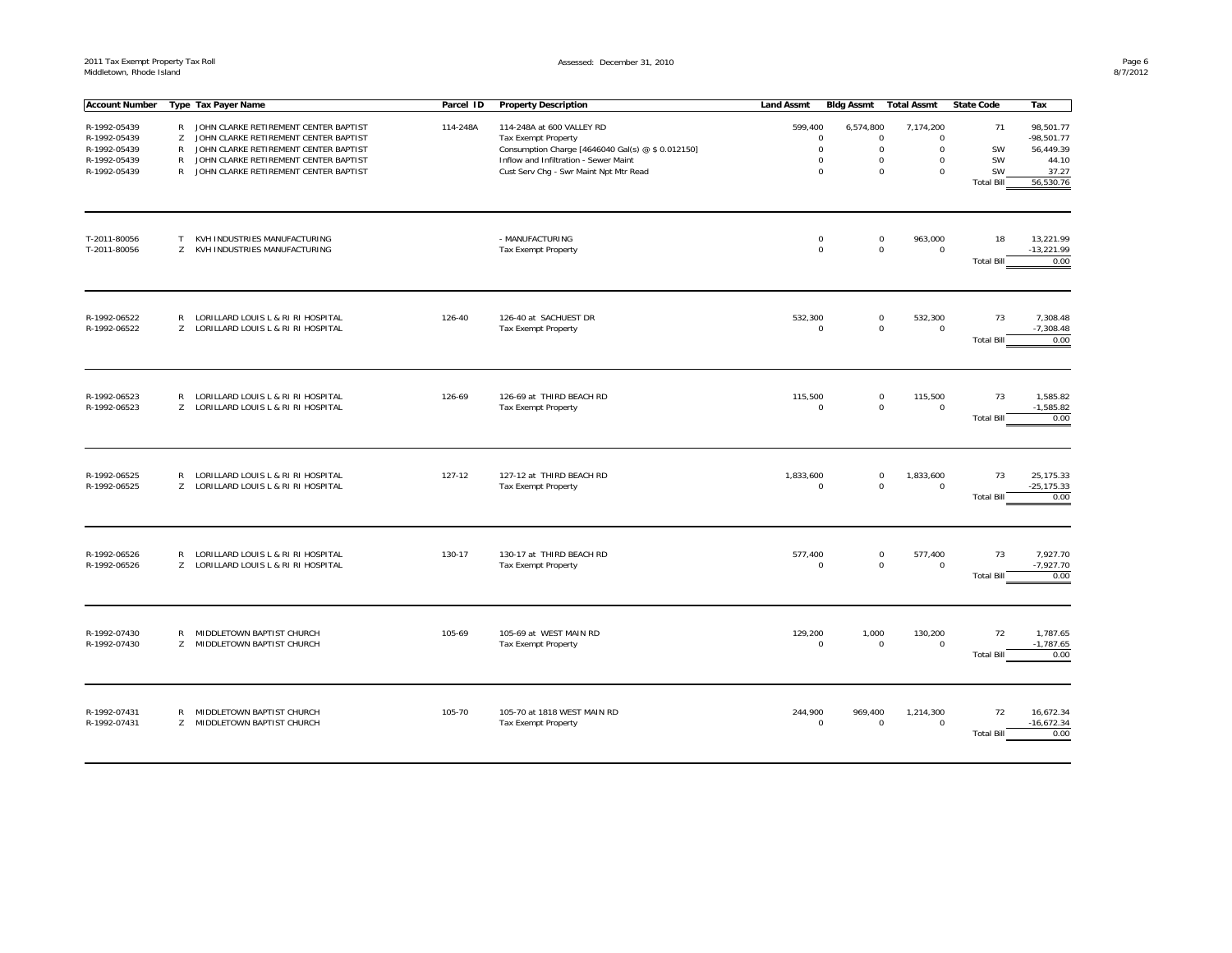| <b>Account Number</b>        |                   | Type Tax Payer Name                                          | Parcel ID  | <b>Property Description</b>                     | <b>Land Assmt</b> | Bidg Assmt              | <b>Total Assmt</b>                                     | <b>State Code</b>              | Tax               |
|------------------------------|-------------------|--------------------------------------------------------------|------------|-------------------------------------------------|-------------------|-------------------------|--------------------------------------------------------|--------------------------------|-------------------|
|                              |                   |                                                              |            |                                                 |                   |                         |                                                        |                                |                   |
| R-1992-07432                 |                   | R MIDDLETOWN BAPTIST CHURCH                                  | 105-341    | 105-341 at GREENE LN                            | 38,300            |                         | $\mathbf 0$<br>38,300                                  | 72                             | 525.86            |
| R-1992-07432                 | Z                 | MIDDLETOWN BAPTIST CHURCH                                    |            | <b>Tax Exempt Property</b>                      |                   | $\Omega$                | $\mathbf 0$<br>$\Omega$                                |                                | $-525.86$         |
| R-1992-07432                 | R                 | MIDDLETOWN BAPTIST CHURCH                                    |            | Consumption Charge [50188 Gal(s) @ \$ 0.012150] |                   | $\Omega$<br>$\Omega$    | $\mathbf 0$<br>$\Omega$<br>$\Omega$                    | <b>SW</b><br><b>SW</b>         | 609.78            |
| R-1992-07432                 | R<br>$\mathsf{R}$ | MIDDLETOWN BAPTIST CHURCH                                    |            | Inflow and Infiltration - Sewer Maint           |                   | $\Omega$                | $\Omega$<br>$\Omega$                                   |                                | 44.10             |
| R-1992-07432                 |                   | MIDDLETOWN BAPTIST CHURCH                                    |            | Cust Serv Chg - Swr Maint Npt Mtr Read          |                   |                         | $\mathbf 0$                                            | SW<br><b>Total Bill</b>        | 37.27<br>691.15   |
|                              |                   |                                                              |            |                                                 |                   |                         |                                                        |                                |                   |
| R-1992-07433                 | R                 | MIDDLETOWN BAPTIST CHURCH                                    | 105-18A    | 105-18A at GREENE LN                            | 71,400            |                         | $\mathbf 0$<br>71,400                                  | 73                             | 980.32            |
| R-1992-07433                 | Z                 | MIDDLETOWN BAPTIST CHURCH                                    |            | <b>Tax Exempt Property</b>                      |                   | $\Omega$                | $\mathbf 0$<br>$\Omega$                                |                                | -980.32           |
|                              |                   |                                                              |            |                                                 |                   |                         |                                                        | <b>Total Bill</b>              | 0.00              |
| R-1998-00663                 | R                 | MIDDLETOWN BAPTIST CHURCH                                    | 105-68     | 105-68 at 8 GREENE LN                           | 116,500           | 132,400                 | 248,900                                                | 72                             | 3,417.40          |
| R-1998-00663                 | Z                 | MIDDLETOWN BAPTIST CHURCH                                    |            | <b>Tax Exempt Property</b>                      |                   | $\mathbf 0$             | $\mathbf 0$<br>$\Omega$                                |                                | $-3,417.40$       |
| R-1998-00663                 | $\mathsf{R}$      | MIDDLETOWN BAPTIST CHURCH                                    |            | Consumption Charge [950 Gal(s) @ \$ 0.012150]   |                   | $\mathbf 0$             | $\mathbf 0$<br>$\Omega$                                | <b>SW</b>                      | 11.54             |
| R-1998-00663                 | R                 | MIDDLETOWN BAPTIST CHURCH                                    |            | Inflow and Infiltration - Sewer Maint           |                   | $\Omega$                | 0<br>$\Omega$                                          | <b>SW</b>                      | 44.10             |
| R-1998-00663                 | $\mathsf{R}$      | MIDDLETOWN BAPTIST CHURCH                                    |            | Cust Serv Chg - Swr Maint Npt Mtr Read          |                   | $\Omega$                | $\mathbf 0$<br>$\Omega$                                | SW                             | 37.27             |
|                              |                   |                                                              |            |                                                 |                   |                         |                                                        | <b>Total Bill</b>              | 92.91             |
| R-1992-07435                 | R                 | MIDDLETOWN COLUMBUS CLUB INC                                 | 107-NE-16A | 107-NE-16A at 7 VALLEY RD                       | 454,600           | 468.800                 | 923.400                                                | 71                             | 12,678.28         |
| R-1992-07435                 | Z                 | MIDDLETOWN COLUMBUS CLUB INC                                 |            | <b>Tax Exempt Property</b>                      |                   | $\Omega$                | $\mathbf 0$<br>$\Omega$                                |                                | $-12,678.28$      |
| R-1992-07435                 | R                 | MIDDLETOWN COLUMBUS CLUB INC                                 |            | Consumption Charge [38200 Gal(s) @ \$ 0.012150] |                   | $\Omega$                | $\Omega$<br>$\mathbf 0$                                | SW                             | 464.13            |
| R-1992-07435                 | R                 | MIDDLETOWN COLUMBUS CLUB INC                                 |            | Inflow and Infiltration - Sewer Maint           |                   | $\Omega$                | $\mathbf 0$<br>$\Omega$                                | SW                             | 44.10             |
| R-1992-07435                 | $\mathsf{R}$      | MIDDLETOWN COLUMBUS CLUB INC                                 |            | Cust Serv Chq - Swr Maint Npt Mtr Read          |                   | $\Omega$                | $\Omega$<br>$\mathbf 0$                                | <b>SW</b>                      | 37.27             |
|                              |                   |                                                              |            |                                                 |                   |                         |                                                        | <b>Total Bill</b>              | 545.50            |
|                              |                   |                                                              |            |                                                 |                   |                         |                                                        |                                |                   |
| T-1992-00675<br>T-1992-00675 | T<br>Z            | MIDDLETOWN COLUMBUS CLUB INC<br>MIDDLETOWN COLUMBUS CLUB INC |            | MIDDLETOWN COLUMBUS CLUB - PERSONAL PROPERTY    |                   | $\mathbf 0$<br>$\Omega$ | $\mathsf{O}\xspace$<br>0<br>$\mathbf 0$<br>$\mathbf 0$ | 73                             | 32.61<br>$-32.61$ |
|                              |                   |                                                              |            | <b>Tax Exempt Property</b>                      |                   |                         |                                                        | <b>Total Bill</b>              | 0.00              |
|                              |                   |                                                              |            |                                                 |                   |                         |                                                        |                                |                   |
| R-2004-00472                 | R                 | MIDDLETOWN HISTORICAL SOCIETY                                | 114-96A    | 114-96A at GREEN END AVE                        | 14,700            | 7,000                   | 21,700                                                 | 73                             | 297.94            |
| R-2004-00472                 | Z                 | MIDDLETOWN HISTORICAL SOCIETY                                |            | <b>Tax Exempt Property</b>                      |                   | $\mathbf 0$             | $\mathbf 0$<br>$\Omega$                                |                                | $-297.94$         |
| R-2004-00472                 | R                 | MIDDLETOWN HISTORICAL SOCIETY                                |            | No Water Unconnected                            |                   | $\mathbf 0$             | $\mathbf 0$<br>0                                       | <b>SW</b><br><b>Total Bill</b> | 20.00<br>20.00    |
|                              |                   |                                                              |            |                                                 |                   |                         |                                                        |                                |                   |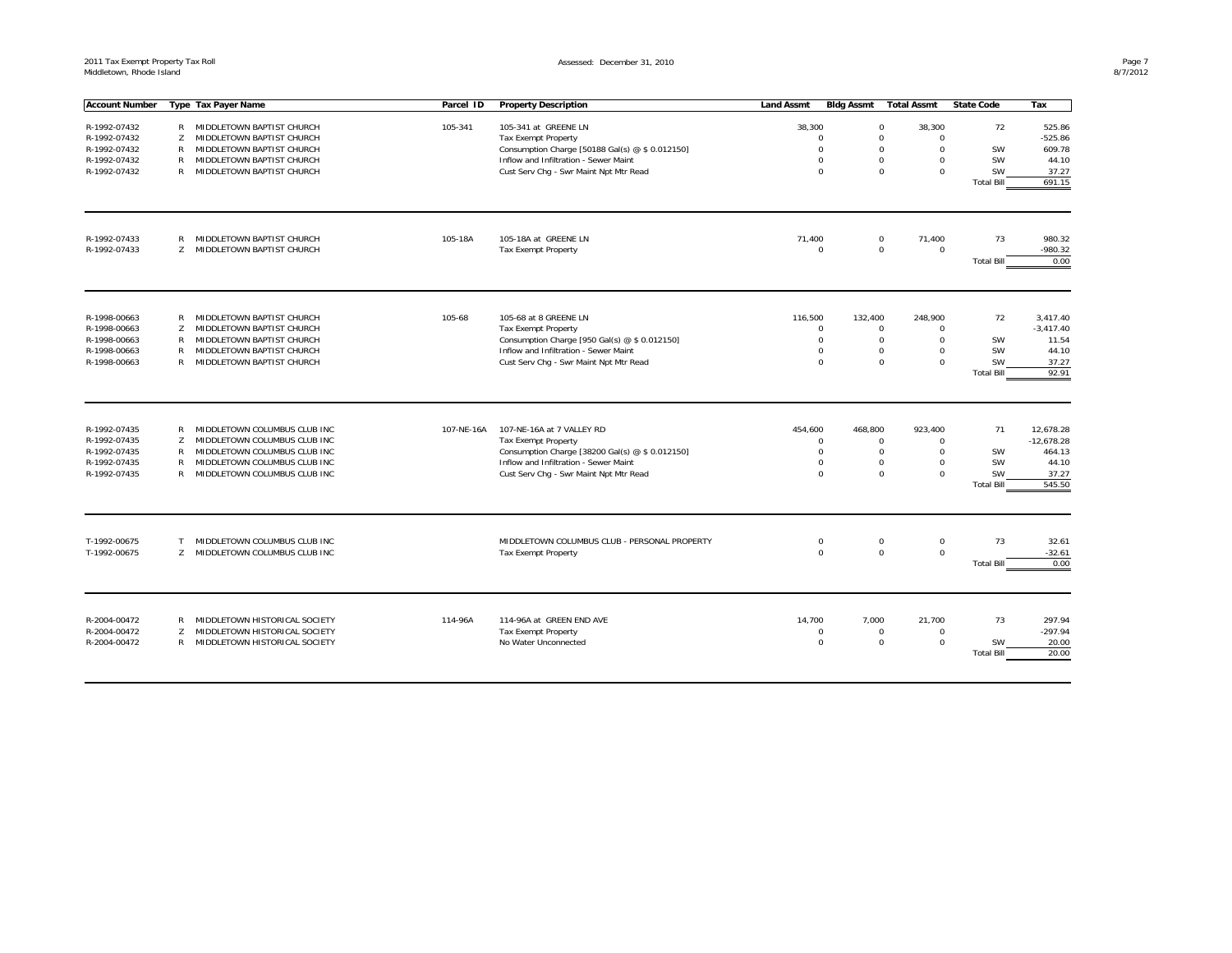| <b>Account Number</b>                                                        |                                  | Type Tax Payer Name                                                                                                                                     | Parcel ID | <b>Property Description</b>                                                                                                                                                            | <b>Land Assmt</b>                                                 | <b>Bldg Assmt</b>                                   | <b>Total Assmt</b>                                                | <b>State Code</b>                         | Tax                                                    |
|------------------------------------------------------------------------------|----------------------------------|---------------------------------------------------------------------------------------------------------------------------------------------------------|-----------|----------------------------------------------------------------------------------------------------------------------------------------------------------------------------------------|-------------------------------------------------------------------|-----------------------------------------------------|-------------------------------------------------------------------|-------------------------------------------|--------------------------------------------------------|
| R-1992-07441<br>R-1992-07441                                                 | $\mathsf{R}$<br>Z                | MIDDLETOWN METHODIST CHURCH<br>MIDDLETOWN METHODIST CHURCH                                                                                              | 119-11    | 119-11 at 181 WYATT RD<br><b>Tax Exempt Property</b>                                                                                                                                   | 233,200<br>$\mathbf 0$                                            | 9,000<br>$\mathbf 0$                                | 242,200<br>$\mathbf 0$                                            | 72<br><b>Total Bill</b>                   | 3,325.41<br>$-3,325.41$<br>0.00                        |
| R-1992-07442<br>R-1992-07442<br>R-1992-07442<br>R-1992-07442<br>R-1992-07442 | R<br>Z<br>$\mathsf{R}$<br>R<br>R | MIDDLETOWN METHODIST CHURCH<br>MIDDLETOWN METHODIST CHURCH<br>MIDDLETOWN METHODIST CHURCH<br>MIDDLETOWN METHODIST CHURCH<br>MIDDLETOWN METHODIST CHURCH | 119-30    | 119-30 at TURNER RD<br><b>Tax Exempt Property</b><br>Consumption Charge [6760 Gal(s) @ \$ 0.012150]<br>Inflow and Infiltration - Sewer Maint<br>Cust Serv Chq - Swr Maint Npt Mtr Read | 2,400<br>$\mathbf 0$<br>$\mathbf 0$<br>$\mathbf 0$<br>$\mathbf 0$ | 0<br>0<br>$\mathbf 0$<br>$\mathbf 0$<br>$\mathbf 0$ | 2,400<br>$\mathbf 0$<br>$\mathbf 0$<br>$\mathbf 0$<br>$\mathbf 0$ | 72<br>SW<br>SW<br>SW<br><b>Total Bill</b> | 32.95<br>$-32.95$<br>82.13<br>44.10<br>37.27<br>163.50 |
| R-1992-07443<br>R-1992-07443                                                 | $\mathsf{R}$<br>Z                | MIDDLETOWN METHODIST CHURCH<br>MIDDLETOWN METHODIST CHURCH                                                                                              | 119-30X   | 119-30X at 200 TURNER RD<br><b>Tax Exempt Property</b>                                                                                                                                 | 359,700<br>$\mathbf 0$                                            | 1,427,000<br>$\mathbf 0$                            | 1,786,700<br>$\mathbf 0$                                          | 72<br><b>Total Bill</b>                   | 24,531.39<br>$-24,531.39$<br>0.00                      |
| R-1997-00479<br>R-1997-00479                                                 | $\mathsf{R}$<br>Z                | MIDDLETOWN TOWN OF<br>MIDDLETOWN TOWN OF                                                                                                                | 124-309   | 124-309 at 540 WYATT RD<br><b>Tax Exempt Property</b>                                                                                                                                  | 416,700<br>$\mathbf 0$                                            | 3,800<br>$\mathbf 0$                                | 420,500<br>$\Omega$                                               | 78<br><b>Total Bill</b>                   | 5,773.47<br>$-5,773.47$<br>0.00                        |
| R-2001-02297<br>R-2001-02297                                                 | $\mathsf{R}$<br>Z                | MIDDLETOWN TOWN OF<br>MIDDLETOWN TOWN OF                                                                                                                | 129-12    | 129-12 at GREEN END AVE<br>Tax Exempt Property                                                                                                                                         | 297,900<br>$\mathbf 0$                                            | $\mathbf 0$<br>$\mathsf{O}\xspace$                  | 297,900<br>$\mathsf{O}\xspace$                                    | 78<br><b>Total Bill</b>                   | 4,090.17<br>$-4,090.17$<br>0.00                        |
| R-1992-07882<br>R-1992-07882                                                 | R<br>Z                           | NATIONAL SOCIETY OF COLONIAL DAMES<br>NATIONAL SOCIETY OF COLONIAL DAMES                                                                                | 119-39A   | 119-39A at BERKELEY AVE<br>Tax Exempt Property                                                                                                                                         | 235,800<br>$\mathbf 0$                                            | $\mathbf 0$<br>$\mathbf 0$                          | 235,800<br>$\mathbf 0$                                            | 73<br><b>Total Bill</b>                   | 3,237.53<br>$-3,237.53$<br>0.00                        |
| R-1992-07883<br>R-1992-07883                                                 | R<br>Z                           | NATIONAL SOCIETY OF COLONIAL DAMES<br>NATIONAL SOCIETY OF COLONIAL DAMES                                                                                | 119-39B   | 119-39B at BERKELEY AVE<br><b>Tax Exempt Property</b>                                                                                                                                  | 13,800<br>$\mathbf 0$                                             | 0<br>$\mathbf 0$                                    | 13,800<br>$\mathbf 0$                                             | 73<br><b>Total Bill</b>                   | 189.47<br>$-189.47$<br>0.00                            |
| R-1992-07884<br>R-1992-07884                                                 | R<br>Z.                          | NATIONAL SOCIETY OF COLONIAL DAMES<br>NATIONAL SOCIETY OF COLONIAL DAMES                                                                                | 119-39C   | 119-39C at BERKELEY AVE<br><b>Tax Exempt Property</b>                                                                                                                                  | 215,100<br>$\mathbf 0$                                            | $\mathsf 0$<br>$\mathbf 0$                          | 215,100<br>$\mathbf 0$                                            | 73<br><b>Total Bill</b>                   | 2,953.32<br>$-2,953.32$<br>0.00                        |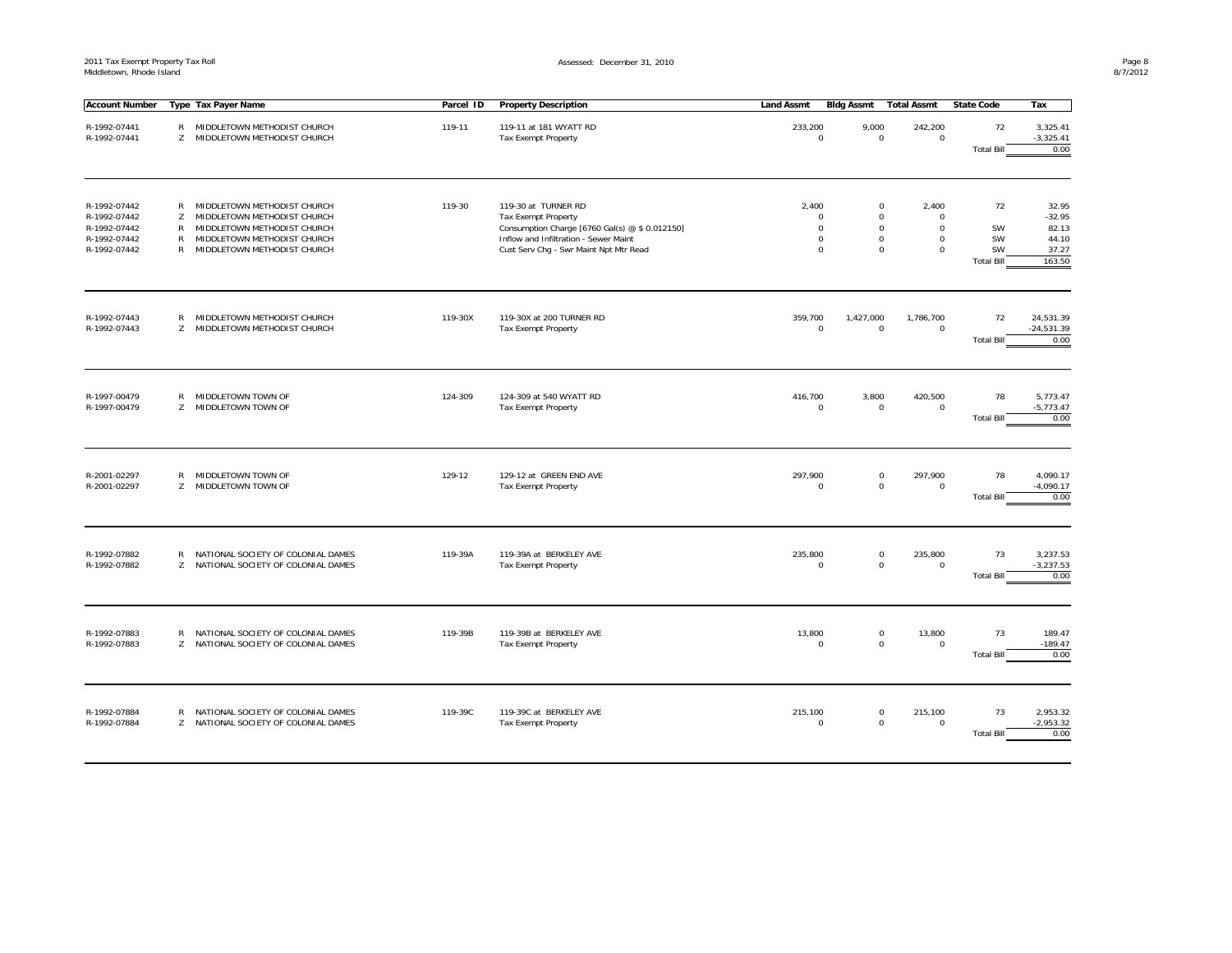| <b>Account Number</b>                                                        |                                             | Type Tax Payer Name                                                                                                                                                                                            | Parcel ID  | <b>Property Description</b>                                                                                                                                                                          | <b>Land Assmt</b> | <b>Bidg Assmt</b>                                                                    | <b>Total Assmt</b>                                                                                                                | <b>State Code</b>                         | Tax                                                               |
|------------------------------------------------------------------------------|---------------------------------------------|----------------------------------------------------------------------------------------------------------------------------------------------------------------------------------------------------------------|------------|------------------------------------------------------------------------------------------------------------------------------------------------------------------------------------------------------|-------------------|--------------------------------------------------------------------------------------|-----------------------------------------------------------------------------------------------------------------------------------|-------------------------------------------|-------------------------------------------------------------------|
| R-1992-07885<br>R-1992-07885                                                 | R<br>Z                                      | NATIONAL SOCIETY OF COLONIAL DAMES<br>NATIONAL SOCIETY OF COLONIAL DAMES                                                                                                                                       | 119-39D    | 119-39D at 311 BERKELEY AVE<br><b>Tax Exempt Property</b>                                                                                                                                            | 212,500           | 330,900<br>$\mathbf 0$                                                               | 543,400<br>$\mathbf 0$<br>$\mathbf 0$                                                                                             | 73<br><b>Total Bill</b>                   | 7,460.88<br>$-7,460.88$<br>0.00                                   |
| R-1992-07973<br>R-1992-07973<br>R-1992-07973<br>R-1992-07973<br>R-1992-07973 | R<br>Z<br>R<br>$\mathsf{R}$<br>R            | NEWPORT CHURCH OF CHRIST<br>NEWPORT CHURCH OF CHRIST<br>NEWPORT CHURCH OF CHRIST<br>NEWPORT CHURCH OF CHRIST<br>NEWPORT CHURCH OF CHRIST                                                                       | 112-63     | 112-63 at 215 FOREST AVE<br>Tax Exempt Property<br>Consumption Charge [6956 Gal(s) @ \$ 0.012150]<br>Inflow and Infiltration - Sewer Maint<br>Cust Serv Chg - Swr Maint Npt Mtr Read                 | 186,500           | 638,900<br>$\mathbf 0$<br>$\mathbf 0$<br>$\Omega$<br>$\Omega$                        | 825,400<br>$\mathbf 0$<br>$\mathbf 0$<br>$\mathbf 0$<br>$\Omega$<br>$\Omega$<br>$\Omega$<br>$\Omega$<br>$\mathbf 0$               | 72<br>SW<br>SW<br>SW<br><b>Total Bill</b> | 11,332.74<br>$-11,332.74$<br>84.52<br>44.10<br>37.27<br>165.89    |
| R-1992-08029<br>R-1992-08029                                                 | R<br>Z                                      | NEWPORT CITY OF<br>NEWPORT CITY OF                                                                                                                                                                             | 108-SW-192 | 108-SW-192 at DEXTER ST<br><b>Tax Exempt Property</b>                                                                                                                                                | 12,800            | $\mathbf 0$                                                                          | 12,800<br>$\mathbf 0$<br>$\mathbf 0$<br>$\mathbf 0$                                                                               | 79<br><b>Total Bill</b>                   | 175.74<br>$-175.74$<br>0.00                                       |
| R-1992-08030<br>R-1992-08030                                                 | R<br>Z                                      | NEWPORT CITY OF<br>NEWPORT CITY OF                                                                                                                                                                             | 109-NE-1   | 109-NE-1 at VERNON AVE<br><b>Tax Exempt Property</b>                                                                                                                                                 | 148,200           | 22,900<br>$\mathbf 0$                                                                | 171,100<br>$\mathbf 0$<br>$\mathbf 0$                                                                                             | 78<br><b>Total Bill</b>                   | 2,349.20<br>$-2,349.20$<br>0.00                                   |
| R-1992-07978<br>R-1992-07978<br>R-1992-07978<br>R-1992-07978<br>R-1992-07978 | R<br>Z<br>$\mathsf{R}$<br>R<br>$\mathsf{R}$ | NEWPORT COUNTY COMMUNITY MENTAL HEALTH<br>NEWPORT COUNTY COMMUNITY MENTAL HEALTH<br>NEWPORT COUNTY COMMUNITY MENTAL HEALTH<br>NEWPORT COUNTY COMMUNITY MENTAL HEALTH<br>NEWPORT COUNTY COMMUNITY MENTAL HEALTH | 107-NE-88  | 107-NE-88 at 4 BUCK RD<br><b>Tax Exempt Property</b><br>Consumption Charge [51832 Gal(s) @ \$ 0.012150]<br>Inflow and Infiltration - Sewer Maint<br>Cust Serv Chg - Swr Maint Npt Mtr Read           | 114,000           | 102,200<br>$\mathbf 0$<br>$\mathbf 0$<br>$\mathsf 0$<br>$\mathbf 0$                  | 216,200<br>$\mathbf 0$<br>$\mathbf 0$<br>$\mathbf 0$<br>$\mathbf 0$<br>$\Omega$<br>$\mathsf 0$<br>$\mathsf{O}\xspace$<br>$\Omega$ | 71<br>SW<br>SW<br>SW<br><b>Total Bill</b> | 2,968.43<br>$-2,968.43$<br>629.76<br>44.10<br>37.27<br>711.13     |
| R-1994-00273<br>R-1994-00273<br>R-1994-00273<br>R-1994-00273<br>R-1994-00273 | R<br>Z<br>R<br>R<br>R                       | NEWPORT COUNTY COMMUNITY MENTAL HEALTH<br>NEWPORT COUNTY COMMUNITY MENTAL HEALTH<br>NEWPORT COUNTY COMMUNITY MENTAL HEALTH<br>NEWPORT COUNTY COMMUNITY MENTAL HEALTH<br>NEWPORT COUNTY COMMUNITY MENTAL HEALTH | 112-23X    | 112-23X at 240 FOREST AVE<br><b>Tax Exempt Property</b><br>Consumption Charge [177084 Gal(s) @ \$ 0.012150]<br>Inflow and Infiltration - Sewer Maint<br>Cust Serv Chg - Swr Maint Npt Mtr Read       |                   | $\Omega$<br>262,300<br>$\mathsf{O}\xspace$<br>$\mathsf 0$<br>$\mathsf 0$<br>$\Omega$ | 262,300<br>0<br>$\mathbf 0$<br>$\mathsf 0$<br>$\mathsf 0$<br>$\Omega$<br>$\mathsf 0$<br>$\Omega$<br>$\mathbf 0$                   | 21<br>SW<br>SW<br>SW<br><b>Total Bill</b> | 3,601.38<br>$-3,601.38$<br>2,151.57<br>44.10<br>37.27<br>2,232.94 |
| R-1999-00151<br>R-1999-00151<br>R-1999-00151<br>R-1999-00151<br>R-1999-00151 | R<br>Z<br>R<br>R<br>$\mathsf{R}$            | NEWPORT COUNTY COMMUNITY MENTAL HEALTH<br>NEWPORT COUNTY COMMUNITY MENTAL HEALTH<br>NEWPORT COUNTY COMMUNITY MENTAL HEALTH<br>NEWPORT COUNTY COMMUNITY MENTAL HEALTH<br>NEWPORT COUNTY COMMUNITY MENTAL HEALTH | 115-36     | 115-36 at 127 JOHNNYCAKE HILL RD<br><b>Tax Exempt Property</b><br>Consumption Charge [47402 Gal(s) @ \$ 0.012150]<br>Inflow and Infiltration - Sewer Maint<br>Cust Serv Chq - Swr Maint Npt Mtr Read | 176,700           | 903,500<br>$\mathbf 0$<br>$\Omega$<br>$\mathbf 0$<br>$\mathbf 0$                     | 1,080,200<br>$\mathbf 0$<br>$\mathbf 0$<br>$\Omega$<br>$\mathbf 0$<br>$\Omega$<br>$\mathbf 0$<br>$\mathbf 0$<br>$\Omega$          | 71<br>SW<br>SW<br>SW<br><b>Total Bill</b> | 14,831.15<br>$-14,831.15$<br>575.93<br>44.10<br>37.27<br>657.30   |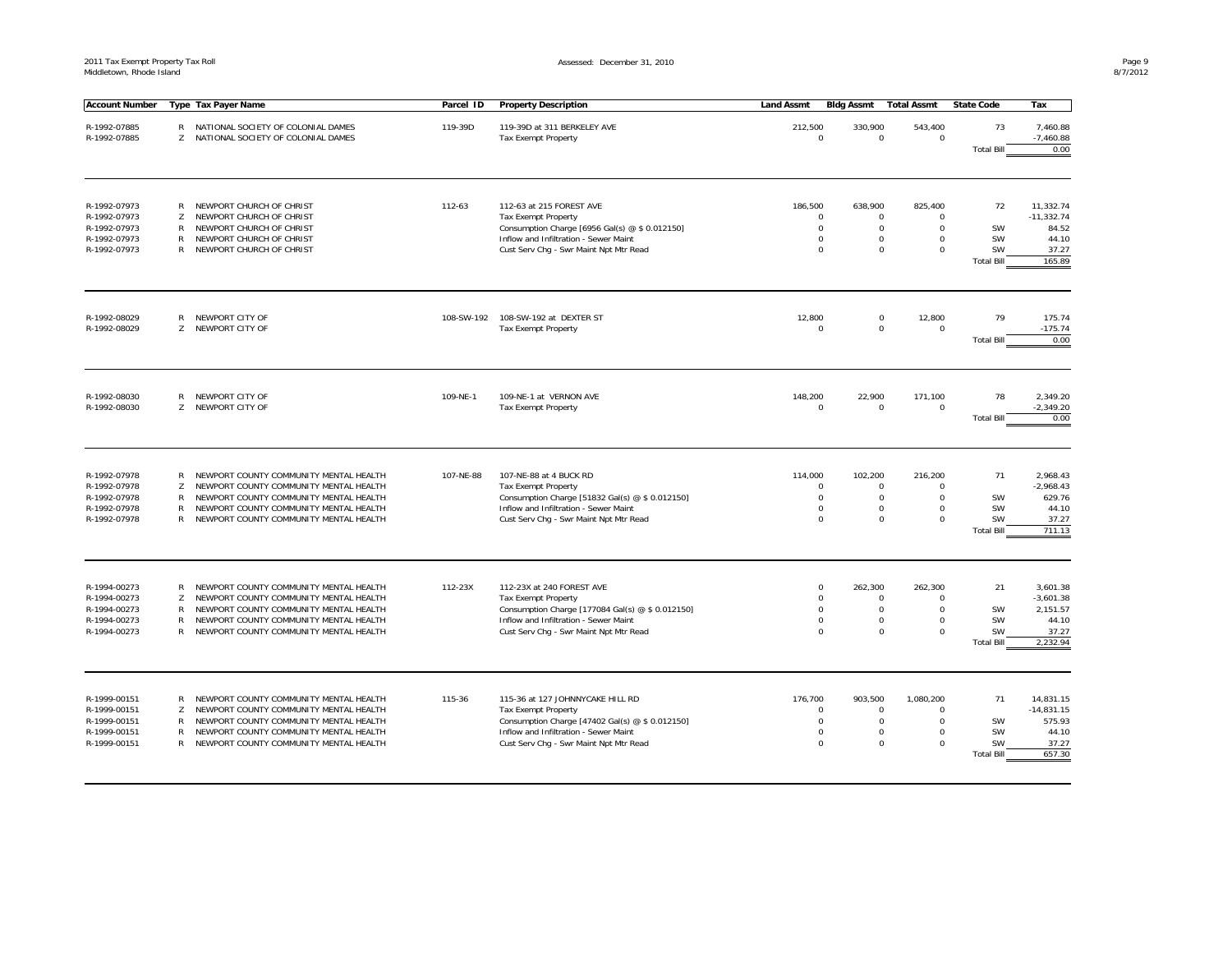$\mathbf{r}$ 

| <b>Account Number</b>                        |                    | Type Tax Payer Name                                                                    | Parcel ID  | <b>Property Description</b>                                                 | <b>Land Assmt</b> |                            | Bidg Assmt                            | <b>Total Assmt</b>                    | <b>State Code</b>             | Тах                                         |
|----------------------------------------------|--------------------|----------------------------------------------------------------------------------------|------------|-----------------------------------------------------------------------------|-------------------|----------------------------|---------------------------------------|---------------------------------------|-------------------------------|---------------------------------------------|
| R-1999-00200<br>R-1999-00200                 | R                  | NEWPORT COUNTY COMMUNITY MENTAL HEALTH<br>Z NEWPORT COUNTY COMMUNITY MENTAL HEALTH     |            | 107-NE-16102 107-NE-16102 at 26 VALLEY RD 102<br><b>Tax Exempt Property</b> |                   | 0<br>$\mathbf 0$           | 265,700<br>$\mathbf 0$                | 265,700<br>$\mathbf 0$                | 71<br><b>Total Bill</b>       | 3,648.06<br>$-3,648.06$<br>0.00             |
| R-2000-00172<br>R-2000-00172                 | R                  | NEWPORT COUNTY COMMUNITY MENTAL HEALTH<br>Z NEWPORT COUNTY COMMUNITY MENTAL HEALTH     |            | 107-NE-16202 107-NE-16202 at 26 VALLEY RD<br><b>Tax Exempt Property</b>     |                   | $\mathsf 0$<br>$\mathbf 0$ | 201,200<br>$\mathbf 0$                | 201,200<br>$\mathbf 0$                | 71<br><b>Total Bill</b>       | 2,762.48<br>$-2,762.48$<br>0.00             |
| R-2001-00011<br>R-2001-00011                 | $\mathsf{R}$<br>Z  | NEWPORT COUNTY COMMUNITY MENTAL HEALTH C<br>NEWPORT COUNTY COMMUNITY MENTAL HEALTH C   |            | 107-NE-16201 107-NE-16201 at 26 VALLEY RD 201<br><b>Tax Exempt Property</b> |                   | $\mathbf 0$<br>$\mathbf 0$ | 112,200<br>0                          | 112,200<br>$\mathbf 0$                | 73<br><b>Total Bill</b>       | 1,540.51<br>$-1,540.51$<br>0.00             |
| R-2001-00264<br>R-2001-00264                 | R<br>Z             | NEWPORT COUNTY COMMUNITY MENTAL HEALTH C<br>NEWPORT COUNTY COMMUNITY MENTAL HEALTH C   |            | 107-NE-16103 107-NE-16103 at 26 VALLEY RD 103<br><b>Tax Exempt Property</b> |                   | $\mathsf 0$<br>$\mathbf 0$ | 143,300<br>$\mathbf 0$                | 143,300<br>$\mathbf 0$                | 71<br><b>Total Bill</b>       | 1,967.51<br>$-1,967.51$<br>0.00             |
| T-1992-00714<br>T-1992-00714                 | T.<br>Z            | NEWPORT COUNTY PROPANE INC<br>NEWPORT COUNTY PROPANE INC                               |            | NEWPORT COUNTY PROPANE - PERSONAL PROPERTY<br>Tax Exempt Property           |                   | $\mathsf 0$<br>$\mathbf 0$ | $\mathsf 0$<br>$\mathbf 0$            | $\mathsf 0$<br>$\mathsf 0$            | 73<br><b>Total Bill</b>       | 493.91<br>$-493.91$<br>0.00                 |
| R-1992-07980<br>R-1992-07980                 | $\mathsf{R}$<br>Z. | NEWPORT COUNTY REGIONAL YOUNG MENS<br>NEWPORT COUNTY REGIONAL YOUNG MENS               | 900-1142   | 900-1142 at 792 VALLEY RD<br><b>Tax Exempt Property</b>                     |                   | $\mathbf 0$<br>$\mathbf 0$ | 4,919,000<br>$\mathbf 0$              | 4,919,000<br>$\mathbf 0$              | 73<br><b>Total Bill</b>       | 67,537.87<br>$-67,537.87$<br>0.00           |
| R-1992-08004<br>R-1992-08004                 | R                  | NEWPORT HISTORICAL SOCIETY<br>Z NEWPORT HISTORICAL SOCIETY                             | 108-SE-116 | 108-SE-116 at VERNON AVE<br><b>Tax Exempt Property</b>                      | 217,200           | $\mathbf 0$                | $\mathbf 0$<br>$\mathbf 0$            | 217,200<br>$\mathbf 0$                | 71<br><b>Total Bill</b>       | 2,982.16<br>$-2,982.16$<br>0.00             |
| R-1992-08009<br>R-1992-08009<br>R-1992-08009 | R<br>Z<br>R        | NEWPORT MASONIC FOUNDATION<br>NEWPORT MASONIC FOUNDATION<br>NEWPORT MASONIC FOUNDATION | 119-1      | 119-1 at 152 WYATT RD<br><b>Tax Exempt Property</b><br>Unconnected          | 194,300           | $\mathbf 0$<br>$\mathbf 0$ | 551,800<br>$\mathbf 0$<br>$\mathbf 0$ | 746,100<br>$\mathbf 0$<br>$\mathbf 0$ | 71<br>SW<br><b>Total Bill</b> | 10,243.95<br>$-10,243.95$<br>20.00<br>20.00 |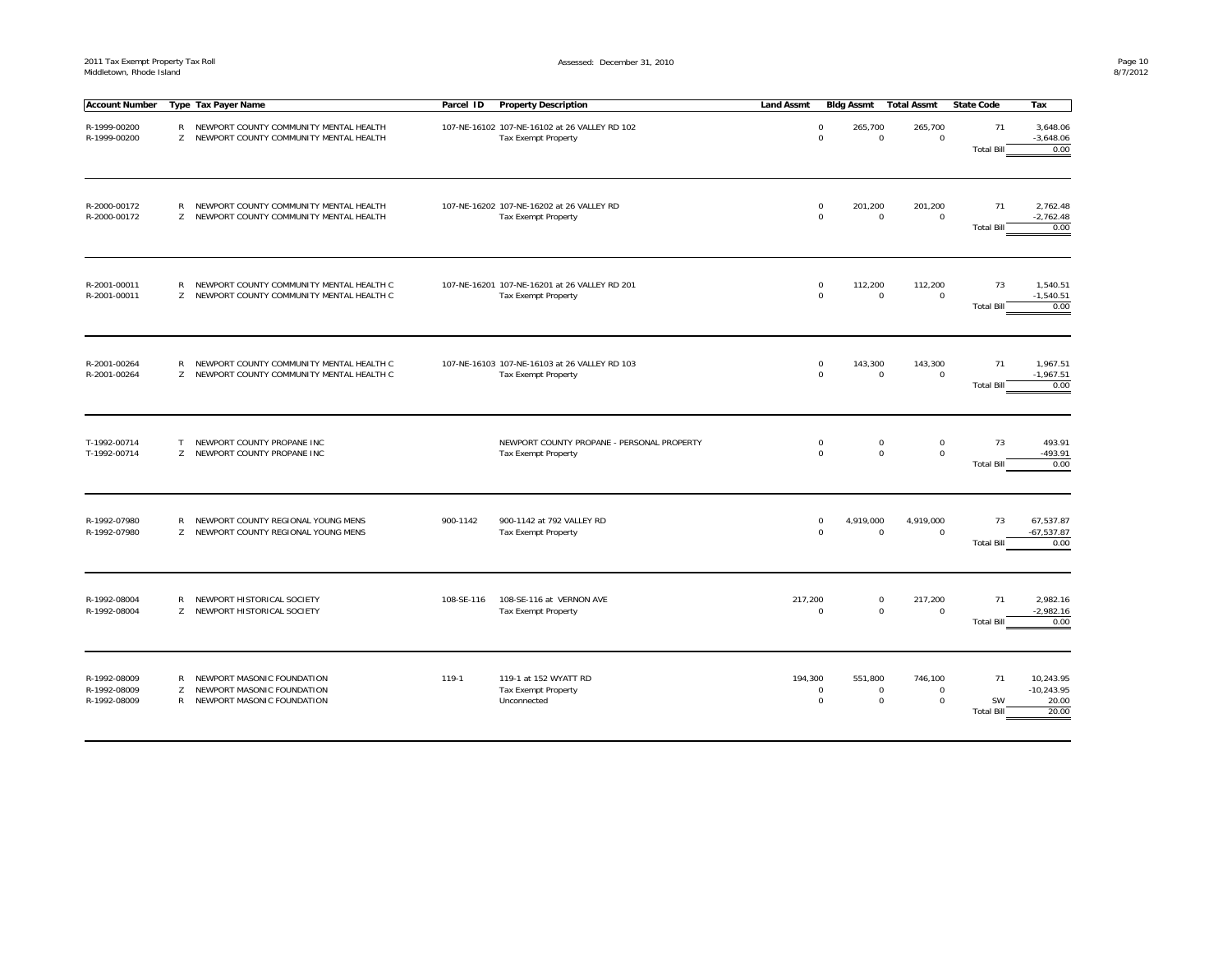| <b>Account Number</b>        |                   | Type Tax Payer Name                                                            | Parcel ID | <b>Property Description</b>                                                      | <b>Land Assmt</b> | <b>Bldg Assmt</b>          | <b>Total Assmt</b>                                                               | <b>State Code</b>       | Tax                                |
|------------------------------|-------------------|--------------------------------------------------------------------------------|-----------|----------------------------------------------------------------------------------|-------------------|----------------------------|----------------------------------------------------------------------------------|-------------------------|------------------------------------|
| T-1992-00735<br>T-1992-00735 | T<br>Z            | NEWPORT RESTORATION FOUNDATION<br>NEWPORT RESTORATION FOUNDATION               |           | NEWPORT RESTORATION FOUNDATION - PERSONAL PROPERTY<br><b>Tax Exempt Property</b> |                   | $\mathbf 0$<br>$\mathbf 0$ | $\mathsf 0$<br>$\mathsf{O}\xspace$<br>$\mathsf{O}\xspace$<br>$\mathsf{O}\xspace$ | 18<br><b>Total Bill</b> | 162.95<br>$-162.95$<br>0.00        |
| R-1992-08107<br>R-1992-08107 | $\mathsf{R}$<br>Z | NORMAN BIRD SANCTUARY LORRILARD LOUIS<br>NORMAN BIRD SANCTUARY LORRILARD LOUIS | 126-65    | 126-65 at THIRD BEACH RD<br><b>Tax Exempt Property</b>                           | 3,874,000         | $\mathbf 0$                | 3,874,000<br>$\mathsf 0$<br>$\mathbf 0$<br>$\mathbf 0$                           | 73<br><b>Total Bill</b> | 53,190.02<br>$-53,190.02$<br>0.00  |
| R-1992-08108<br>R-1992-08108 | R<br>Z            | NORMAN BIRD SANCTUARY LORRILARD LOUIS<br>NORMAN BIRD SANCTUARY LORRILARD LOUIS | $127 - 5$ | 127-5 at PARADISE AVE<br>Tax Exempt Property                                     | 756,100           | $^{\circ}$                 | 756,100<br>$\mathsf 0$<br>$\mathbf 0$<br>$\mathbf 0$                             | 73<br><b>Total Bill</b> | 10,381.25<br>$-10,381.25$<br>0.00  |
| R-1992-08109<br>R-1992-08109 | R<br>Z.           | NORMAN BIRD SANCTUARY LORRILARD LOUIS<br>NORMAN BIRD SANCTUARY LORRILARD LOUIS | 127-9     | 127-9 at HANGING ROCKS RD<br>Tax Exempt Property                                 | 1,082,800         | $\mathbf 0$                | $\mathsf 0$<br>1,082,800<br>$\mathbf 0$<br>$\mathbf 0$                           | 73<br><b>Total Bill</b> | 14,866.84<br>$-14,866.84$<br>0.00  |
| R-1992-08110<br>R-1992-08110 | R<br>Z            | NORMAN BIRD SANCTUARY LORRILARD LOUIS<br>NORMAN BIRD SANCTUARY LORRILARD LOUIS | 130-19    | 130-19 at INDIAN AVE<br><b>Tax Exempt Property</b>                               | 969,200           | $\mathbf 0$                | $\mathsf 0$<br>969,200<br>$\mathbf 0$<br>$\mathbf 0$                             | 73<br><b>Total Bill</b> | 13,307.12<br>$-13,307.12$<br>0.00  |
| R-1992-08111<br>R-1992-08111 | R<br>Z            | NORMAN BIRD SANCTUARY LORRILARD LOUIS<br>NORMAN BIRD SANCTUARY LORRILARD LOUIS | 130-63    | 130-63 at THIRD BEACH RD<br><b>Tax Exempt Property</b>                           | 1,862,900         | $\mathbf 0$                | $\mathsf 0$<br>1,862,900<br>$\mathbf 0$<br>$\mathbf 0$                           | 73<br><b>Total Bill</b> | 25,577.62<br>$-25,577.62$<br>0.00  |
| R-1999-00581<br>R-1999-00581 | $\mathsf{R}$<br>Z | NORMAN BIRD SANCTUARY TRUST<br>NORMAN BIRD SANCTUARY TRUST                     | 126-215   | 126-215 at 583 THIRD BEACH RD<br>Tax Exempt Property                             | 1,888,500         | 1,152,300<br>$\mathbf 0$   | 3,040,800<br>$\mathsf 0$<br>$\mathbf 0$                                          | 73<br><b>Total Bill</b> | 41,750.18<br>$-41,750.18$<br>0.00  |
| R-2001-00572<br>R-2001-00572 | $\mathsf{R}$      | NORMAN BIRD SANCTUARY TRUST<br>Z NORMAN BIRD SANCTUARY TRUST                   | 125-44A   | 125-44A at GREEN END AVE<br><b>Tax Exempt Property</b>                           | 168,000           | $\mathbf 0$                | $\mathsf 0$<br>168,000<br>$\mathbf 0$<br>$\mathbf 0$                             | 73<br><b>Total Bill</b> | 2,306.64<br>$-2,306.64$<br>0.00    |
| R-2004-00272<br>R-2004-00272 | R<br>Z            | NORMAN BIRD SANCTUARY TRUST<br>NORMAN BIRD SANCTUARY TRUST                     | $131 - 1$ | 131-1 at THIRD BEACH RD<br>Tax Exempt Property                                   | 1,352,600         | 186,300<br>$\mathbf 0$     | 1,538,900<br>$\mathsf 0$<br>$\mathbf 0$                                          | 73<br><b>Total Bill</b> | 21,129.10<br>$-21, 129.10$<br>0.00 |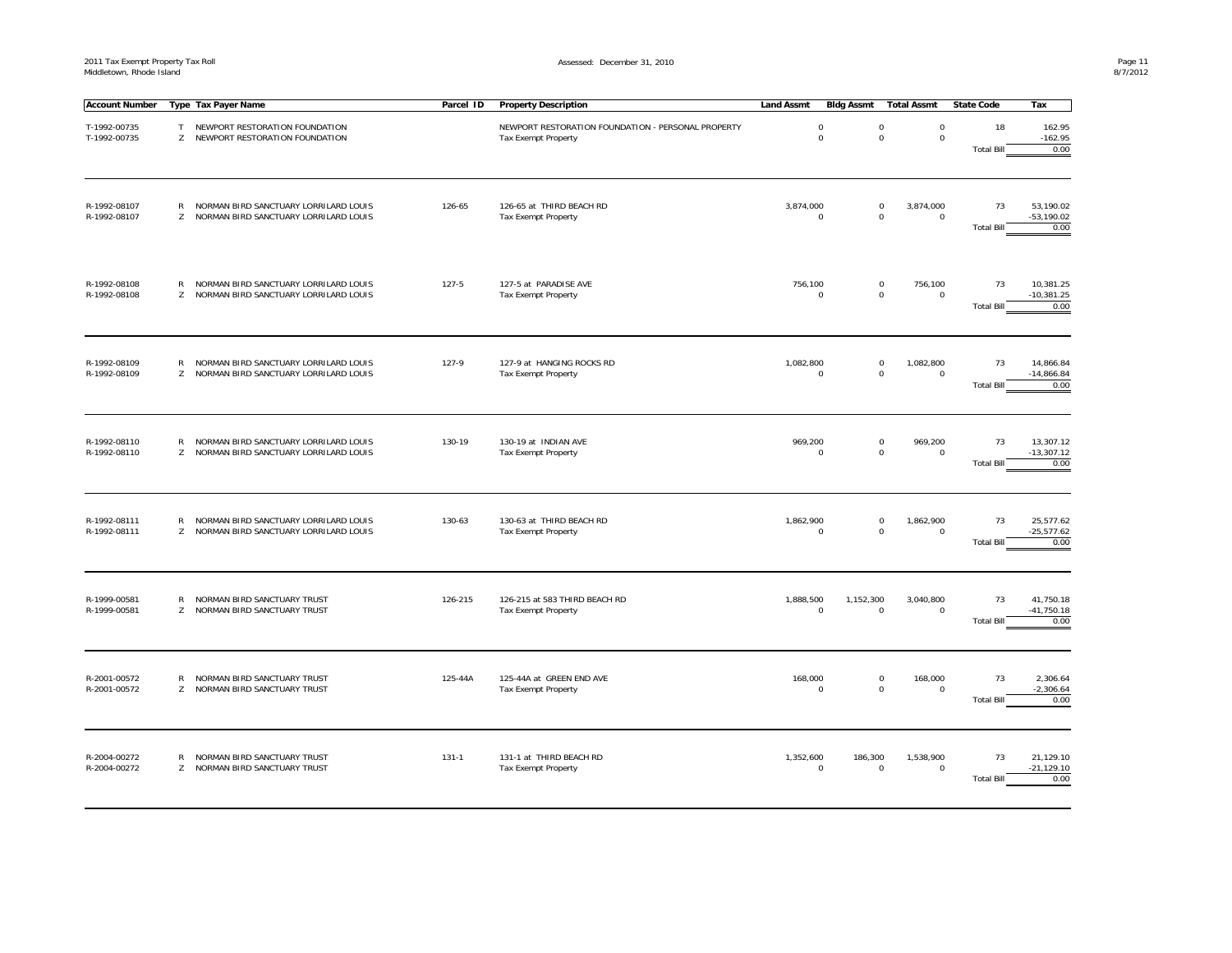| Account Number               |                    | Type Tax Payer Name                                                      | Parcel ID | <b>Property Description</b>                                                 | <b>Land Assmt</b>          | Bidg Assmt               | Total Assmt              | <b>State Code</b>       | Тах                               |
|------------------------------|--------------------|--------------------------------------------------------------------------|-----------|-----------------------------------------------------------------------------|----------------------------|--------------------------|--------------------------|-------------------------|-----------------------------------|
| R-2004-00273<br>R-2004-00273 | $\mathsf{R}$       | NORMAN BIRD SANCTUARY TRUST<br>Z NORMAN BIRD SANCTUARY TRUST             | $131 - 6$ | 131-6 at THIRD BEACH RD<br><b>Tax Exempt Property</b>                       | 1,525,700<br>$\mathbf 0$   | 0<br>0                   | 1,525,700<br>$\mathbf 0$ | 73<br><b>Total Bill</b> | 20,947.86<br>$-20,947.86$<br>0.00 |
| R-1992-08115<br>R-1992-08115 | $\mathsf{R}$<br>Z  | NORMAN BRADFORD JR ETALS TRUSTEES<br>NORMAN BRADFORD JR ETALS TRUSTEES   | 130-64    | 130-64 at HANGING ROCKS RD<br><b>Tax Exempt Property</b>                    | 1,632,700<br>$\mathbf 0$   | 0<br>0                   | 1,632,700<br>$\mathbf 0$ | 73<br><b>Total Bill</b> | 22,416.97<br>$-22,416.97$<br>0.00 |
| T-1992-00715<br>T-1992-00715 | T                  | NPT COUNTY CHAMBER COMMERCE IN<br>Z NPT COUNTY CHAMBER COMMERCE IN       |           | NEWPORT COUNTY CHAMBER OF - PERSONAL PROPERTY<br><b>Tax Exempt Property</b> | $\pmb{0}$<br>$\mathbf 0$   | 0<br>0                   | 32,788<br>$\mathbf 0$    | 71<br><b>Total Bill</b> | 450.18<br>$-450.18$<br>0.00       |
| R-2000-00341<br>R-2000-00341 | $\mathsf{R}$<br>Z. | OSIRIS HOLDING OF RHODE ISLAND INC<br>OSIRIS HOLDING OF RHODE ISLAND INC | 129-61    | 129-61 at 123 HOWLAND AVE<br><b>Tax Exempt Property</b>                     | 3,790,300<br>$\mathbf 0$   | 447,800<br>0             | 4,238,100<br>$\mathbf 0$ | 71<br><b>Total Bill</b> | 58,189.11<br>$-58,189.11$<br>0.00 |
| R-1992-07064<br>R-1992-07064 | R                  | PHELAN LINDA T<br>Z PHELAN LINDA T                                       | 123-13    | 123-13 at 272 MITCHELL'S LN<br><b>Tax Exempt Property</b>                   | 223,100<br>$\mathsf 0$     | 387,200<br>0             | 610,300<br>$\mathsf 0$   | 71<br><b>Total Bill</b> | 8,379.42<br>$-8,379.42$<br>0.00   |
| R-1997-00203<br>R-1997-00203 | $\mathsf{R}$       | POTTER ANIMAL LEAGUE INC<br>Z POTTER ANIMAL LEAGUE INC                   | 800-500   | 800-500 at 87 OLIPHANT LN<br>Tax Exempt Property                            | $\mathbf 0$<br>$\mathsf 0$ | 1,084,800<br>$\mathbf 0$ | 1,084,800<br>$\mathsf 0$ | 71<br><b>Total Bill</b> | 14,894.30<br>$-14,894.30$<br>0.00 |
| R-1992-09138<br>R-1992-09138 | R                  | PUBLIC SCHOOL COMMITTEE<br>Z PUBLIC SCHOOL COMMITTEE                     | 119-17    | 119-17 at BERKELEY AVE<br>Tax Exempt Property                               | 231,500<br>0               | 0<br>0                   | 231,500<br>$\mathsf 0$   | 79<br><b>Total Bill</b> | 3,178.50<br>$-3,178.50$<br>0.00   |
| R-1992-09199<br>R-1992-09199 | R                  | R I HOSPITAL TRUST NATIONAL BANK<br>Z R I HOSPITAL TRUST NATIONAL BANK   | 130-18C   | 130-18C at INDIAN AVE<br><b>Tax Exempt Property</b>                         | 534,800<br>$^{\circ}$      | 0<br>0                   | 534,800<br>$\mathsf 0$   | 73<br><b>Total Bill</b> | 7,342.80<br>$-7,342.80$<br>0.00   |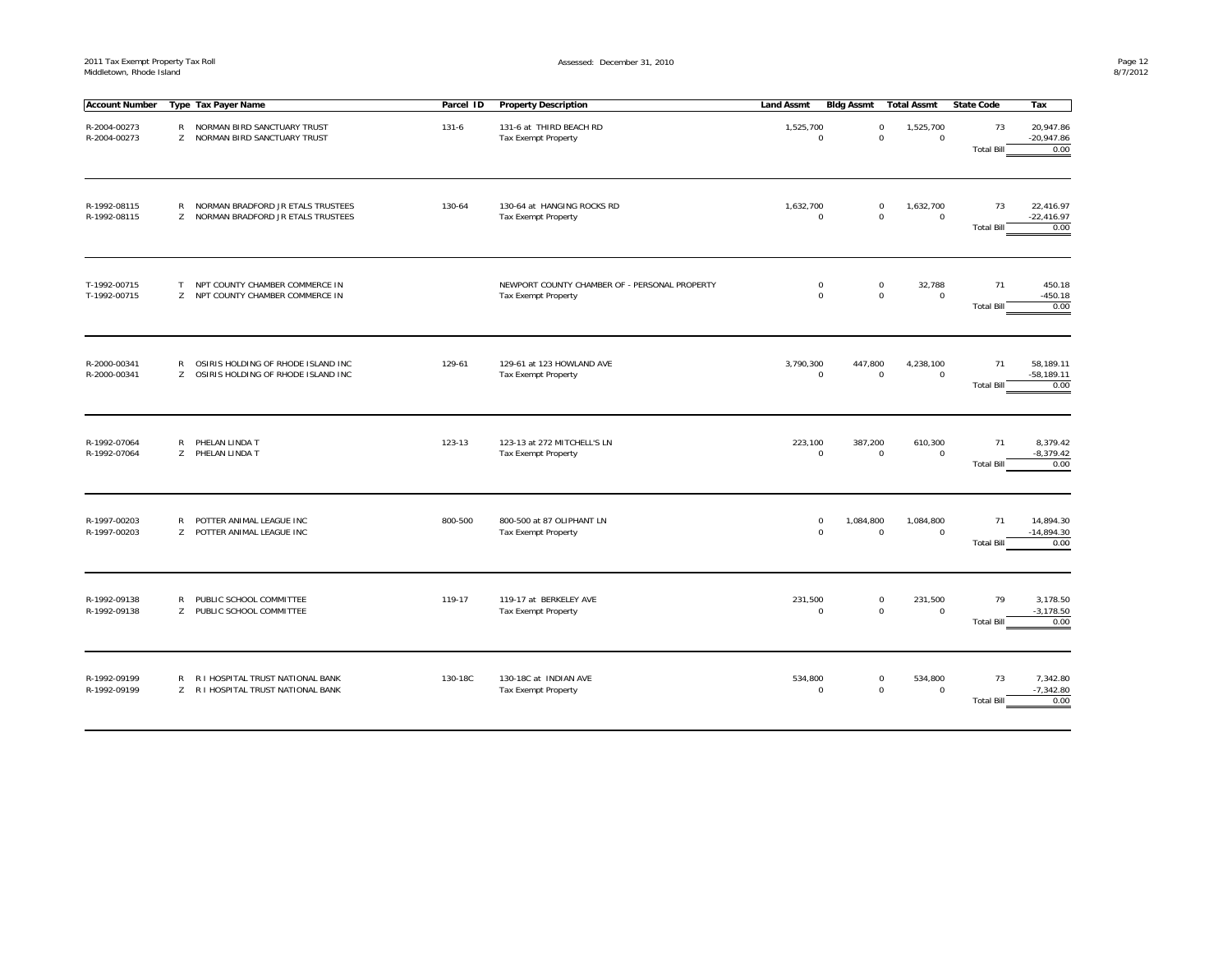| <b>Account Number</b>        |                     | Type Tax Payer Name                                                            | Parcel ID  | <b>Property Description</b>                                           | <b>Land Assmt</b> | Bidg Assmt                                           | Total Assmt             | State Code              | Tax                               |
|------------------------------|---------------------|--------------------------------------------------------------------------------|------------|-----------------------------------------------------------------------|-------------------|------------------------------------------------------|-------------------------|-------------------------|-----------------------------------|
| T-1995-00045<br>T-1995-00045 | T<br>$\overline{7}$ | RHODE ISLAND BLOOD CENTER<br>RHODE ISLAND BLOOD CENTER                         |            | RHODE ISLAND BLOOD CENTER - PERSONAL PROPERTY<br>Tax Exempt Property  |                   | 0<br>0<br>$\mathbf 0$<br>$\mathbf 0$                 | 33,844<br>$\mathbf 0$   | 73<br><b>Total Bill</b> | 464.68<br>$-464.68$<br>0.00       |
| T-1992-00872<br>T-1992-00872 | T.<br>Z             | RHODE ISLAND NURSERIES INC<br>RHODE ISLAND NURSERIES INC                       |            | RHODE ISLAND NURSERIES INC - PERSONAL PROPERTY<br>Tax Exempt Property |                   | 0<br>0<br>$\mathbf 0$<br>$\mathbf 0$                 | 29,018<br>$\mathsf 0$   | 73<br><b>Total Bill</b> | 398.42<br>$-398.42$<br>0.00       |
| R-1992-09514<br>R-1992-09514 | R<br>$\overline{7}$ | RHODE ISLAND PUBLIC TRANSIT AUTHORITY<br>RHODE ISLAND PUBLIC TRANSIT AUTHORITY | $103 - 2$  | 103-2 at CODDINGTON HWY<br><b>Tax Exempt Property</b>                 | 559,700           | 73,100<br>$\mathbf 0$<br>0                           | 632,800<br>$\mathbf 0$  | 80<br><b>Total Bill</b> | 8,688.34<br>$-8,688.34$<br>0.00   |
| R-1992-09518<br>R-1992-09518 | R<br>Z              | RHODE ISLAND SOCIETY SONS OF THE<br>RHODE ISLAND SOCIETY SONS OF THE           | 108-SE-117 | 108-SE-117 at VERNON AVE<br>Tax Exempt Property                       | 7,400             | 0<br>$\mathsf{O}\xspace$<br>$\mathbf 0$              | 7,400<br>$\mathsf 0$    | 71<br><b>Total Bill</b> | 101.60<br>$-101.60$<br>0.00       |
| T-1992-00843<br>T-1992-00843 | T<br>$7^{\circ}$    | RI ARTS FOUNDATION AT NPT INC<br>RI ARTS FOUNDATION AT NPT INC                 |            | RI ARTS FOUNDATION - PERSONAL PROPERTY<br><b>Tax Exempt Property</b>  |                   | 0<br>0<br>$\mathbf 0$<br>$\mathbf 0$                 | 37,356<br>$\mathbf 0$   | 73<br><b>Total Bill</b> | 512.90<br>$-512.90$<br>0.00       |
| T-2008-00020<br>T-2008-00020 | T.<br>Z             | SAIL AMERICA INC<br>SAIL AMERICA INC                                           |            | SAIL AMERICA - PERSONAL PROPERTY<br>Tax Exempt Property               |                   | 0<br>0<br>$\mathsf{O}\xspace$<br>$\mathsf{O}\xspace$ | 42,173<br>$\mathbf 0$   | 73<br><b>Total Bill</b> | 579.04<br>$-579.04$<br>0.00       |
| R-2000-00349<br>R-2000-00349 | R<br>$7^{\circ}$    | SAINT COLUMBAS THE BERKELEY MEMORIAL<br>SAINT COLUMBAS THE BERKELEY MEMORIAL   | 129-69     | 129-69 at 45 INDIAN AVE<br><b>Tax Exempt Property</b>                 | 1,163,000         | 1,380,200<br>$\mathbf 0$<br>$\mathbf 0$              | 2,543,200<br>$^{\circ}$ | 72<br><b>Total Bill</b> | 34,918.14<br>$-34,918.14$<br>0.00 |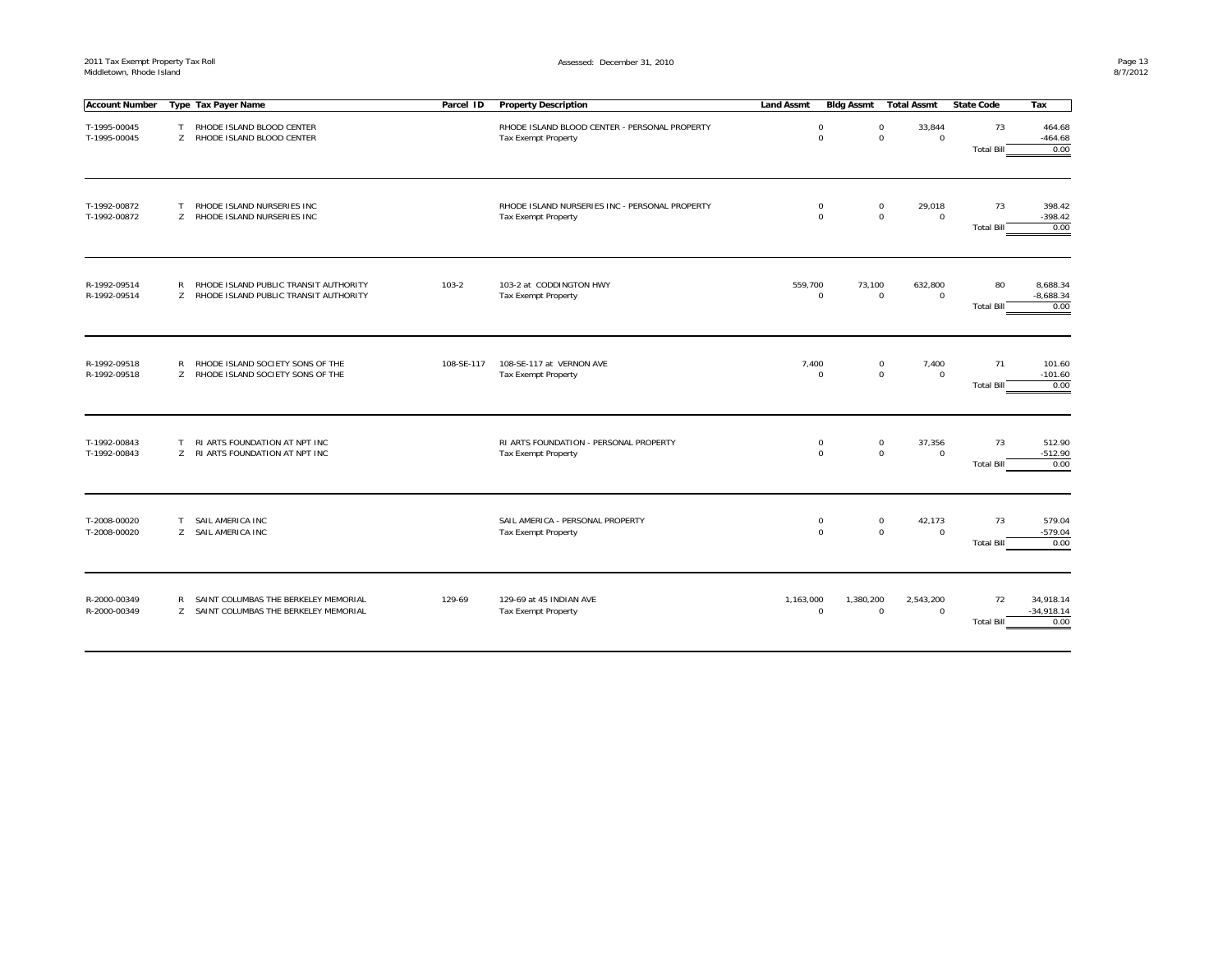Assessed: December 31, 2010

| <b>Account Number</b>                                                        |                                  | Type Tax Payer Name                                                                                                                                                                                                        | Parcel ID  | <b>Property Description</b>                                                                                                                                                                     | <b>Land Assmt</b> | <b>Bidg Assmt</b>                                                                                                               | <b>Total Assmt</b>                                            | <b>State Code</b>                                | Tax                                                           |
|------------------------------------------------------------------------------|----------------------------------|----------------------------------------------------------------------------------------------------------------------------------------------------------------------------------------------------------------------------|------------|-------------------------------------------------------------------------------------------------------------------------------------------------------------------------------------------------|-------------------|---------------------------------------------------------------------------------------------------------------------------------|---------------------------------------------------------------|--------------------------------------------------|---------------------------------------------------------------|
| R-1992-10015<br>R-1992-10015<br>R-1992-10015                                 | R<br>Z<br>$\mathsf{R}$           | SAINT GEORGES SCHOOL BOARD OF TRUSTEES<br>SAINT GEORGES SCHOOL BOARD OF TRUSTEES<br>SAINT GEORGES SCHOOL BOARD OF TRUSTEES                                                                                                 | 122-92     | 122-92 at PURGATORY RD<br><b>Tax Exempt Property</b><br>No Water Unconnected                                                                                                                    | 282,700           | 81,000<br>$\mathbf 0$<br>$\mathbf 0$<br>$\mathbf 0$<br>$\mathsf 0$                                                              | 363,700<br>0<br>0                                             | 73<br>SW<br><b>Total Bill</b>                    | 4,993.60<br>$-4,993.60$<br>20.00<br>20.00                     |
| R-1993-10001<br>R-1993-10001                                                 | R<br>Z                           | SAINT GEORGES SCHOOL BOARD OF TRUSTEES<br>SAINT GEORGES SCHOOL BOARD OF TRUSTEES                                                                                                                                           | 121-35X    | 121-35X at PURGATORY RD<br>Tax Exempt Property                                                                                                                                                  |                   | $\Omega$<br>1,151,800<br>$\Omega$<br>$\mathbf 0$                                                                                | 1,151,800<br>$\mathbf 0$                                      | 73<br><b>Total Bill</b>                          | 15,814.21<br>$-15,814.21$<br>0.00                             |
| R-1993-10002<br>R-1993-10002                                                 | R<br>Z                           | SAINT GEORGES SCHOOL BOARD OF TRUSTEES<br>SAINT GEORGES SCHOOL BOARD OF TRUSTEES                                                                                                                                           | 121-38X    | 121-38X at PURGATORY RD<br>Tax Exempt Property                                                                                                                                                  | 161,700           | $\mathbf 0$<br>$\mathbf 0$<br>$\mathbf 0$                                                                                       | 161,700<br>0                                                  | 73<br><b>Total Bill</b>                          | 2,220.14<br>$-2,220.14$<br>0.00                               |
| R-1992-10017<br>R-1992-10017                                                 | R<br>Z                           | SAINT LUCYS CHURCH MIDDLETOWN CORP<br>SAINT LUCYS CHURCH MIDDLETOWN CORP                                                                                                                                                   | 107-NE-11X | 107-NE-11X at 911 WEST MAIN RD<br>Tax Exempt Property                                                                                                                                           | 3,352,700         | 5,075,900<br>$\mathbf 0$<br>$\mathbf 0$                                                                                         | 8,428,600<br>$\mathsf{O}\xspace$                              | 72<br><b>Total Bill</b>                          | 115,724.68<br>$-115,724.68$<br>0.00                           |
| R-1992-10018<br>R-1992-10018                                                 | R<br>Z                           | SAINT PETER'S EVANGELICAL LUTHERAN<br>SAINT PETER'S EVANGELICAL LUTHERAN                                                                                                                                                   | 108-SW-151 | 108-SW-151 at FREEBORN ST REAR<br>Tax Exempt Property                                                                                                                                           | 12,500            | $\mathbf 0$<br>$\Omega$<br>$\mathsf 0$                                                                                          | 12,500<br>$\mathsf{O}\xspace$                                 | 72<br><b>Total Bill</b>                          | 171.63<br>$-171.63$<br>0.00                                   |
| R-1992-10034<br>R-1992-10034<br>R-1992-10034<br>R-1992-10034<br>R-1992-10034 | R<br>Z<br>R<br>$\mathsf{R}$<br>R | SALVATION ARMY OF RHODE ISLAND<br>SALVATION ARMY OF RHODE ISLAND<br>SALVATION ARMY OF RHODE ISLAND<br>SALVATION ARMY OF RHODE ISLAND<br>SALVATION ARMY OF RHODE ISLAND                                                     | 112-506    | 112-506 at 15 BLUE GRASS DR<br><b>Tax Exempt Property</b><br>Consumption Charge [40107 Gal(s) @ \$ 0.012150]<br>Inflow and Infiltration - Sewer Maint<br>Cust Serv Chg - Swr Maint Npt Mtr Read | 158,300           | 255,700<br>$\mathbf 0$<br>0<br>$\mathbf 0$<br>$\mathbf 0$<br>$\mathsf 0$<br>$\mathbf 0$<br>$\mathbf 0$<br>0                     | 414.000<br>$\Omega$<br>$\mathbf 0$<br>$\mathbf 0$<br>$\Omega$ | 71<br>SW<br>SW<br>SW<br><b>Total Bill</b>        | 5,684.22<br>$-5,684.22$<br>487.30<br>44.10<br>37.27<br>568.67 |
| R-2008-00081<br>R-2008-00081<br>R-2008-00081<br>R-2008-00081<br>R-2008-00081 | $\mathsf{R}$<br>Z<br>R<br>R      | SISTERS OF ST JOSEPH OF CLUNY PROVINCE O<br>SISTERS OF ST JOSEPH OF CLUNY PROVINCE O<br>SISTERS OF ST JOSEPH OF CLUNY PROVINCE O<br>SISTERS OF ST JOSEPH OF CLUNY PROVINCE O<br>R SISTERS OF ST JOSEPH OF CLUNY PROVINCE O | 108-SE-136 | 108-SE-136 at 7 RESTMERE TERR<br>Tax Exempt Property<br>Consumption Charge [50732 Gal(s) @ \$ 0.012150]<br>Inflow and Infiltration - Sewer Maint<br>Cust Serv Chg - Swr Maint Npt Mtr Read      | 173,400           | 226,700<br>$\mathbf 0$<br>$\mathbf 0$<br>$\mathbf 0$<br>$\mathbf 0$<br>$\mathbf 0$<br>$\mathbf 0$<br>$\mathbf 0$<br>$\mathbf 0$ | 400,100<br>$\Omega$<br>0<br>0<br>0                            | 72<br>SW<br>SW<br><b>SW</b><br><b>Total Bill</b> | 5,493.37<br>$-5,493.37$<br>616.39<br>44.10<br>37.27<br>697.76 |
| R-1992-11115<br>R-1992-11115                                                 | R                                | ST COLUMBAS THE BERKELEY MEMORIAL<br>Z ST COLUMBAS THE BERKELEY MEMORIAL                                                                                                                                                   | 129-63     | 129-63 at VAUCLUSE AVE<br>Tax Exempt Property                                                                                                                                                   | 488,800           | 20,000<br>$\mathbf 0$<br>$\mathbf 0$                                                                                            | 508,800<br>$\mathbf 0$                                        | 72<br><b>Total Bill</b>                          | 6,985.82<br>$-6,985.82$<br>0.00                               |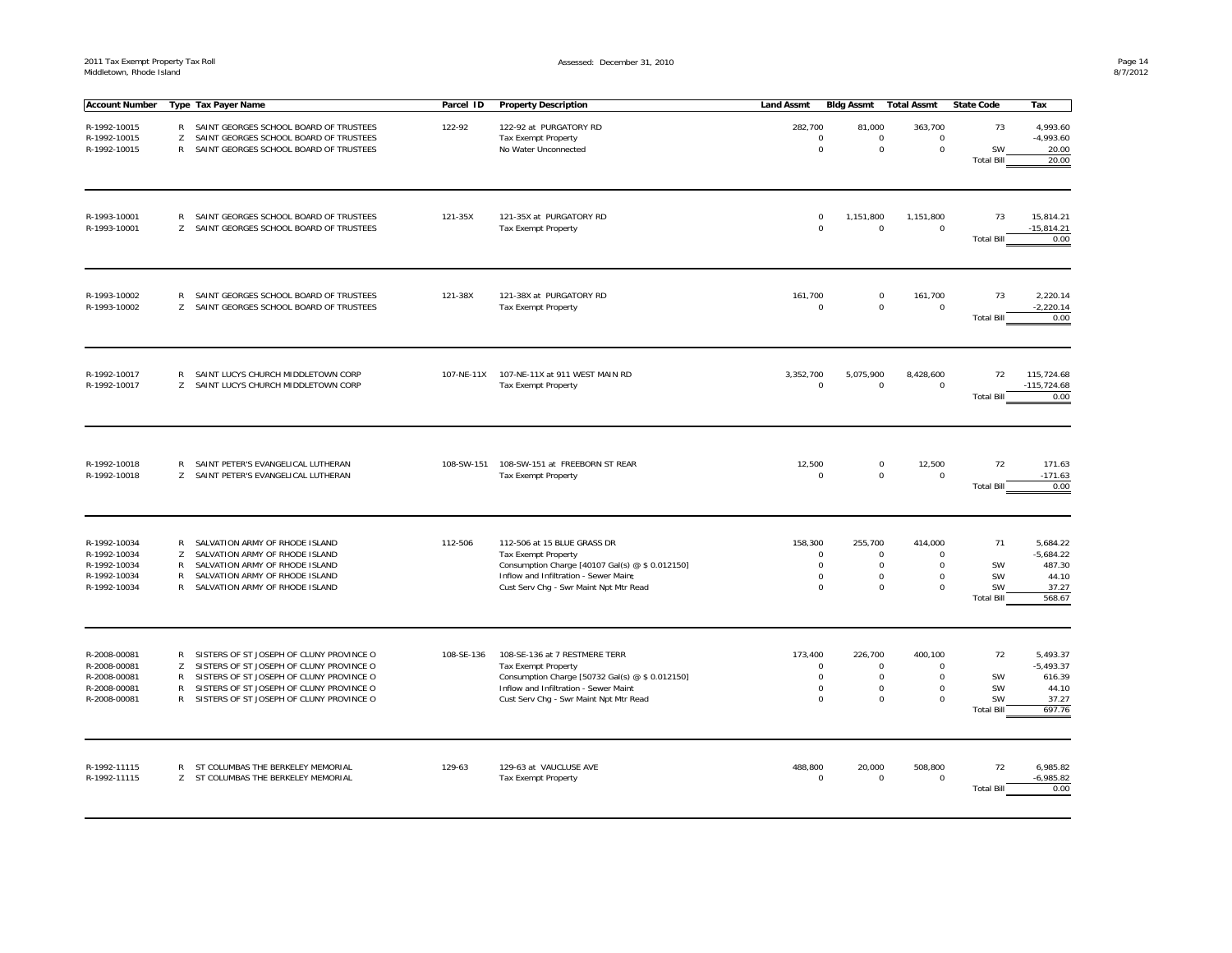| <b>Account Number</b>        |                   | Type Tax Payer Name                      | Parcel ID | <b>Property Description</b>                                     | <b>Land Assmt</b>         | <b>Bidg Assmt</b>          | <b>Total Assmt</b>     | <b>State Code</b>       | Tax                             |
|------------------------------|-------------------|------------------------------------------|-----------|-----------------------------------------------------------------|---------------------------|----------------------------|------------------------|-------------------------|---------------------------------|
|                              |                   |                                          |           |                                                                 |                           |                            |                        |                         |                                 |
| R-2001-00378                 |                   | R ST COLUMBAS THE BERKELEY MEMORIAL CHAP | 129-66    | 129-66 at 390 INDIAN AVE                                        | 534,400                   | 236,800                    | 771,200                | 72                      | 10,588.58                       |
| R-2001-00378                 |                   | Z ST COLUMBAS THE BERKELEY MEMORIAL CHAP |           | <b>Tax Exempt Property</b>                                      | $\Omega$                  | $\mathsf 0$                | 0                      |                         | $-10,588.58$                    |
|                              |                   |                                          |           |                                                                 |                           |                            |                        | <b>Total Bill</b>       | 0.00                            |
|                              |                   |                                          |           |                                                                 |                           |                            |                        |                         |                                 |
| R-1992-11117                 | R                 | ST GEORGES SCHOOL                        | 121-35    | 121-35 at PARADISE AVE                                          | 1,892,600                 | $\mathbf 0$                | 1,892,600              | 79                      | 25,985.40                       |
| R-1992-11117                 | Z                 | ST GEORGES SCHOOL                        |           | <b>Tax Exempt Property</b>                                      | $\Omega$                  | $\mathsf 0$                | $\Omega$               |                         | $-25,985.40$                    |
| R-1992-11117                 | $\mathsf{R}$      | ST GEORGES SCHOOL                        |           | Consumption Charge [106242 Gal(s) @ \$ 0.012150]                | $\Omega$                  | $\mathbf 0$                | $\Omega$               | SW                      | 1,290.84                        |
| R-1992-11117                 | $\mathsf{R}$      | ST GEORGES SCHOOL                        |           | Inflow and Infiltration - Sewer Maint                           | $\mathbf 0$               | $\mathbf 0$                | $\mathbf 0$            | SW                      | 44.10                           |
| R-1992-11117                 | $\mathsf{R}$      | ST GEORGES SCHOOL                        |           | Cust Serv Chq - Swr Maint Npt Mtr Read                          | $\Omega$                  | $\mathbf 0$                | $\Omega$               | SW<br><b>Total Bill</b> | 37.27<br>1,372.21               |
|                              |                   |                                          |           |                                                                 |                           |                            |                        |                         |                                 |
| R-1992-11118                 | R                 | ST GEORGES SCHOOL                        | 121-36    | 121-36 at PARADISE AVE                                          | 628,400                   | $\mathbf 0$                | 628,400                | 73                      | 8,627.93                        |
| R-1992-11118                 | Z                 | ST GEORGES SCHOOL                        |           | <b>Tax Exempt Property</b>                                      | $\Omega$                  | $\mathbf 0$                | $\Omega$               |                         | $-8,627.93$                     |
| R-1992-11118                 | R                 | ST GEORGES SCHOOL                        |           | Consumption Charge [98426 Gal(s) @ \$ 0.012150]                 | $\Omega$                  | $\mathbf 0$                | 0                      | SW                      | 1,195.88                        |
| R-1992-11118                 | R                 | ST GEORGES SCHOOL                        |           | Inflow and Infiltration - Sewer Maint                           | $\Omega$                  | $^{\circ}$                 | $\Omega$               | SW                      | 44.10                           |
| R-1992-11118                 | $\mathsf{R}$      | ST GEORGES SCHOOL                        |           | Cust Serv Chg - Swr Maint Npt Mtr Read                          | $\Omega$                  | $\mathbf 0$                | 0                      | SW                      | 37.27                           |
|                              |                   |                                          |           |                                                                 |                           |                            |                        | <b>Total Bill</b>       | 1,277.25                        |
| R-1992-11121<br>R-1992-11121 | R<br>Z            | ST GEORGES SCHOOL<br>ST GEORGES SCHOOL   | 121-SW-26 | 121-SW-26 at PURGATORY RD<br><b>Tax Exempt Property</b>         | 425,200<br>$\mathbf 0$    | $\mathbf 0$<br>$\mathsf 0$ | 425,200<br>0           | 73<br><b>Total Bill</b> | 5,838.00<br>$-5,838.00$<br>0.00 |
| R-2004-00090<br>R-2004-00090 | $\mathsf{R}$<br>Z | ST GEORGES SCHOOL<br>ST GEORGES SCHOOL   | 121-SW-39 | 121-SW-39 at 372-+38 PURGATORY RD<br><b>Tax Exempt Property</b> | 34,204,500<br>$\mathbf 0$ | 57,772,400<br>$\mathbf 0$  | 91,976,900<br>$\Omega$ | 73                      | 1,262,842.84<br>$-1,262,842.84$ |
| R-2004-00090                 | R                 | ST GEORGES SCHOOL                        |           | Consumption Charge [7660591 Gal(s) @ \$ 0.012150]               | $\mathbf 0$               | $\mathbf 0$                | $\mathbf 0$            | <b>SW</b>               | 93,076.18                       |
| R-2004-00090                 | R                 | ST GEORGES SCHOOL                        |           | Inflow and Infiltration - Sewer Maint                           | $\Omega$                  | $\mathbf 0$                | 0                      | SW                      | 44.10                           |
| R-2004-00090                 | $\mathsf{R}$      | ST GEORGES SCHOOL                        |           | Cust Serv Chg - Swr Maint Npt Mtr Read                          | $\mathbf 0$               | $\mathbf 0$                | 0                      | SW                      | 37.27                           |
|                              |                   |                                          |           |                                                                 |                           |                            |                        | <b>Total Bill</b>       | 93,157.55                       |
| R-2007-00274                 | $\mathsf{R}$      | STATE OF RHODE ISLAND                    | 122-120   | 122-120 at TUCKERMAN AVE                                        | 2,244,600                 | $\mathbf 0$                | 2,244,600              | 80                      | 30,818.36                       |
| R-2007-00274                 | Z                 | STATE OF RHODE ISLAND                    |           | <b>Tax Exempt Property</b>                                      | $\Omega$                  | $\mathsf{O}\xspace$        | $\mathbf 0$            |                         | $-30,818.36$                    |
| R-2007-00274                 | $\mathsf{R}$      | STATE OF RHODE ISLAND                    |           | No Water Unconnected                                            | $\Omega$                  | $\mathbf 0$                | $\Omega$               | <b>SW</b>               | 20.00                           |
|                              |                   |                                          |           |                                                                 |                           |                            |                        | <b>Total Bill</b>       | 20.00                           |
|                              |                   |                                          |           |                                                                 |                           |                            |                        |                         |                                 |
| R-1992-11178                 | R                 | STATE OF RHODE ISLAND &                  | 113-188   | 113-188 at 122 WYATT RD                                         | 198,300                   | 117,000                    | 315,300                | 80                      | 4,329.07                        |
| R-1992-11178                 | Z                 | STATE OF RHODE ISLAND &                  |           | <b>Tax Exempt Property</b>                                      | $\Omega$                  | $\mathbf 0$                | $\Omega$               |                         | $-4,329.07$                     |
| R-1992-11178                 | R                 | STATE OF RHODE ISLAND &                  |           | Unconnected                                                     | $\Omega$                  | $\mathbf 0$                | 0                      | SW                      | 20.00                           |
|                              |                   |                                          |           |                                                                 |                           |                            |                        | <b>Total Bill</b>       | 20.00                           |
|                              |                   |                                          |           |                                                                 |                           |                            |                        |                         |                                 |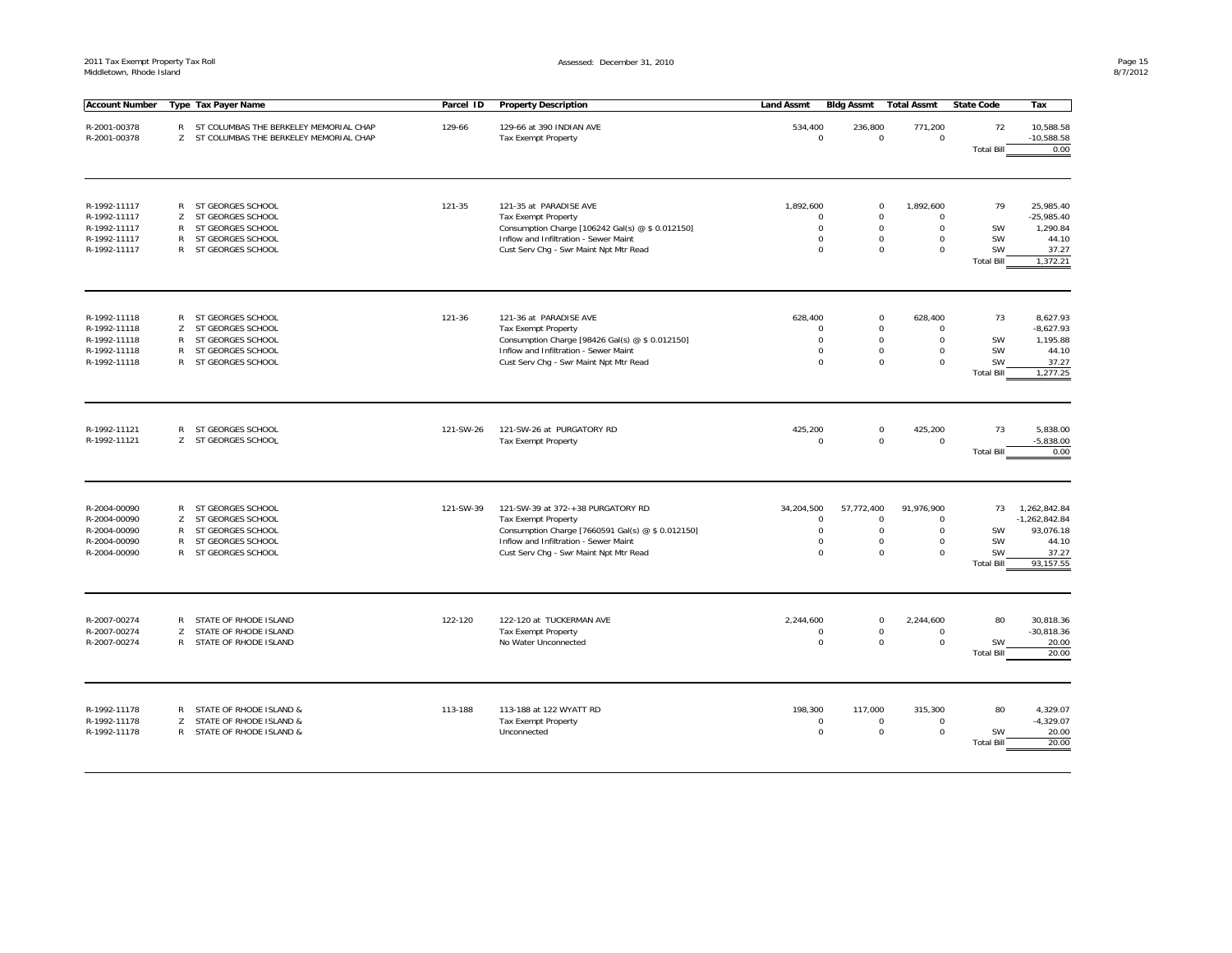| <b>Account Number</b>        |              | Type Tax Payer Name                                | Parcel ID  | <b>Property Description</b>                                                               | <b>Land Assmt</b> | <b>Bldg Assmt</b>                                        | <b>Total Assmt</b>                        | <b>State Code</b>              | Tax                |
|------------------------------|--------------|----------------------------------------------------|------------|-------------------------------------------------------------------------------------------|-------------------|----------------------------------------------------------|-------------------------------------------|--------------------------------|--------------------|
|                              |              |                                                    |            |                                                                                           |                   |                                                          |                                           |                                |                    |
| R-1992-11179                 | R            | STATE OF RHODE ISLAND &                            | 114-278    | 114-278 at 12 WILLIAM DR                                                                  | 187,900           | 182,800                                                  | 370,700                                   | 80                             | 5,089.71           |
| R-1992-11179                 | Z            | STATE OF RHODE ISLAND &                            |            | <b>Tax Exempt Property</b>                                                                |                   | $\mathbf 0$<br>$\mathbf 0$                               | 0                                         |                                | $-5,089.71$        |
| R-1992-11179<br>R-1992-11179 | R<br>R       | STATE OF RHODE ISLAND &                            |            | Consumption Charge [236272 Gal(s) @ \$ 0.012150]                                          |                   | $\mathbf 0$<br>$\mathbf 0$<br>$\mathbf 0$<br>$\mathbf 0$ | 0<br>0                                    | SW<br><b>SW</b>                | 2,870.70<br>44.10  |
|                              | $\mathsf{R}$ | STATE OF RHODE ISLAND &                            |            | Inflow and Infiltration - Sewer Maint<br>Cust Serv Chg - Swr Maint Npt Mtr Read           |                   | $\Omega$<br>$\mathsf 0$                                  | 0                                         | <b>SW</b>                      | 37.27              |
| R-1992-11179                 |              | STATE OF RHODE ISLAND &                            |            |                                                                                           |                   |                                                          |                                           | <b>Total Bill</b>              | 2,952.07           |
|                              |              |                                                    |            |                                                                                           |                   |                                                          |                                           |                                |                    |
|                              |              |                                                    |            |                                                                                           |                   |                                                          |                                           |                                |                    |
| R-1992-11180                 | $\mathsf{R}$ | STATE OF RHODE ISLAND &                            | 114-508    | 114-508 at 910 AQUIDNECK AVE                                                              | 344,700           | 162,400                                                  | 507,100                                   | 80                             | 6,962.48           |
| R-1992-11180                 | Z            | STATE OF RHODE ISLAND &                            |            | <b>Tax Exempt Property</b>                                                                |                   | $\mathbf 0$<br>$^{\circ}$                                | $\Omega$                                  |                                | $-6,962.48$        |
| R-1992-11180                 | R            | STATE OF RHODE ISLAND &                            |            | Consumption Charge [3728045 Gal(s) @ \$ 0.012150]                                         |                   | $\mathbf 0$<br>$\mathbf 0$                               | 0                                         | SW                             | 45,295.75          |
| R-1992-11180                 | R            | STATE OF RHODE ISLAND &                            |            | Inflow and Infiltration - Sewer Maint                                                     |                   | $\mathbf 0$<br>$\mathbf 0$                               | 0                                         | SW                             | 44.10              |
| R-1992-11180                 |              | R STATE OF RHODE ISLAND &                          |            | Cust Serv Chq - Swr Maint Npt Mtr Read                                                    |                   | $\Omega$<br>$\mathbf 0$                                  | $\Omega$                                  | <b>SW</b><br><b>Total Bill</b> | 37.27<br>45,377.12 |
|                              |              |                                                    |            |                                                                                           |                   |                                                          |                                           |                                |                    |
|                              |              |                                                    |            |                                                                                           |                   |                                                          |                                           |                                |                    |
| R-1992-11181                 | R            | STATE OF RHODE ISLAND &                            | 117-3B     | 117-3B at 620 JEPSON LN                                                                   | 194,000           | 196,700                                                  | 390,700                                   | 80                             | 5,364.31           |
| R-1992-11181                 | Z            | STATE OF RHODE ISLAND &                            |            | <b>Tax Exempt Property</b>                                                                |                   | $\mathbf 0$<br>$\mathbf 0$                               | $\Omega$                                  |                                | $-5,364.31$        |
| R-1992-11181                 | R            | STATE OF RHODE ISLAND &                            |            | Consumption Charge [188140 Gal(s) @ \$ 0.012150]                                          |                   | $\Omega$<br>$\mathbf 0$                                  | $\Omega$                                  | <b>SW</b>                      | 2,285.90           |
| R-1992-11181                 | R            | STATE OF RHODE ISLAND &                            |            | Inflow and Infiltration - Sewer Maint                                                     |                   | $\mathsf 0$<br>$\mathbf 0$                               | 0                                         | SW                             | 44.10              |
| R-1992-11181                 | $\mathsf{R}$ | STATE OF RHODE ISLAND &                            |            | Cust Serv Chg - Swr Maint Npt Mtr Read                                                    |                   | $\mathbf 0$<br>$\mathbf 0$                               | 0                                         | SW<br><b>Total Bill</b>        | 37.27<br>2,367.27  |
|                              |              |                                                    |            |                                                                                           |                   |                                                          |                                           |                                |                    |
|                              |              |                                                    |            |                                                                                           |                   |                                                          |                                           |                                |                    |
| R-1992-11182                 | $\mathsf{R}$ | STATE OF RHODE ISLAND &                            |            | 121-NW-109  121-NW-109 at 8 TONI-LYNN TERR                                                | 216,300           | 248,600                                                  | 464,900                                   | 80                             | 6,383.08           |
| R-1992-11182                 | Z            | STATE OF RHODE ISLAND &                            |            | Tax Exempt Property                                                                       |                   | $\mathbf 0$<br>$^{\circ}$                                | $\Omega$                                  |                                | $-6,383.08$        |
| R-1992-11182                 | R            | STATE OF RHODE ISLAND &<br>STATE OF RHODE ISLAND & |            | Consumption Charge [161081 Gal(s) @ \$ 0.012150]<br>Inflow and Infiltration - Sewer Maint |                   | $\mathbf 0$<br>$\mathbf 0$                               | $\mathbf 0$<br>$\mathbf 0$<br>$\mathbf 0$ | SW<br>SW                       | 1,957.13<br>44.10  |
| R-1992-11182<br>R-1992-11182 | R            | R STATE OF RHODE ISLAND &                          |            | Cust Serv Chg - Swr Maint Npt Mtr Read                                                    |                   | $\mathbf 0$<br>$\Omega$<br>$\mathbf 0$                   | $\Omega$                                  | <b>SW</b>                      | 37.27              |
|                              |              |                                                    |            |                                                                                           |                   |                                                          |                                           | <b>Total Bill</b>              | 2.038.50           |
|                              |              |                                                    |            |                                                                                           |                   |                                                          |                                           |                                |                    |
| R-1992-11183                 |              | R STATE OF RHODE ISLAND &                          | 122-119    | 122-119 at TUCKERMAN AVE                                                                  | 2.186.800         | $\Omega$                                                 | 2,186,800                                 | 80                             | 30,024.76          |
| R-1992-11183                 | Z            | STATE OF RHODE ISLAND &                            |            | Tax Exempt Property                                                                       |                   | $\Omega$<br>$\mathbf 0$                                  | $\mathbf 0$                               |                                | $-30,024.76$       |
|                              |              |                                                    |            |                                                                                           |                   |                                                          |                                           | <b>Total Bill</b>              | 0.00               |
|                              |              |                                                    |            |                                                                                           |                   |                                                          |                                           |                                |                    |
| R-1992-11184                 | R            | STATE OF RHODE ISLAND &                            | 122-121    | 122-121 at TUCKERMAN AVE                                                                  | 2,302,300         | $\mathsf 0$                                              | 2,302,300                                 | 80                             | 31,610.58          |
| R-1992-11184                 | Z            | STATE OF RHODE ISLAND &                            |            | Tax Exempt Property                                                                       |                   | $\mathbf 0$<br>$\mathsf 0$                               | 0                                         |                                | $-31,610.58$       |
|                              |              |                                                    |            |                                                                                           |                   |                                                          |                                           | <b>Total Bill</b>              | 0.00               |
|                              |              |                                                    |            |                                                                                           |                   |                                                          |                                           |                                |                    |
| R-1992-11174                 | R            | STATE OF RHODE ISLAND & NPT CITY                   | $105 - 1A$ | 105-1A at 316 GREENE LN                                                                   | 207,000           | 339,500                                                  | 546,500                                   | 80                             | 7,503.45           |
| R-1992-11174                 | Z            | STATE OF RHODE ISLAND & NPT CITY                   |            | Tax Exempt Property                                                                       |                   | $\mathbf 0$<br>0                                         | $\Omega$                                  |                                | $-7,503.45$        |
| R-1992-11174                 | $\mathsf{R}$ | STATE OF RHODE ISLAND & NPT CITY                   |            | Consumption Charge [231886 Gal(s) @ \$ 0.012150]                                          |                   | $\mathbf 0$<br>$\mathbf 0$                               | 0                                         | SW                             | 2,817.41           |
| R-1992-11174                 | R            | STATE OF RHODE ISLAND & NPT CITY                   |            | Inflow and Infiltration - Sewer Maint                                                     |                   | $\mathbf 0$<br>$\mathbf 0$                               | 0                                         | SW                             | 44.10              |
| R-1992-11174                 | R            | STATE OF RHODE ISLAND & NPT CITY                   |            | Cust Serv Chg - Swr Maint Npt Mtr Read                                                    |                   | $\Omega$<br>$\mathbf 0$                                  | 0                                         | SW                             | 37.27              |
|                              |              |                                                    |            |                                                                                           |                   |                                                          |                                           | <b>Total Bill</b>              | 2.898.78           |
|                              |              |                                                    |            |                                                                                           |                   |                                                          |                                           |                                |                    |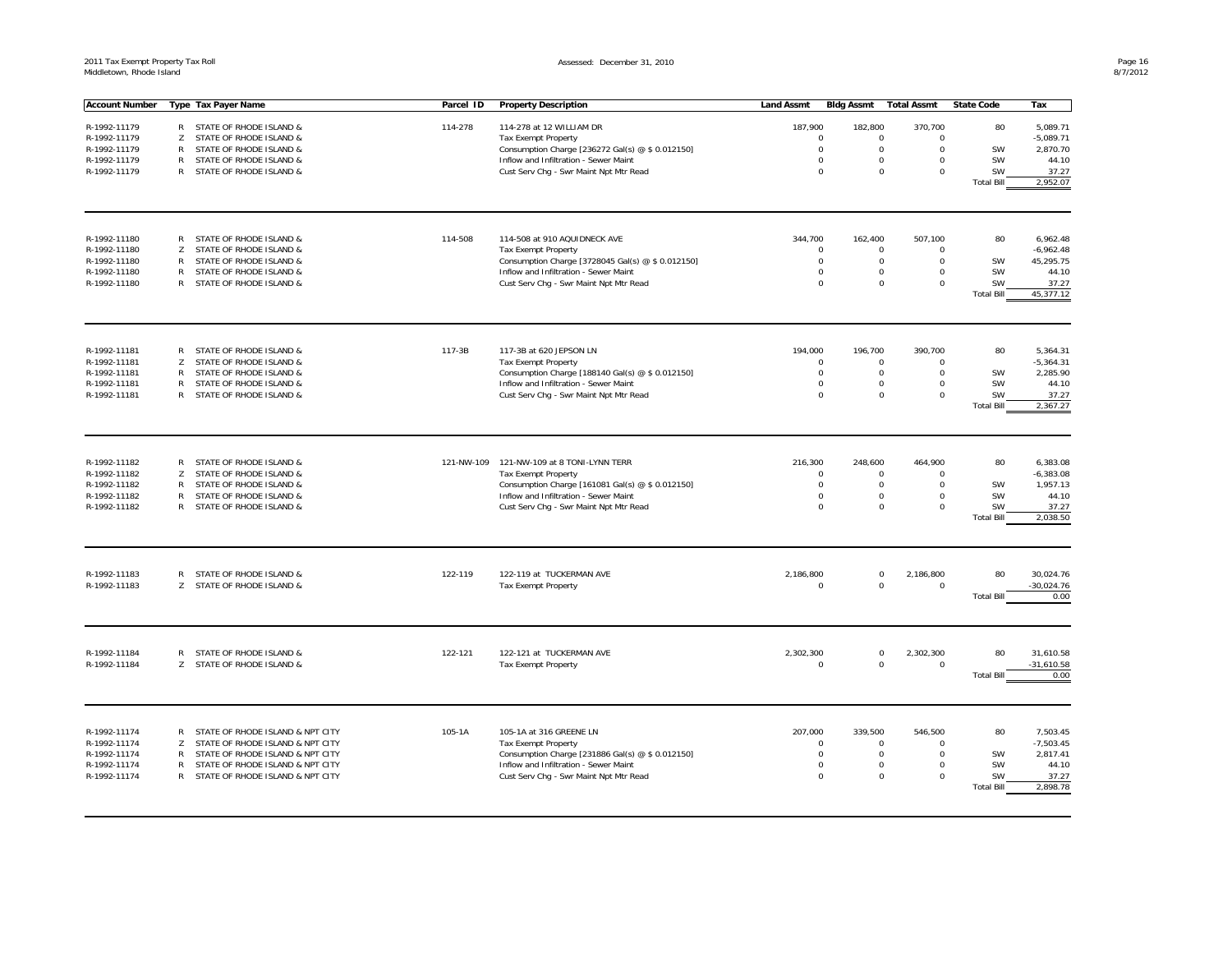| <b>Account Number</b>        |              | Type Tax Payer Name                       | Parcel ID  | <b>Property Description</b>                                 | <b>Land Assmt</b>  | <b>Bldg Assmt</b>    | <b>Total Assmt</b>    | <b>State Code</b>              | Tax                     |
|------------------------------|--------------|-------------------------------------------|------------|-------------------------------------------------------------|--------------------|----------------------|-----------------------|--------------------------------|-------------------------|
|                              |              |                                           |            |                                                             |                    |                      |                       |                                |                         |
| R-1992-11177                 |              | R STATE OF RHODE ISLAND & NPT CITY        | 113-28     | 113-28 at AQUIDNECK AVE                                     | 309,300            | $\mathbf 0$          | 309,300               | 80                             | 4,246.69                |
| R-1992-11177                 |              | Z STATE OF RHODE ISLAND & NPT CITY        |            | <b>Tax Exempt Property</b>                                  | $\Omega$           | $\mathbf 0$          | $\mathbf 0$           |                                | $-4,246.69$<br>0.00     |
|                              |              |                                           |            |                                                             |                    |                      |                       | <b>Total Bill</b>              |                         |
|                              |              |                                           |            |                                                             |                    |                      |                       |                                |                         |
| R-1992-11185                 | R            | STATE OF RHODE ISLAND & PROVIDENCE        | 120-712    | 120-712 at 12 BEAGLE DR                                     | 187.000            | 234.200              | 421.200               | 80                             | 5.783.08                |
| R-1992-11185                 | Z            | STATE OF RHODE ISLAND & PROVIDENCE        |            | <b>Tax Exempt Property</b>                                  | $\mathsf 0$        | 0                    | $\mathbf 0$           |                                | $-5,783.08$             |
| R-1992-11185                 | $\mathsf{R}$ | STATE OF RHODE ISLAND & PROVIDENCE        |            | Consumption Charge [230000 Gal(s) @ \$ 0.012150]            | $\mathbf 0$        | $\mathbf 0$          | $\mathbf 0$           | SW                             | 2,794.50                |
| R-1992-11185                 | $\mathsf{R}$ | STATE OF RHODE ISLAND & PROVIDENCE        |            | Inflow and Infiltration - Sewer Maint                       | $\mathbf 0$        | $\mathbf 0$          | $\mathbf 0$           | SW                             | 44.10                   |
| R-1992-11185                 | $\mathsf{R}$ | STATE OF RHODE ISLAND & PROVIDENCE        |            | Cust Serv Chg - Swr Maint Npt Mtr Read                      | $\Omega$           | $\Omega$             | $\mathbf 0$           | SW<br><b>Total Bill</b>        | 37.27<br>2,875.87       |
|                              |              |                                           |            |                                                             |                    |                      |                       |                                |                         |
| R-1992-11175                 | R            | STATE OF RHODE ISLAND & PROVIDENCE PLANT  | 107-SE-251 | 107-SE-251 at 65 VALLEY RD                                  | 350,400            | 658,800              | 1,009,200             | 80                             | 13,856.32               |
| R-1992-11175                 | Z            | STATE OF RHODE ISLAND & PROVIDENCE PLANT  |            | <b>Tax Exempt Property</b>                                  | $\mathbf 0$        | $\mathbf 0$          | $\mathbf 0$           |                                | $-13,856.32$            |
| R-1992-11175                 | $\mathsf{R}$ | STATE OF RHODE ISLAND & PROVIDENCE PLANT  |            | Consumption Charge [146200 Gal(s) @ \$ 0.012150]            | $\Omega$           | $\Omega$             | $\Omega$              | SW                             | 1,776.33                |
| R-1992-11175                 | R            | STATE OF RHODE ISLAND & PROVIDENCE PLANT  |            | Inflow and Infiltration - Sewer Maint                       | $\mathbf 0$        | $\Omega$             | $\mathbf 0$           | SW                             | 44.10                   |
| R-1992-11175                 | $\mathsf{R}$ | STATE OF RHODE ISLAND & PROVIDENCE PLANT  |            | Cust Serv Chq - Swr Maint Npt Mtr Read                      | $\mathbf 0$        | $\Omega$             | $\mathbf 0$           | <b>SW</b><br><b>Total Bill</b> | 37.27<br>1,857.70       |
|                              |              |                                           |            |                                                             |                    |                      |                       |                                |                         |
| R-1992-11176                 | R            | STATE OF RHODE ISLAND & RI AIRPORT CORP   | 112-24A    | 112-24A at 211 FOREST AVE                                   | 3.033.600          | 1,416,700            | 4,450,300             | 80                             | 61,102.62               |
| R-1992-11176                 | z            | STATE OF RHODE ISLAND & RI AIRPORT CORP   |            | <b>Tax Exempt Property</b>                                  | $\mathbf 0$        | 0                    | $\mathbf 0$           |                                | $-61, 102.62$           |
| R-1992-11176                 | R            | STATE OF RHODE ISLAND & RI AIRPORT CORP   |            | Consumption Charge [391071 Gal(s) @ \$ 0.012150]            | $\mathbf 0$        | $\mathbf 0$          | $\mathbf 0$           | SW                             | 4,751.51                |
| R-1992-11176                 | R            | STATE OF RHODE ISLAND & RI AIRPORT CORP   |            | Inflow and Infiltration - Sewer Maint                       | $\mathbf 0$        | $\Omega$             | $\mathbf 0$           | <b>SW</b>                      | 44.10                   |
| R-1992-11176                 |              | R STATE OF RHODE ISLAND & RI AIRPORT CORP |            | Cust Serv Chg - Swr Maint Npt Mtr Read                      | $\mathbf 0$        | $\Omega$             | $\mathbf 0$           | SW                             | 37.27                   |
|                              |              |                                           |            |                                                             |                    |                      |                       | <b>Total Bill</b>              | 4,832.88                |
| R-2002-00005                 | $\mathsf{R}$ | <b>TEMPLE SHALOM</b>                      | 108-128    | 108-128 at 223 VALLEY RD                                    | 171,600            | 711,900              | 883,500               | 72                             | 12,130.46               |
| R-2002-00005                 | Z            | <b>TEMPLE SHALOM</b>                      |            | <b>Tax Exempt Property</b>                                  | $\Omega$           | $\Omega$             | $\Omega$              |                                | $-12,130.46$            |
| R-2002-00005                 | $\mathsf{R}$ | <b>TEMPLE SHALOM</b>                      |            | Consumption Charge [8210 Gal(s) @ \$ 0.012150]              | $\mathsf 0$        | $\mathsf 0$          | $\mathbf 0$           | SW                             | 99.75                   |
| R-2002-00005                 | $\mathsf{R}$ | <b>TEMPLE SHALOM</b>                      |            | Inflow and Infiltration - Sewer Maint                       | $\Omega$           | $\mathbf 0$          | $\mathbf 0$           | SW                             | 44.10                   |
| R-2002-00005                 | R            | <b>TEMPLE SHALOM</b>                      |            | Cust Serv Chg - Swr Maint Npt Mtr Read                      | $\Omega$           | $\Omega$             | $\Omega$              | SW                             | 37.27                   |
|                              |              |                                           |            |                                                             |                    |                      |                       | <b>Total Bill</b>              | 181.12                  |
|                              |              |                                           |            |                                                             |                    |                      |                       |                                |                         |
| R-1992-07450<br>R-1992-07450 | R<br>Z       | TOWN OF MIDDLETOWN<br>TOWN OF MIDDLETOWN  | 115-668    | 115-668 at JOHNNYCAKE HILL RD<br><b>Tax Exempt Property</b> | 99,700<br>$\Omega$ | $\Omega$<br>$\Omega$ | 99,700<br>$\mathbf 0$ | 78                             | 1,368.88<br>$-1,368.88$ |
|                              |              |                                           |            |                                                             |                    |                      |                       | <b>Total Bill</b>              | 0.00                    |
| R-1992-07451                 | R            | TOWN OF MIDDLETOWN                        | 123-5A     | 123-5A at MITCHELL'S LN                                     | 366,900            | $\mathbf 0$          | 366,900               | 78                             | 5,037.54                |
| R-1992-07451                 | Z            | TOWN OF MIDDLETOWN                        |            | <b>Tax Exempt Property</b>                                  | $\Omega$           | $\mathbf 0$          | $\Omega$              |                                | $-5,037.54$             |
|                              |              |                                           |            |                                                             |                    |                      |                       | <b>Total Bill</b>              | 0.00                    |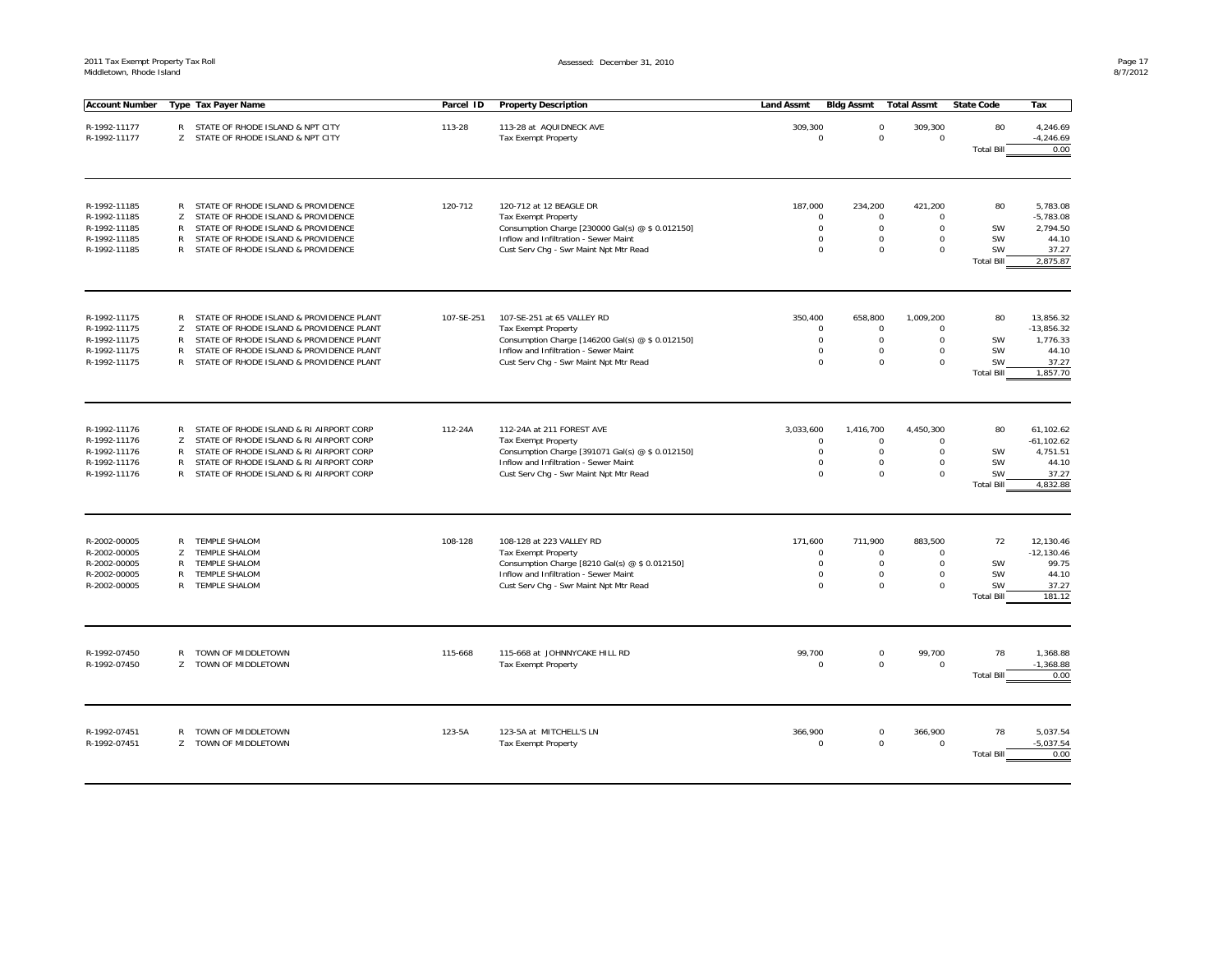| <b>Account Number</b>        |              | Type Tax Payer Name                      | Parcel ID | <b>Property Description</b>                          | <b>Land Assmt</b>          | <b>Bldg Assmt</b>    | <b>Total Assmt</b>                         | <b>State Code</b>       | Tax                     |
|------------------------------|--------------|------------------------------------------|-----------|------------------------------------------------------|----------------------------|----------------------|--------------------------------------------|-------------------------|-------------------------|
|                              |              |                                          |           |                                                      |                            |                      |                                            |                         |                         |
| R-1992-09124                 | R            | TOWN OF MIDDLETOWN                       | 111-36    | 111-36 at 26 OLIPHANT LN                             | 1,133,500                  | $\mathbf 0$          | 1,133,500                                  | 79                      | 15,562.96               |
| R-1992-09124                 | Z            | TOWN OF MIDDLETOWN                       |           | <b>Tax Exempt Property</b>                           | $\Omega$                   | $\mathbf 0$          | $\mathbf 0$                                |                         | $-15,562.96$            |
| R-1992-09124                 | $\mathsf{R}$ | TOWN OF MIDDLETOWN                       |           | Consumption Charge [40040 Gal(s) @ \$ 0.012150]      | $\mathbf 0$                | $\Omega$<br>$\Omega$ | $\mathbf 0$                                | SW<br>SW                | 486.49                  |
| R-1992-09124                 | $\mathsf{R}$ | TOWN OF MIDDLETOWN                       |           | Inflow and Infiltration - Sewer Maint                | $\mathbf 0$<br>$\mathbf 0$ | $\Omega$             | $\mathbf 0$<br>$\mathbf 0$                 | SW                      | 44.10<br>37.27          |
| R-1992-09124                 | R            | TOWN OF MIDDLETOWN                       |           | Cust Serv Chg - Swr Maint Npt Mtr Read               |                            |                      |                                            | <b>Total Bill</b>       | 567.86                  |
|                              |              |                                          |           |                                                      |                            |                      |                                            |                         |                         |
| R-1992-11467<br>R-1992-11467 | R<br>Z       | TOWN OF MIDDLETOWN<br>TOWN OF MIDDLETOWN | 108-129   | 108-129 at HAYMAKER RD<br><b>Tax Exempt Property</b> | 210,200<br>$\mathbf 0$     |                      | $\mathbf 0$<br>210,200<br>0<br>$\mathbf 0$ | 78                      | 2,886.05<br>$-2,886.05$ |
|                              |              |                                          |           |                                                      |                            |                      |                                            | <b>Total Bill</b>       | 0.00                    |
| R-1992-11763                 | $\mathsf{R}$ | TOWN OF MIDDLETOWN                       | 105-348   | 105-348 at BURTON PL                                 | 65,400                     | 8,400                | 73,800                                     | 78                      | 1,013.27                |
| R-1992-11763                 | Z            | TOWN OF MIDDLETOWN                       |           | <b>Tax Exempt Property</b>                           | $\mathbf 0$                |                      | $\mathbf 0$<br>$\mathbf 0$                 |                         | $-1,013.27$             |
|                              |              |                                          |           |                                                      |                            |                      |                                            | <b>Total Bill</b>       | 0.00                    |
|                              |              |                                          |           |                                                      |                            |                      |                                            |                         |                         |
| R-1992-11764                 | R            | TOWN OF MIDDLETOWN                       | 106-3B    | 106-3B at CHASES LN                                  | 4,800                      | $\mathsf 0$          | 4,800                                      | 78                      | 65.90                   |
| R-1992-11764                 | Z            | TOWN OF MIDDLETOWN                       |           | <b>Tax Exempt Property</b>                           | $\mathbf 0$                |                      | $\mathbf 0$<br>$\mathbf 0$                 |                         | $-65.90$                |
|                              |              |                                          |           |                                                      |                            |                      |                                            | <b>Total Bill</b>       | 0.00                    |
|                              |              |                                          |           |                                                      |                            |                      |                                            |                         |                         |
| R-1992-11768                 | R            | TOWN OF MIDDLETOWN                       | $102 - 6$ | 102-6 at 740 WEST MAIN RD                            | 1,762,600                  | 3,419,400            | 5,182,000                                  | 79                      | 71,148.86               |
| R-1992-11768                 | Z            | TOWN OF MIDDLETOWN                       |           | <b>Tax Exempt Property</b>                           | $\mathbf 0$                | $\mathsf 0$          | $\mathbf 0$                                |                         | $-71,148.86$            |
| R-1992-11768                 | $\mathsf{R}$ | TOWN OF MIDDLETOWN                       |           | Consumption Charge [17850 Gal(s) @ \$ 0.012150]      | $\mathsf 0$                |                      | $\mathsf{O}\xspace$<br>$\mathbf 0$         | SW                      | 216.88                  |
| R-1992-11768<br>R-1992-11768 | R<br>R       | TOWN OF MIDDLETOWN<br>TOWN OF MIDDLETOWN |           | Inflow and Infiltration - Sewer Maint                | $\mathbf 0$<br>$\Omega$    | $\Omega$<br>$\Omega$ | $\mathbf 0$<br>$\mathbf 0$                 | SW<br><b>SW</b>         | 44.10<br>37.27          |
|                              |              |                                          |           | Cust Serv Chg - Swr Maint Npt Mtr Read               |                            |                      |                                            | <b>Total Bill</b>       | 298.25                  |
|                              |              |                                          |           |                                                      |                            |                      |                                            |                         |                         |
| R-1992-11769                 | R            | TOWN OF MIDDLETOWN                       | $102 - 5$ | 102-5 at WEST MAIN RD                                | 493,300                    | $\mathbf 0$          | 493,300                                    | 79                      | 6,773.01                |
| R-1992-11769                 | Z            | TOWN OF MIDDLETOWN                       |           | <b>Tax Exempt Property</b>                           | $\mathbf 0$                |                      | $\mathbf 0$<br>$\mathbf 0$                 |                         | $-6,773.01$             |
| R-1992-11769                 | R            | TOWN OF MIDDLETOWN                       |           | Consumption Charge [325498 Gal(s) @ \$ 0.012150]     | $\mathbf 0$                |                      | $\mathbf 0$<br>$\mathbf 0$                 | SW                      | 3,954.80                |
| R-1992-11769                 | R            | TOWN OF MIDDLETOWN                       |           | Inflow and Infiltration - Sewer Maint                | $\mathbf 0$                | $\mathbf 0$          | $\mathbf 0$                                | SW                      | 44.10                   |
| R-1992-11769                 | $\mathsf{R}$ | TOWN OF MIDDLETOWN                       |           | Cust Serv Chg - Swr Maint Npt Mtr Read               | $\Omega$                   | $\Omega$             | $\Omega$                                   | SW                      | 37.27                   |
|                              |              |                                          |           |                                                      |                            |                      |                                            | <b>Total Bill</b>       | 4,036.17                |
|                              |              |                                          |           |                                                      |                            |                      |                                            |                         |                         |
| R-1992-11771                 | R            | TOWN OF MIDDLETOWN                       | $102 - 3$ | 102-3 at 648 WEST MAIN RD                            | 1,912,400                  | 23,500               | 1,935,900                                  | 78                      | 26,579.91               |
| R-1992-11771                 | Z            | TOWN OF MIDDLETOWN                       |           | <b>Tax Exempt Property</b>                           | $\mathbf 0$                | $\mathsf 0$          | $\mathbf 0$                                |                         | $-26,579.91$            |
| R-1992-11771                 | $\mathsf{R}$ | TOWN OF MIDDLETOWN                       |           | Consumption Charge [3000 Gal(s) @ \$ 0.012150]       | $\mathbf 0$                | $\mathsf 0$          | $\mathbf 0$                                | SW                      | 36.45                   |
| R-1992-11771                 | $\mathsf{R}$ | TOWN OF MIDDLETOWN                       |           | Inflow and Infiltration - Sewer Maint                | $\mathbf 0$                | $\mathbf 0$          | $\mathbf 0$                                | SW                      | 44.10                   |
| R-1992-11771                 | R            | TOWN OF MIDDLETOWN                       |           | Cust Serv Chg - Swr Maint Npt Mtr Read               | $\Omega$                   | $\Omega$             | $\mathbf 0$                                | SW<br><b>Total Bill</b> | 37.27<br>117.82         |
|                              |              |                                          |           |                                                      |                            |                      |                                            |                         |                         |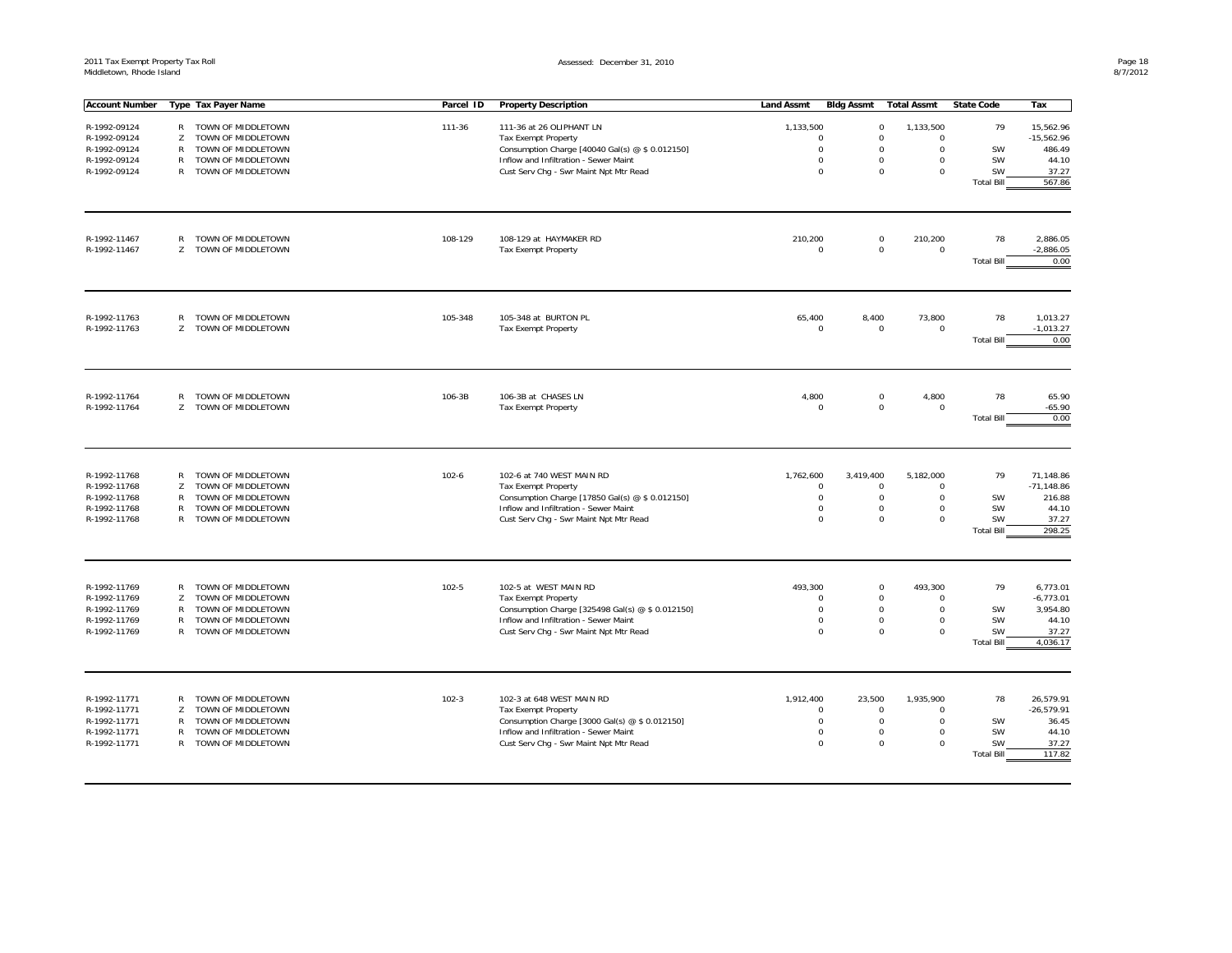| <b>Account Number</b> |                   | Type Tax Payer Name  | Parcel ID  | <b>Property Description</b>                       | <b>Land Assmt</b> | Bidg Assmt                 | <b>Total Assmt</b>                                       | <b>State Code</b> | Tax               |
|-----------------------|-------------------|----------------------|------------|---------------------------------------------------|-------------------|----------------------------|----------------------------------------------------------|-------------------|-------------------|
|                       |                   |                      |            |                                                   |                   |                            |                                                          | 78                |                   |
| R-1992-11772          |                   | R TOWN OF MIDDLETOWN | 108-NW-310 | 108-NW-310 at WEST MAIN RD                        | 1,793,800         | 20,000                     | 1,813,800                                                |                   | 24,903.47         |
| R-1992-11772          | Z                 | TOWN OF MIDDLETOWN   |            | <b>Tax Exempt Property</b>                        |                   | $\mathbf 0$                | $\mathbf 0$<br>$\mathbf 0$                               |                   | $-24,903.47$      |
| R-1992-11772          | $\mathsf{R}$      | TOWN OF MIDDLETOWN   |            | Inflow and Infiltration - Sewer Maint             |                   | $\mathbf 0$                | $\mathbf 0$<br>$\mathbf 0$                               | SW                | 44.10             |
| R-1992-11772          | $\mathsf{R}$      | TOWN OF MIDDLETOWN   |            | Cust Serv Chg - Swr Maint Npt Mtr Read            |                   | $\Omega$                   | $\Omega$<br>$\mathbf 0$                                  | SW                | 37.27             |
|                       |                   |                      |            |                                                   |                   |                            |                                                          | <b>Total Bill</b> | 81.37             |
|                       |                   |                      |            |                                                   |                   |                            |                                                          |                   |                   |
| R-1992-11774          |                   | R TOWN OF MIDDLETOWN | $113 - 2$  | 113-2 at 315 FOREST AVE                           | 1,192,000         | 3,949,100                  | 5,141,100                                                | 79                | 70,587.30         |
| R-1992-11774          | Z                 | TOWN OF MIDDLETOWN   |            | <b>Tax Exempt Property</b>                        |                   | $\mathbf 0$                | $\mathsf 0$<br>$\mathbf 0$                               |                   | $-70,587.30$      |
| R-1992-11774          | R                 | TOWN OF MIDDLETOWN   |            | Consumption Charge [491000 Gal(s) @ \$ 0.012150]  |                   | $\Omega$                   | $\Omega$<br>$\mathbf 0$                                  | SW                | 5,965.65          |
| R-1992-11774          | $\mathsf{R}$      | TOWN OF MIDDLETOWN   |            | Inflow and Infiltration - Sewer Maint             |                   | $\mathbf 0$                | $\mathbf 0$<br>$\mathbf 0$                               | SW                | 44.10             |
| R-1992-11774          | $\mathsf{R}$      | TOWN OF MIDDLETOWN   |            | Cust Serv Chg - Swr Maint Npt Mtr Read            |                   | $\Omega$                   | $\mathbf 0$<br>$\mathbf 0$                               | SW                | 37.27             |
|                       |                   |                      |            |                                                   |                   |                            |                                                          | <b>Total Bill</b> | 6,047.02          |
|                       |                   |                      |            |                                                   |                   |                            |                                                          |                   |                   |
| R-1992-11775          | R                 | TOWN OF MIDDLETOWN   | 113-16     | 113-16 at 350 EAST MAIN RD                        | 413,800           | 1,144,400                  | 1,558,200                                                | 78                | 21,394.09         |
| R-1992-11775          | Z                 | TOWN OF MIDDLETOWN   |            | <b>Tax Exempt Property</b>                        |                   | $^{\circ}$                 | $\mathbf 0$<br>$\mathbf 0$                               |                   | $-21,394.09$      |
| R-1992-11775          | $\mathsf{R}$      | TOWN OF MIDDLETOWN   |            | Consumption Charge [90953 Gal(s) @ \$ 0.012150]   |                   | $\mathbf 0$                | $\mathbf 0$<br>$\mathbf 0$                               | SW                | 1,105.08          |
| R-1992-11775          | $\mathsf{R}$<br>R | TOWN OF MIDDLETOWN   |            | Inflow and Infiltration - Sewer Maint             |                   | $\mathbf 0$<br>$\mathbf 0$ | $\mathbf 0$<br>$\mathbf 0$<br>$\mathbf 0$<br>$\mathbf 0$ | SW<br>SW          | 44.10             |
| R-1992-11775          |                   | TOWN OF MIDDLETOWN   |            | Cust Serv Chg - Swr Maint Npt Mtr Read            |                   |                            |                                                          | <b>Total Bill</b> | 37.27<br>1,186.45 |
|                       |                   |                      |            |                                                   |                   |                            |                                                          |                   |                   |
|                       |                   |                      |            |                                                   |                   |                            |                                                          |                   |                   |
| R-1992-11776          | R                 | TOWN OF MIDDLETOWN   | 113-42     | 113-42 at VALLEY RD                               | 1,005,900         |                            | 1,005,900<br>$\mathbf 0$                                 | 79                | 13.811.01         |
| R-1992-11776          | Z                 | TOWN OF MIDDLETOWN   |            | Tax Exempt Property                               |                   | $\Omega$                   | $\mathbf 0$<br>$\mathbf 0$                               |                   | $-13.811.01$      |
|                       |                   |                      |            |                                                   |                   |                            |                                                          | <b>Total Bill</b> | 0.00              |
|                       |                   |                      |            |                                                   |                   |                            |                                                          |                   |                   |
| R-1992-11777          | R                 | TOWN OF MIDDLETOWN   | 113-114    | 113-114 at 130 VALLEY RD                          | 2,285,700         | 13,787,500                 | 16,073,200                                               | 79                | 220,685.04        |
| R-1992-11777          | Z                 | TOWN OF MIDDLETOWN   |            | <b>Tax Exempt Property</b>                        |                   | $\mathbf 0$                | $\mathbf 0$<br>$\mathbf 0$                               |                   | $-220,685.04$     |
| R-1992-11777          | $\mathsf{R}$      | TOWN OF MIDDLETOWN   |            | Consumption Charge [1544000 Gal(s) @ \$ 0.012150] |                   | $\Omega$                   | $\mathbf 0$<br>$\mathbf 0$                               | SW                | 18,759.60         |
| R-1992-11777          | $\mathsf{R}$      | TOWN OF MIDDLETOWN   |            | Inflow and Infiltration - Sewer Maint             |                   | $\mathbf 0$                | $\mathbf 0$<br>$\mathbf 0$                               | SW                | 44.10             |
| R-1992-11777          | $\mathsf{R}$      | TOWN OF MIDDLETOWN   |            | Cust Serv Chg - Swr Maint Npt Mtr Read            |                   | $\mathbf 0$                | $\Omega$<br>$\mathbf 0$                                  | SW                | 37.27             |
|                       |                   |                      |            |                                                   |                   |                            |                                                          | <b>Total Bill</b> | 18,840.97         |
|                       |                   |                      |            |                                                   |                   |                            |                                                          |                   |                   |
| R-1992-11778          | R                 | TOWN OF MIDDLETOWN   | 113-199    | 113-199 at 225 TURNER RD                          | 5,534,800         | 10,994,800                 | 16,529,600                                               | 79                | 226.951.41        |
| R-1992-11778          | Z                 | TOWN OF MIDDLETOWN   |            | <b>Tax Exempt Property</b>                        |                   | $\mathbf 0$                | $\mathbf 0$<br>$\mathbf 0$                               |                   | $-226,951.41$     |
| R-1992-11778          | R                 | TOWN OF MIDDLETOWN   |            | Consumption Charge [991247 Gal(s) @ \$ 0.012150]  |                   | $\mathbf 0$                | $\mathbf 0$<br>$\mathbf 0$                               | SW                | 12,043.65         |
| R-1992-11778          | $\mathsf{R}$      | TOWN OF MIDDLETOWN   |            | Inflow and Infiltration - Sewer Maint             |                   | $\mathbf 0$                | $\mathbf 0$<br>$\mathbf 0$                               | SW                | 44.10             |
| R-1992-11778          | R                 | TOWN OF MIDDLETOWN   |            | Cust Serv Chg - Swr Maint Npt Mtr Read            |                   | $\Omega$                   | $\Omega$<br>$\Omega$                                     | SW                | 37.27             |
|                       |                   |                      |            |                                                   |                   |                            |                                                          | <b>Total Bill</b> | 12,125.02         |
|                       |                   |                      |            |                                                   |                   |                            |                                                          |                   |                   |
| R-1992-11779          | $\mathsf{R}$      | TOWN OF MIDDLETOWN   | 114-25     | 114-25 at 268 GREEN END AVE                       | 215,600           | 123,400                    | 339,000                                                  | 79                | 4,654.47          |
| R-1992-11779          | Z                 | TOWN OF MIDDLETOWN   |            | <b>Tax Exempt Property</b>                        |                   | $\mathbf 0$                | $\mathsf 0$<br>$\mathbf 0$                               |                   | $-4,654.47$       |
|                       |                   |                      |            |                                                   |                   |                            |                                                          | <b>Total Bill</b> | 0.00              |
|                       |                   |                      |            |                                                   |                   |                            |                                                          |                   |                   |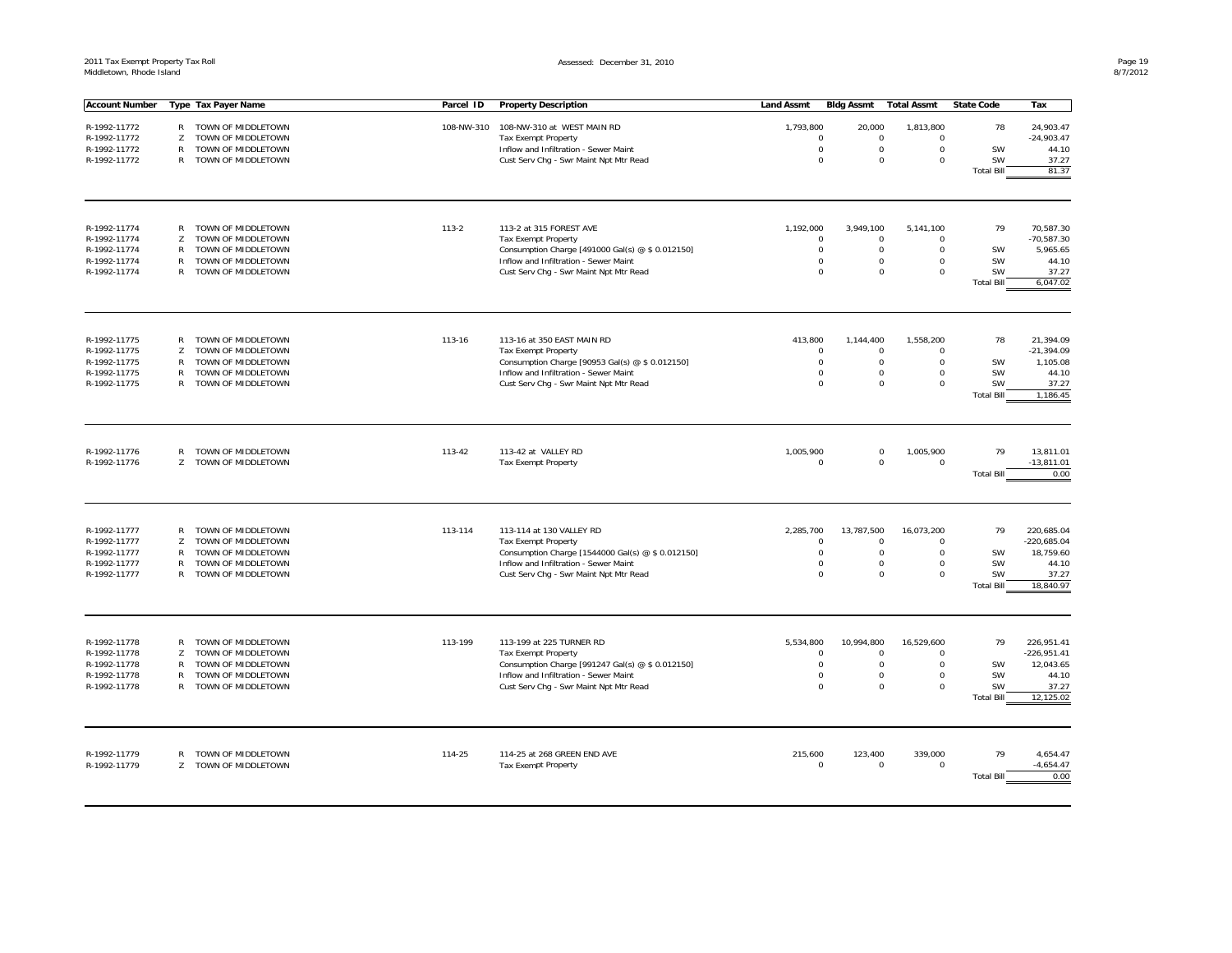| <b>Account Number</b>        |              | Type Tax Payer Name                          | Parcel ID | <b>Property Description</b>                             | <b>Land Assmt</b>        | Bidg Assmt                         | Total Assmt                    | <b>State Code</b>       | Тах                               |
|------------------------------|--------------|----------------------------------------------|-----------|---------------------------------------------------------|--------------------------|------------------------------------|--------------------------------|-------------------------|-----------------------------------|
| R-1992-11780<br>R-1992-11780 |              | R TOWN OF MIDDLETOWN<br>Z TOWN OF MIDDLETOWN | 115-51    | 115-51 at JOHN CLARKE RD<br><b>Tax Exempt Property</b>  | 167,100<br>$\mathsf 0$   | $\mathbf 0$<br>0                   | 167,100<br>$\mathbf 0$         | 78<br><b>Total Bill</b> | 2,294.28<br>$-2,294.28$<br>0.00   |
| R-1992-11781<br>R-1992-11781 | $\mathsf{R}$ | TOWN OF MIDDLETOWN<br>Z TOWN OF MIDDLETOWN   | 115-50A   | 115-50A at HAMMARLUND WAY<br><b>Tax Exempt Property</b> | 1,100<br>$\mathbf 0$     | 0<br>0                             | 1,100<br>$\mathbf 0$           | 78<br><b>Total Bill</b> | 15.10<br>$-15.10$<br>0.00         |
| R-1992-11783<br>R-1992-11783 |              | R TOWN OF MIDDLETOWN<br>Z TOWN OF MIDDLETOWN | 116-NW-42 | 116-NW-42 at PURGATORY RD<br><b>Tax Exempt Property</b> | 643,300<br>$\Omega$      | 0<br>$\mathbf 0$                   | 643,300<br>$\mathbf 0$         | 78<br><b>Total Bill</b> | 8,832.51<br>$-8,832.51$<br>0.00   |
| R-1992-11784<br>R-1992-11784 |              | R TOWN OF MIDDLETOWN<br>Z TOWN OF MIDDLETOWN | 116-NW-43 | 116-NW-43 at PURGATORY RD<br><b>Tax Exempt Property</b> | 558,900<br>$\mathbf 0$   | 0<br>0                             | 558,900<br>$\mathbf 0$         | 78<br><b>Total Bill</b> | 7,673.70<br>$-7,673.70$<br>0.00   |
| R-1992-11785<br>R-1992-11785 |              | R TOWN OF MIDDLETOWN<br>Z TOWN OF MIDDLETOWN | 116-NW-44 | 116-NW-44 at PURGATORY RD<br><b>Tax Exempt Property</b> | 569,700<br>$\mathsf 0$   | $\mathbf 0$<br>$\mathsf{O}\xspace$ | 569,700<br>$\mathsf{O}\xspace$ | 78<br><b>Total Bill</b> | 7,821.98<br>$-7,821.98$<br>0.00   |
| R-1992-11786<br>R-1992-11786 | R            | TOWN OF MIDDLETOWN<br>Z TOWN OF MIDDLETOWN   | 116-NW-58 | 116-NW-58 at 10 WAVE AVE<br>Tax Exempt Property         | 215,600<br>$\mathsf 0$   | 67,900<br>$\mathbf 0$              | 283,500<br>$\mathsf{O}\xspace$ | 78<br><b>Total Bill</b> | 3,892.46<br>$-3,892.46$<br>0.00   |
| R-1992-11787<br>R-1992-11787 |              | R TOWN OF MIDDLETOWN<br>Z TOWN OF MIDDLETOWN | 118-28A   | 118-28A at TURNER RD<br><b>Tax Exempt Property</b>      | 228,900<br>$\mathbf 0$   | 1,100<br>$\mathbf 0$               | 230,000<br>$\mathsf 0$         | 78<br><b>Total Bill</b> | 3,157.90<br>$-3,157.90$<br>0.00   |
| R-1992-11788<br>R-1992-11788 |              | R TOWN OF MIDDLETOWN<br>Z TOWN OF MIDDLETOWN | 119-2     | 119-2 at WYATT RD<br><b>Tax Exempt Property</b>         | 1,991,100<br>$\mathbf 0$ | 0<br>$\mathbf 0$                   | 1,991,100<br>$\mathbf 0$       | 70<br><b>Total Bill</b> | 27,337.80<br>$-27,337.80$<br>0.00 |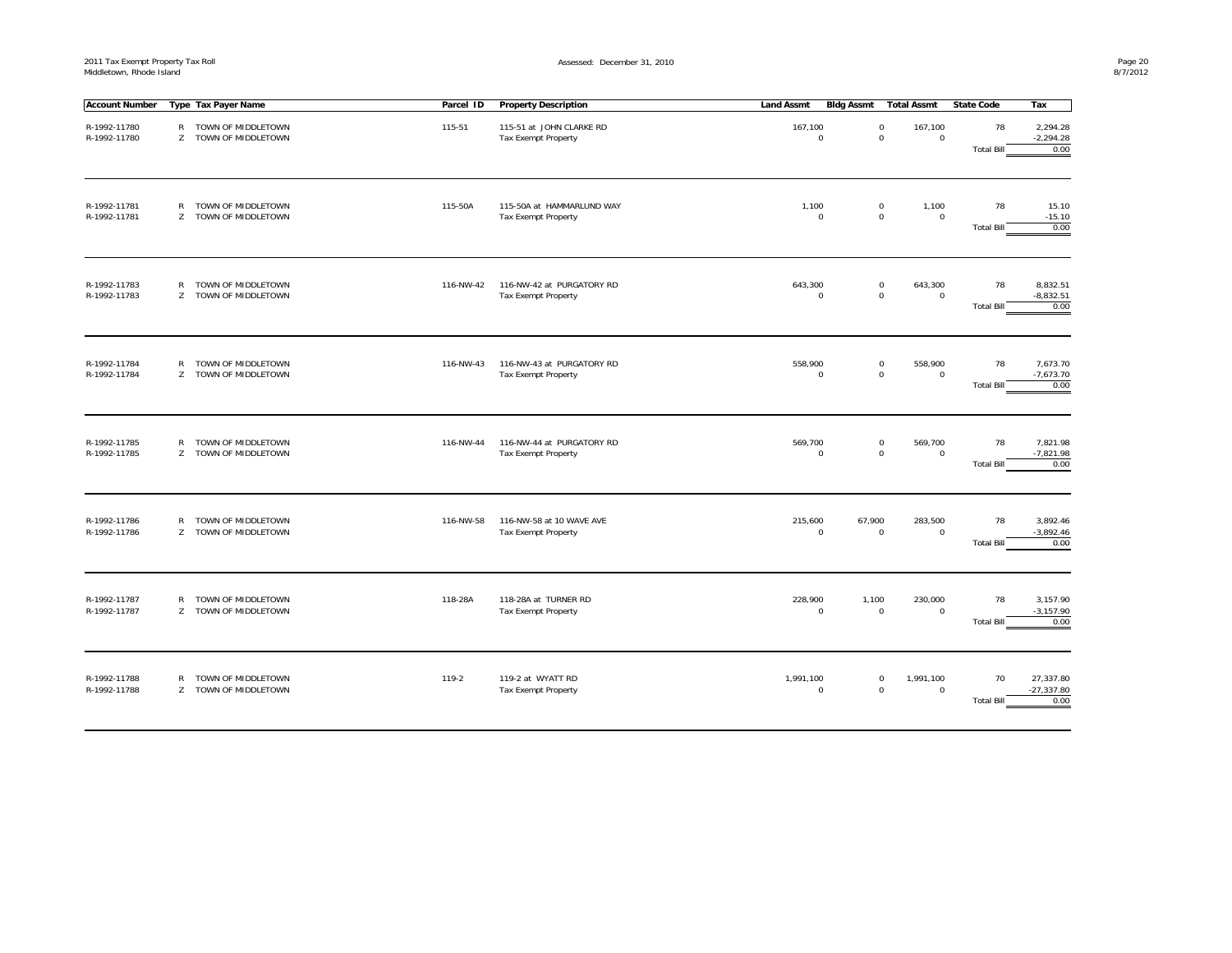| <b>Account Number</b>        |                    | Type Tax Payer Name                        | Parcel ID | <b>Property Description</b>                               | <b>Land Assmt</b>        | <b>Bldg Assmt</b>     | <b>Total Assmt</b>       | <b>State Code</b>       | Tax                               |
|------------------------------|--------------------|--------------------------------------------|-----------|-----------------------------------------------------------|--------------------------|-----------------------|--------------------------|-------------------------|-----------------------------------|
|                              |                    |                                            |           |                                                           |                          |                       |                          |                         |                                   |
| R-1992-11789                 | $\mathsf{R}$       | TOWN OF MIDDLETOWN                         | 119-13    | 119-13 at 239 WYATT RD                                    | 857,900                  | 1,854,800             | 2,712,700                | 78                      | 37,245.37                         |
| R-1992-11789                 | Z                  | TOWN OF MIDDLETOWN                         |           | <b>Tax Exempt Property</b>                                | $\mathbf 0$              | $\mathbf 0$           | $\Omega$                 |                         | $-37,245.37$                      |
| R-1992-11789                 | $\mathsf{R}$       | TOWN OF MIDDLETOWN                         |           | Consumption Charge [147470 Gal(s) @ \$ 0.012150]          | $\mathbf 0$              | $\mathsf{O}\xspace$   | $\mathbf 0$              | SW                      | 1,791.76                          |
| R-1992-11789                 | $\mathsf{R}$       | TOWN OF MIDDLETOWN                         |           | Inflow and Infiltration - Sewer Maint                     | $\Omega$                 | $\mathbf 0$           | $\mathbf 0$              | SW                      | 44.10                             |
| R-1992-11789                 | $\mathsf{R}$       | TOWN OF MIDDLETOWN                         |           | Cust Serv Chg - Swr Maint Npt Mtr Read                    | $\mathbf 0$              | $\mathbf 0$           | $\mathbf 0$              | SW                      | 37.27                             |
|                              |                    |                                            |           |                                                           |                          |                       |                          | <b>Total Bill</b>       | 1,873.13                          |
|                              |                    |                                            |           |                                                           |                          |                       |                          |                         |                                   |
| R-1992-11790                 | $\mathsf{R}$       | TOWN OF MIDDLETOWN                         | 120-27    | 120-27 at 650 GREEN END AVE                               | 826,700                  | 59,000                | 885,700                  | 79                      | 12,160.66                         |
| R-1992-11790                 | Z                  | TOWN OF MIDDLETOWN                         |           | <b>Tax Exempt Property</b>                                | $\mathbf 0$              | $\mathbf 0$           | $\Omega$                 |                         | $-12,160.66$                      |
| R-1992-11790                 | $\mathsf{R}$       | TOWN OF MIDDLETOWN                         |           | Unconnected                                               | $\mathbf 0$              | $\mathsf{O}\xspace$   | 0                        | SW                      | 20.00                             |
|                              |                    |                                            |           |                                                           |                          |                       |                          | <b>Total Bill</b>       | 20.00                             |
| R-1992-11791                 | R                  | TOWN OF MIDDLETOWN                         | 120-99    | 120-99 at 275 PROSPECT AVE                                | 141,800                  | 141,800               | 283,600                  | 79                      | 3,893.83                          |
| R-1992-11791                 | Z                  | TOWN OF MIDDLETOWN                         |           | <b>Tax Exempt Property</b>                                | $\mathsf 0$              | $\mathsf 0$           | $\mathbf 0$              |                         | $-3,893.83$                       |
| R-1992-11791                 | R                  | TOWN OF MIDDLETOWN                         |           | Consumption Charge [619 Gal(s) @ \$ 0.012150]             | $\mathbf 0$              | $\mathbf 0$           | 0                        | SW                      | 7.52                              |
| R-1992-11791                 | R                  | TOWN OF MIDDLETOWN                         |           | Inflow and Infiltration - Sewer Maint                     | $\mathsf 0$              | 0                     | 0                        | SW                      | 44.10                             |
| R-1992-11791                 | $\mathsf{R}$       | TOWN OF MIDDLETOWN                         |           | Cust Serv Chg - Swr Maint Npt Mtr Read                    | $\mathbf 0$              | $\mathbf 0$           | 0                        | SW                      | 37.27                             |
|                              |                    |                                            |           |                                                           |                          |                       |                          | <b>Total Bill</b>       | 88.89                             |
| R-1992-11792<br>R-1992-11792 | $\mathsf{R}$<br>Z  | TOWN OF MIDDLETOWN<br>TOWN OF MIDDLETOWN   | 121-3A    | 121-3A at 50 PROSPECT AVE<br><b>Tax Exempt Property</b>   | 769,100<br>$\mathbf 0$   | 28,000<br>$\mathsf 0$ | 797,100<br>0             | 78<br><b>Total Bill</b> | 10,944.18<br>$-10,944.18$<br>0.00 |
| R-1992-11794<br>R-1992-11794 | $\mathsf{R}$<br>Z. | TOWN OF MIDDLETOWN<br>TOWN OF MIDDLETOWN   | 125-92    | 125-92 at 10 THIRD BEACH RD<br><b>Tax Exempt Property</b> | 311,000<br>$\mathbf 0$   | 29,600<br>$\mathsf 0$ | 340,600<br>$\Omega$      | 78<br><b>Total Bill</b> | 4,676.44<br>$-4,676.44$<br>0.00   |
|                              |                    |                                            |           |                                                           |                          |                       |                          |                         |                                   |
| R-1992-11795<br>R-1992-11795 | Z                  | R TOWN OF MIDDLETOWN<br>TOWN OF MIDDLETOWN | 127-15    | 127-15 at PURGATORY RD<br><b>Tax Exempt Property</b>      | 2,147,300<br>$\mathbf 0$ | 8,000<br>$\mathsf 0$  | 2,155,300<br>$\mathbf 0$ | 78                      | 29,592.27<br>$-29,592.27$         |
|                              |                    |                                            |           |                                                           |                          |                       |                          | <b>Total Bill</b>       | 0.00                              |
|                              |                    |                                            |           |                                                           |                          |                       |                          |                         |                                   |
| R-1992-11796                 | R                  | TOWN OF MIDDLETOWN                         | 129-120   | 129-120 at PORTER RD                                      | 140,000                  | $\mathsf 0$           | 140,000                  | 78                      | 1,922.20                          |
| R-1992-11796                 | Z                  | TOWN OF MIDDLETOWN                         |           | <b>Tax Exempt Property</b>                                | $\mathbf 0$              | $\mathbf 0$           | $\mathbf 0$              |                         | $-1,922.20$                       |
|                              |                    |                                            |           |                                                           |                          |                       |                          | <b>Total Bill</b>       | 0.00                              |
|                              |                    |                                            |           |                                                           |                          |                       |                          |                         |                                   |
| R-1992-11797                 | R                  | TOWN OF MIDDLETOWN                         | $131 - 3$ | 131-3 at THIRD BEACH RD                                   | 3,386,200                | 21,800                | 3,408,000                | 78                      | 46,791.84                         |
| R-1992-11797                 | Z                  | TOWN OF MIDDLETOWN                         |           | <b>Tax Exempt Property</b>                                | $\mathbf 0$              | $\mathbf 0$           | 0                        |                         | $-46,791.84$                      |
|                              |                    |                                            |           |                                                           |                          |                       |                          | <b>Total Bill</b>       | 0.00                              |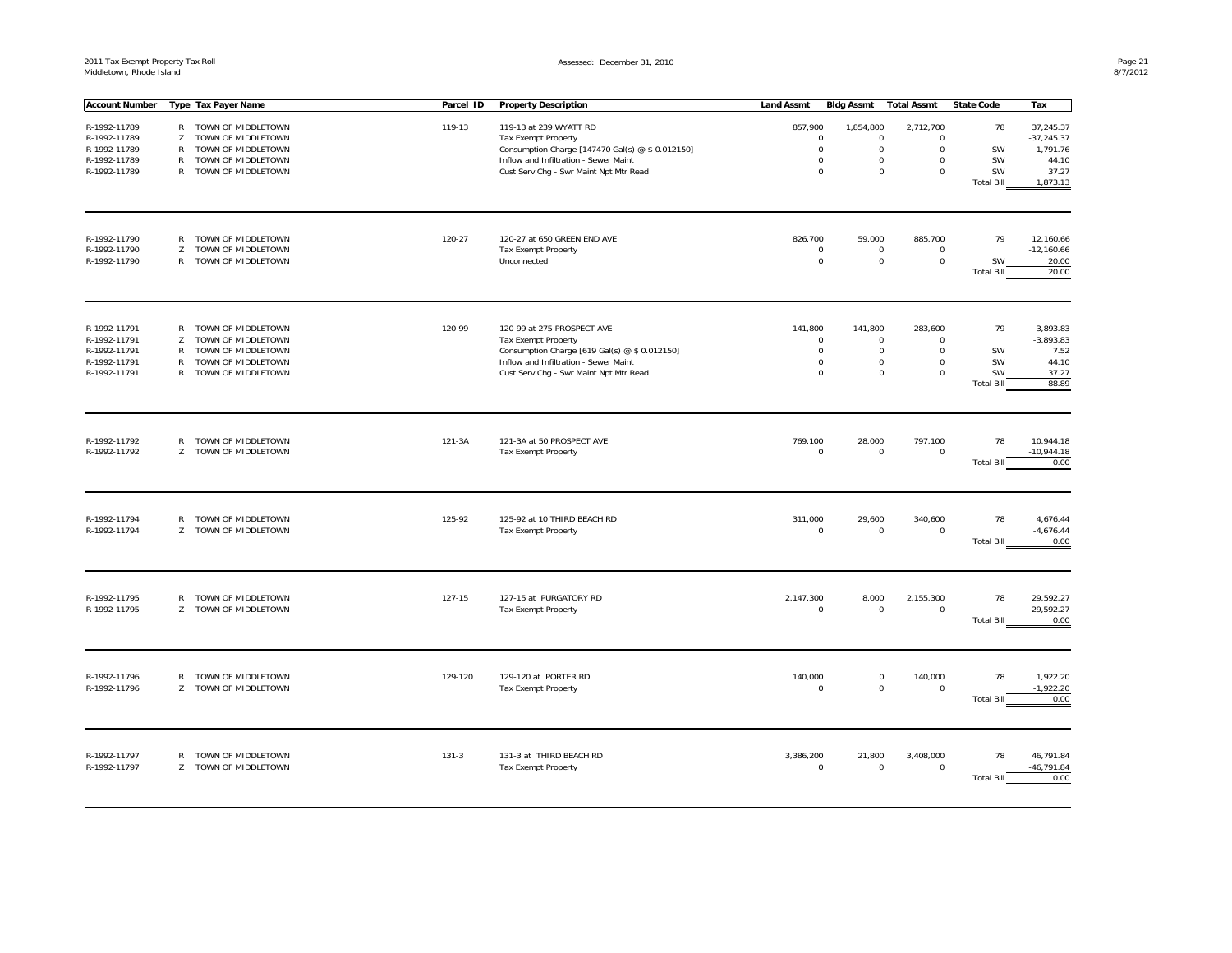| <b>Account Number</b>                                                        |                       | Type Tax Payer Name                                                                                        | Parcel ID | <b>Property Description</b>                                                                                                                                                                            | <b>Land Assmt</b> | <b>Bldg Assmt</b>                         | <b>Total Assmt</b>                                                                                                                   | <b>State Code</b>                                | Tax                                                                   |
|------------------------------------------------------------------------------|-----------------------|------------------------------------------------------------------------------------------------------------|-----------|--------------------------------------------------------------------------------------------------------------------------------------------------------------------------------------------------------|-------------------|-------------------------------------------|--------------------------------------------------------------------------------------------------------------------------------------|--------------------------------------------------|-----------------------------------------------------------------------|
| R-1992-11798<br>R-1992-11798                                                 | R<br>Z                | TOWN OF MIDDLETOWN<br>TOWN OF MIDDLETOWN                                                                   | $131 - 7$ | 131-7 at THIRD BEACH RD<br><b>Tax Exempt Property</b>                                                                                                                                                  | 2,372,200         | $\Omega$                                  | $\mathbf 0$<br>2,372,200<br>$\mathbf 0$<br>$\mathbf 0$                                                                               | 78<br><b>Total Bill</b>                          | 32,570.31<br>$-32,570.31$<br>0.00                                     |
| R-1992-11800<br>R-1992-11800                                                 | R<br>Z                | TOWN OF MIDDLETOWN<br>TOWN OF MIDDLETOWN                                                                   | 800-190   | 800-190 at 1113 AQUIDNECK AVE<br><b>Tax Exempt Property</b>                                                                                                                                            |                   | $\mathbf 0$<br>3,664,800<br>$\mathbf{0}$  | 3,664,800<br>$\mathbf 0$<br>$\mathbf 0$                                                                                              | 79<br><b>Total Bill</b>                          | 50,317.70<br>$-50,317.70$<br>0.00                                     |
| R-1992-11801<br>R-1992-11801                                                 | R<br>Z                | TOWN OF MIDDLETOWN<br>TOWN OF MIDDLETOWN                                                                   | 800-200   | 800-200 at 26 OLIPHANT LN<br><b>Tax Exempt Property</b>                                                                                                                                                |                   | 1,248,000<br>0<br>$\mathbf 0$             | 1,248,000<br>$\mathbf 0$<br>$\mathbf 0$                                                                                              | 79<br><b>Total Bill</b>                          | 17,135.04<br>$-17, 135.04$<br>0.00                                    |
| R-1993-00098<br>R-1993-00098<br>R-1993-00098<br>R-1993-00098<br>R-1993-00098 | R<br>Z<br>R<br>R<br>R | TOWN OF MIDDLETOWN<br>TOWN OF MIDDLETOWN<br>TOWN OF MIDDLETOWN<br>TOWN OF MIDDLETOWN<br>TOWN OF MIDDLETOWN | $102 - 4$ | 102-4 at 700 WEST MAIN RD<br>Tax Exempt Property<br>Consumption Charge [56770 Gal(s) @ \$ 0.012150]<br>Inflow and Infiltration - Sewer Maint<br>Cust Serv Chq - Swr Maint Npt Mtr Read                 | 772,900           | 1,114,700<br>0<br>0<br>0<br>0             | 1,887,600<br>0<br>$\Omega$<br>$\mathsf{O}\xspace$<br>$\mathbf 0$<br>0<br>0<br>$\mathbf 0$<br>$\mathbf 0$                             | 76<br>SW<br>SW<br><b>SW</b><br><b>Total Bill</b> | 25,916.75<br>$-25,916.75$<br>689.76<br>44.10<br>37.27<br>771.13       |
| R-1993-00313<br>R-1993-00313                                                 | R<br>Z                | TOWN OF MIDDLETOWN<br>TOWN OF MIDDLETOWN                                                                   | 121-37A   | 121-37A at 683 PARADISE AVE<br>Tax Exempt Property                                                                                                                                                     | 1,025,800         | 52,100<br>$\mathbf 0$                     | 1,077,900<br>$\mathsf{O}\xspace$<br>$\mathbf 0$                                                                                      | 78<br><b>Total Bill</b>                          | 14,799.57<br>$-14,799.57$<br>0.00                                     |
| R-1993-00354<br>R-1993-00354                                                 | R<br>Z                | TOWN OF MIDDLETOWN<br>TOWN OF MIDDLETOWN                                                                   | 126-214   | 126-214 at GRAY CRAIG RD<br>Tax Exempt Property                                                                                                                                                        | 1,311,800         | $\mathbf 0$                               | 1,311,800<br>$\mathsf 0$<br>$\mathbf 0$<br>$\mathbf 0$                                                                               | 78<br><b>Total Bill</b>                          | 18,011.01<br>$-18,011.01$<br>0.00                                     |
| R-1993-00355<br>R-1993-00355<br>R-1993-00355<br>R-1993-00355<br>R-1993-00355 | R<br>Z<br>R<br>R<br>R | TOWN OF MIDDLETOWN<br>TOWN OF MIDDLETOWN<br>TOWN OF MIDDLETOWN<br>TOWN OF MIDDLETOWN<br>TOWN OF MIDDLETOWN | 127-18    | 127-18 at SACHUEST POINT RD BEACH<br><b>Tax Exempt Property</b><br>Consumption Charge [697200 Gal(s) @ \$ 0.012150]<br>Inflow and Infiltration - Sewer Maint<br>Cust Serv Chg - Swr Maint Npt Mtr Read | 13,802,800        | 551,600<br>$\Omega$<br>$\Omega$<br>0<br>0 | 14,354,400<br>$\mathbf 0$<br>$\Omega$<br>$\mathbf 0$<br>$\Omega$<br>$\mathsf{O}\xspace$<br>$\mathbf 0$<br>$\mathbf 0$<br>$\mathbf 0$ | 78<br>SW<br>SW<br>SW<br><b>Total Bill</b>        | 197,085.91<br>$-197,085.91$<br>8,470.98<br>44.10<br>37.27<br>8,552.35 |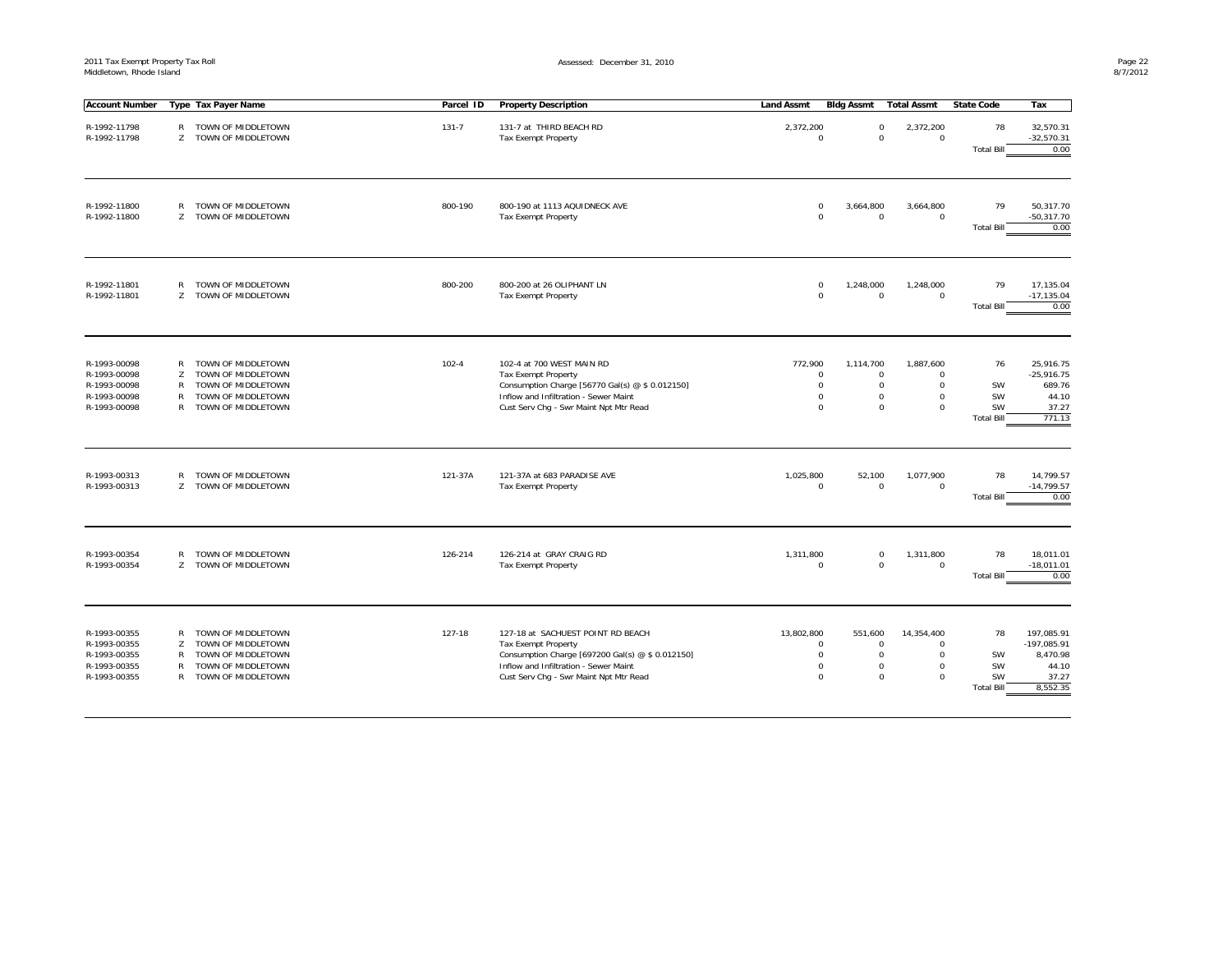2011 Tax Exempt Property Tax Roll Middletown, Rhode Island

Assessed: December 31, 2010

| <b>Account Number</b>                                                        |                                                        | Type Tax Payer Name                                                                                        | Parcel ID | <b>Property Description</b>                                                                                                                                                                  | <b>Land Assmt</b>                                                | <b>Bldg Assmt</b>                                                     | <b>Total Assmt</b>                            | <b>State Code</b>                         | Tax                                                             |
|------------------------------------------------------------------------------|--------------------------------------------------------|------------------------------------------------------------------------------------------------------------|-----------|----------------------------------------------------------------------------------------------------------------------------------------------------------------------------------------------|------------------------------------------------------------------|-----------------------------------------------------------------------|-----------------------------------------------|-------------------------------------------|-----------------------------------------------------------------|
| R-1994-00374<br>R-1994-00374                                                 | R<br>Z                                                 | TOWN OF MIDDLETOWN<br>TOWN OF MIDDLETOWN                                                                   | 106-514   | 106-514 at CORPORATE PL<br><b>Tax Exempt Property</b>                                                                                                                                        | 69,600<br>$\Omega$                                               | 8,400<br>$\mathbf 0$                                                  | 78,000<br>$\mathbf 0$                         | 78<br><b>Total Bill</b>                   | 1,070.94<br>$-1,070.94$<br>0.00                                 |
| R-1998-00315<br>R-1998-00315<br>R-1998-00315<br>R-1998-00315<br>R-1998-00315 | $\mathsf{R}$<br>z<br>$\mathsf{R}$<br>R<br>$\mathsf{R}$ | TOWN OF MIDDLETOWN<br>TOWN OF MIDDLETOWN<br>TOWN OF MIDDLETOWN<br>TOWN OF MIDDLETOWN<br>TOWN OF MIDDLETOWN | 108-554   | 108-554 at 123 VALLEY RD<br><b>Tax Exempt Property</b><br>Consumption Charge [75000 Gal(s) @ \$ 0.012150]<br>Inflow and Infiltration - Sewer Maint<br>Cust Serv Chg - Swr Maint Npt Mtr Read | 670,700<br>$\mathbf 0$<br>$\mathbf 0$<br>$\mathsf 0$<br>$\Omega$ | 2,320,500<br>$\mathsf 0$<br>$\mathbf 0$<br>$\mathsf 0$<br>$\mathsf 0$ | 2,991,200<br>$\Omega$<br>0<br>0<br>$\Omega$   | 78<br>SW<br>SW<br>SW<br><b>Total Bill</b> | 41,069.18<br>$-41,069.18$<br>911.25<br>44.10<br>37.27<br>992.62 |
| R-1999-00021<br>R-1999-00021<br>R-1999-00021                                 | R<br>Z<br>R                                            | TOWN OF MIDDLETOWN<br>TOWN OF MIDDLETOWN<br>TOWN OF MIDDLETOWN                                             | 113-198A  | 113-198A at 1199 AQUIDNECK AVE<br><b>Tax Exempt Property</b><br>Unconnected                                                                                                                  | 609,000<br>$\mathbf 0$<br>$\mathbf 0$                            | $\mathbf 0$<br>$\mathbf 0$<br>$\mathbf 0$                             | 609,000<br>$\mathbf 0$<br>$\mathbf 0$         | 78<br>SW<br><b>Total Bill</b>             | 8,361.57<br>$-8,361.57$<br>20.00<br>20.00                       |
| R-2000-00407<br>R-2000-00407<br>R-2000-00407                                 | $\mathsf{R}$<br>Z<br>$\mathsf{R}$                      | TOWN OF MIDDLETOWN<br>TOWN OF MIDDLETOWN<br>TOWN OF MIDDLETOWN                                             | 108-4     | 108-4 at HIGH ST<br><b>Tax Exempt Property</b><br>No Water Unconnected                                                                                                                       | 827,200<br>$\mathbf 0$<br>$\mathbf 0$                            | $\mathbf 0$<br>$\mathsf{O}\xspace$<br>$\mathbf 0$                     | 827,200<br>$\mathsf{O}\xspace$<br>$\mathbf 0$ | 78<br><b>SW</b><br><b>Total Bill</b>      | 11,357.46<br>$-11,357.46$<br>20.00<br>20.00                     |
| R-2006-02931<br>R-2006-02931<br>R-2006-02931                                 | $\mathsf{R}$<br>Z<br>R                                 | TOWN OF MIDDLETOWN<br>TOWN OF MIDDLETOWN<br>TOWN OF MIDDLETOWN                                             | 118-131   | 118-131 at MEADOW LN<br>Tax Exempt Property<br>No Water Unconnected                                                                                                                          | 161,200<br>$\Omega$<br>$\mathbf 0$                               | $\mathsf 0$<br>$\mathbf 0$<br>$\mathbf 0$                             | 161,200<br>$\mathbf 0$<br>$\mathbf 0$         | 78<br>SW<br><b>Total Bill</b>             | 2,213.28<br>$-2,213.28$<br>20.00<br>20.00                       |
| R-2006-03072<br>R-2006-03072                                                 | $\mathsf{R}$<br>Z                                      | TOWN OF MIDDLETOWN<br>TOWN OF MIDDLETOWN                                                                   | $103 - 5$ | 103-5 at CODDINGTON HWY<br>Tax Exempt Property                                                                                                                                               | 104,700<br>$\mathbf 0$                                           | $\mathsf{O}\xspace$<br>$\mathbf 0$                                    | 104,700<br>$\mathbf{0}$                       | 78<br><b>Total Bill</b>                   | 1,437.53<br>$-1,437.53$<br>0.00                                 |
| R-2007-00239<br>R-2007-00239<br>R-2007-00239                                 | R<br>Z<br>$\mathsf{R}$                                 | TOWN OF MIDDLETOWN<br>TOWN OF MIDDLETOWN<br>TOWN OF MIDDLETOWN                                             | $121 - 3$ | 121-3 at PROSPECT AVE<br><b>Tax Exempt Property</b><br>No Water Unconnected                                                                                                                  | 340,200<br>$\mathbf 0$<br>$\mathbf 0$                            | $\mathsf 0$<br>$\mathbf 0$<br>$\mathbf 0$                             | 340,200<br>$\mathbf 0$<br>0                   | 78<br>SW<br><b>Total Bill</b>             | 4,670.95<br>$-4,670.95$<br>20.00<br>20.00                       |
| R-2007-00298<br>R-2007-00298                                                 | $\mathsf{R}$<br>Z                                      | TOWN OF MIDDLETOWN<br>TOWN OF MIDDLETOWN                                                                   | 800-999   | 800-999 at POLE NUMBER<br>Tax Exempt Property                                                                                                                                                | $\mathbf 0$<br>$\mathbf 0$                                       | 11,200<br>$\mathsf 0$                                                 | 11,200<br>$\mathbf 0$                         | 78<br><b>Total Bill</b>                   | 153.78<br>$-153.78$<br>0.00                                     |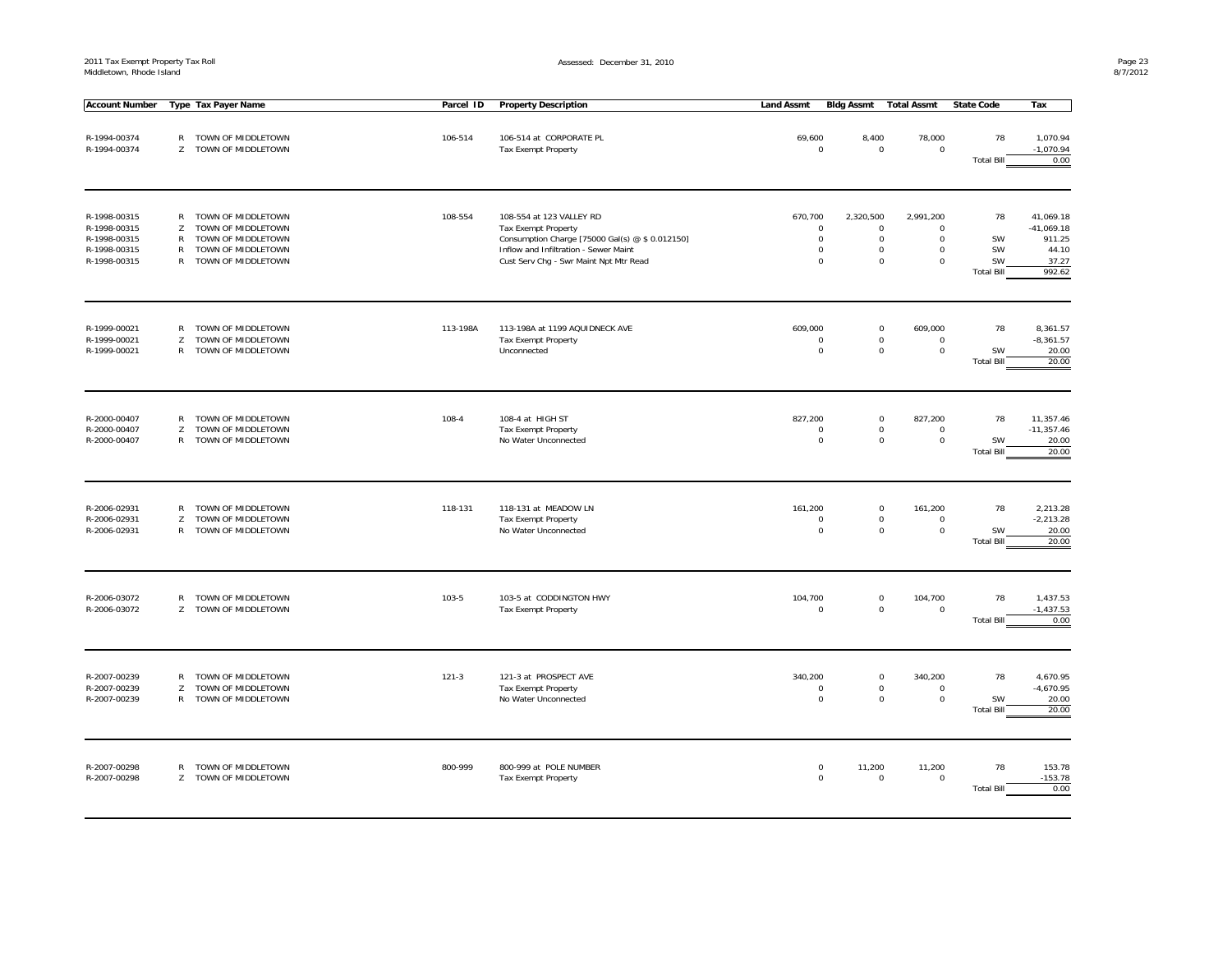| <b>Account Number</b>                                                        |                                                        | Type Tax Payer Name                                                                                                                                                                                                 | Parcel ID | <b>Property Description</b>                                                                                                                                                                 | <b>Land Assmt</b>                                                   | <b>Bldg Assmt</b>                                                 | <b>Total Assmt</b>                                                            | <b>State Code</b>                         | Tax                                                             |
|------------------------------------------------------------------------------|--------------------------------------------------------|---------------------------------------------------------------------------------------------------------------------------------------------------------------------------------------------------------------------|-----------|---------------------------------------------------------------------------------------------------------------------------------------------------------------------------------------------|---------------------------------------------------------------------|-------------------------------------------------------------------|-------------------------------------------------------------------------------|-------------------------------------------|-----------------------------------------------------------------|
| R-2007-00325<br>R-2007-00325<br>R-2007-00325                                 | R<br>Z<br>R                                            | TOWN OF MIDDLETOWN<br>TOWN OF MIDDLETOWN<br>TOWN OF MIDDLETOWN                                                                                                                                                      | $114 - 2$ | 114-2 at VALLEY RD<br><b>Tax Exempt Property</b><br>No Water Unconnected                                                                                                                    | 7,500<br>$\mathsf 0$<br>$\mathsf{O}\xspace$                         | $\mathsf{O}\xspace$<br>$\mathsf{O}\xspace$<br>$\mathsf{O}\xspace$ | 7,500<br>$\mathsf{O}\xspace$<br>$\mathsf{O}\xspace$                           | 78<br>SW<br><b>Total Bill</b>             | 102.98<br>$-102.98$<br>20.00<br>20.00                           |
| R-2007-00360<br>R-2007-00360<br>R-2007-00360                                 | $\mathsf{R}$<br>Z<br>R                                 | TOWN OF MIDDLETOWN<br>TOWN OF MIDDLETOWN<br>TOWN OF MIDDLETOWN                                                                                                                                                      | $113 - 1$ | 113-1 at FOREST AVE<br><b>Tax Exempt Property</b><br>No Water Unconnected                                                                                                                   | 66,000<br>$\Omega$<br>$\mathsf{O}\xspace$                           | 0<br>$\mathbf 0$<br>$\mathsf{O}\xspace$                           | 66,000<br>$\mathbf 0$<br>$\mathsf{O}\xspace$                                  | 78<br>SW<br><b>Total Bill</b>             | 906.18<br>$-906.18$<br>20.00<br>20.00                           |
| R-2009-00154<br>R-2009-00154                                                 | R<br>Z                                                 | TOWN OF MIDDLETOWN<br>TOWN OF MIDDLETOWN                                                                                                                                                                            | 123-700   | 123-700 at MITCHELL'S LN<br>Tax Exempt Property                                                                                                                                             | 571,100<br>$\mathbf 0$                                              | 0<br>$\mathsf{O}\xspace$                                          | 571,100<br>$\mathsf{O}\xspace$                                                | 78<br><b>Total Bill</b>                   | 7,841.20<br>$-7,841.20$<br>0.00                                 |
| R-2010-00137<br>R-2010-00137                                                 | R<br>Z                                                 | TOWN OF MIDDLETOWN<br>TOWN OF MIDDLETOWN                                                                                                                                                                            | 118-31    | 118-31 at EAST MAIN RD<br>Tax Exempt Property                                                                                                                                               | 29,500<br>$\mathsf 0$                                               | 0<br>$\mathsf{O}\xspace$                                          | 29,500<br>$\mathbf 0$                                                         | 78<br><b>Total Bill</b>                   | 405.04<br>$-405.04$<br>0.00                                     |
| R-1992-11951<br>R-1992-11951<br>R-1992-11951<br>R-1992-11951<br>R-1992-11951 | $\mathsf{R}$<br>Z<br>$\mathsf{R}$<br>$\mathsf{R}$<br>R | UNITED CONGREGATIONAL CHURCH OF NEWPORT<br>UNITED CONGREGATIONAL CHURCH OF NEWPORT<br>UNITED CONGREGATIONAL CHURCH OF NEWPORT<br>UNITED CONGREGATIONAL CHURCH OF NEWPORT<br>UNITED CONGREGATIONAL CHURCH OF NEWPORT | 114-96    | 114-96 at 524 VALLEY RD<br><b>Tax Exempt Property</b><br>Consumption Charge [22990 Gal(s) @ \$ 0.012150]<br>Inflow and Infiltration - Sewer Maint<br>Cust Serv Chg - Swr Maint Npt Mtr Read | 600,000<br>$\mathsf 0$<br>$\mathsf 0$<br>$\mathbf 0$<br>$\mathbf 0$ | 903,000<br>0<br>$\mathsf{O}\xspace$<br>0<br>$\mathbf 0$           | 1,503,000<br>$\mathbf 0$<br>$\mathsf{O}\xspace$<br>$\mathbf 0$<br>$\mathbf 0$ | 72<br>SW<br>SW<br>SW<br><b>Total Bill</b> | 20,636.19<br>$-20,636.19$<br>279.33<br>44.10<br>37.27<br>360.70 |
| R-1992-11956<br>R-1992-11956                                                 | R                                                      | UNITED STATES OF AMERICA<br>Z UNITED STATES OF AMERICA                                                                                                                                                              | 101-22    | 101-22 at CODDINGTON HWY<br>Tax Exempt Property                                                                                                                                             | 8,849,400<br>$\mathsf 0$                                            | 13,212,900<br>$\mathsf{O}\xspace$                                 | 22,062,300<br>$\mathbf 0$                                                     | 74<br><b>Total Bill</b>                   | 302,915.38<br>$-302,915.38$<br>0.00                             |
| R-1997-00204<br>R-1997-00204                                                 | $\mathsf{R}$<br>Z.                                     | UNITED STATES OF AMERICA<br>UNITED STATES OF AMERICA                                                                                                                                                                | $132 - 1$ | 132-1 at SACHUEST POINT RD<br>Tax Exempt Property                                                                                                                                           | 20,390,400<br>$\mathbf 0$                                           | 684,400<br>0                                                      | 21,074,800<br>$\mathbf 0$                                                     | 74<br><b>Total Bill</b>                   | 289.357.00<br>$-289,357.00$<br>0.00                             |
| R-1997-00205<br>R-1997-00205                                                 | R                                                      | UNITED STATES OF AMERICA<br>Z UNITED STATES OF AMERICA                                                                                                                                                              | $132 - 2$ | 132-2 at SACHUEST POINT RD<br>Tax Exempt Property                                                                                                                                           | 5,746,800<br>$\mathbf 0$                                            | 0<br>$\mathbf 0$                                                  | 5,746,800<br>$\mathbf 0$                                                      | 74<br><b>Total Bill</b>                   | 78,903.56<br>$-78,903.56$<br>0.00                               |